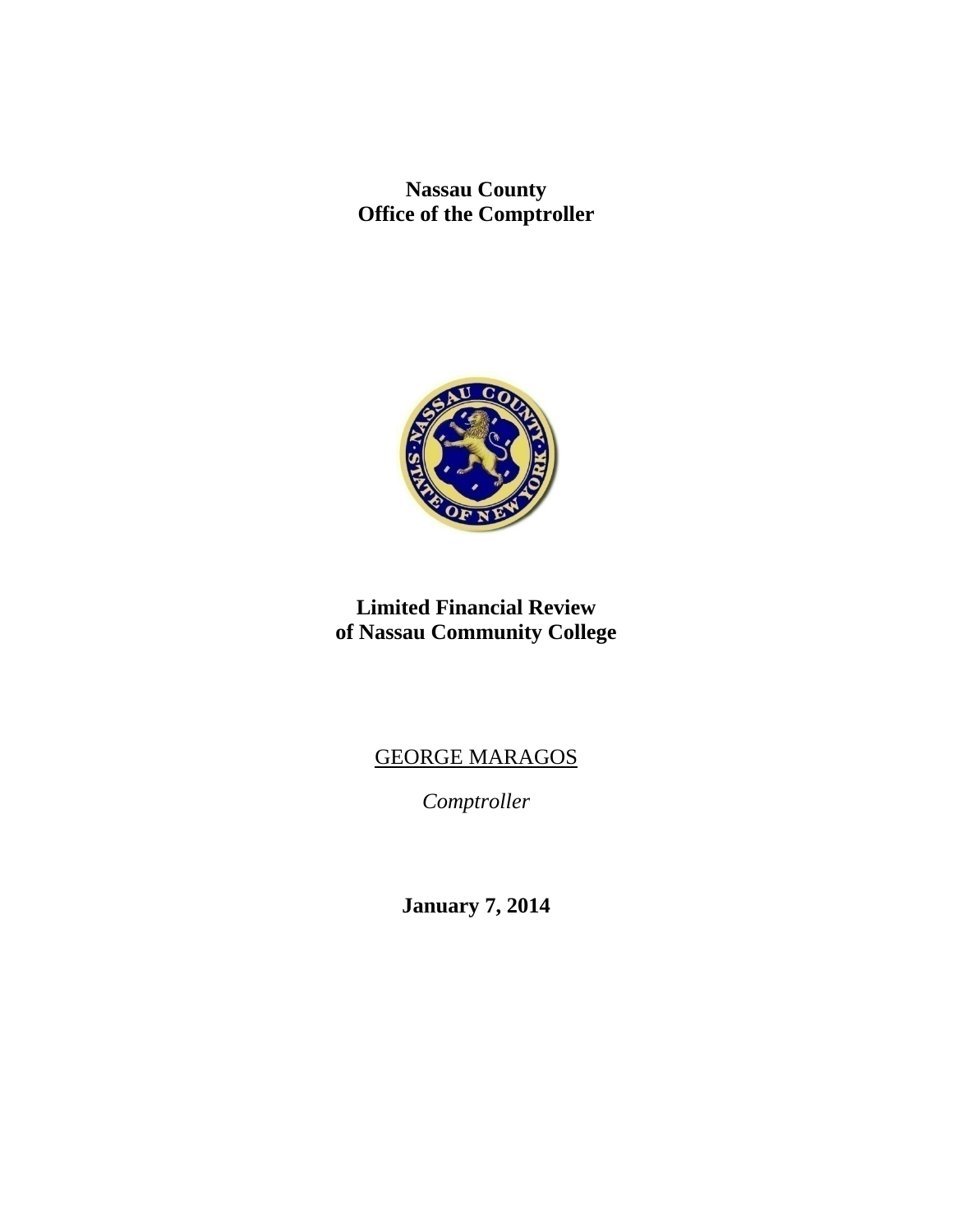# **NASSAU COUNTY**  *OFFICE OF THE COMPTROLLER*

# **George Maragos**

*Comptroller* 

Steven L. Labriola *Chief Deputy Comptroller*

Paul L. Meli *Deputy Comptroller for Audits and Special Projects* 

Chris Leimone *Counsel to the Comptroller* 

Jostyn Hernandez *Director of Communications* 

Sergio Blanco *Counsel to the Comptroller* 

#### Review Staff

JoAnn Greene *Director of Field Audit* 

Aurora Scifo *Senior Project Manager*

Vincent Abbatiello *Assistant Director of Field Audit* 

> Tolu Agosu *Field Audit Supervisor*

> > Bebe Belkin *Field Auditor*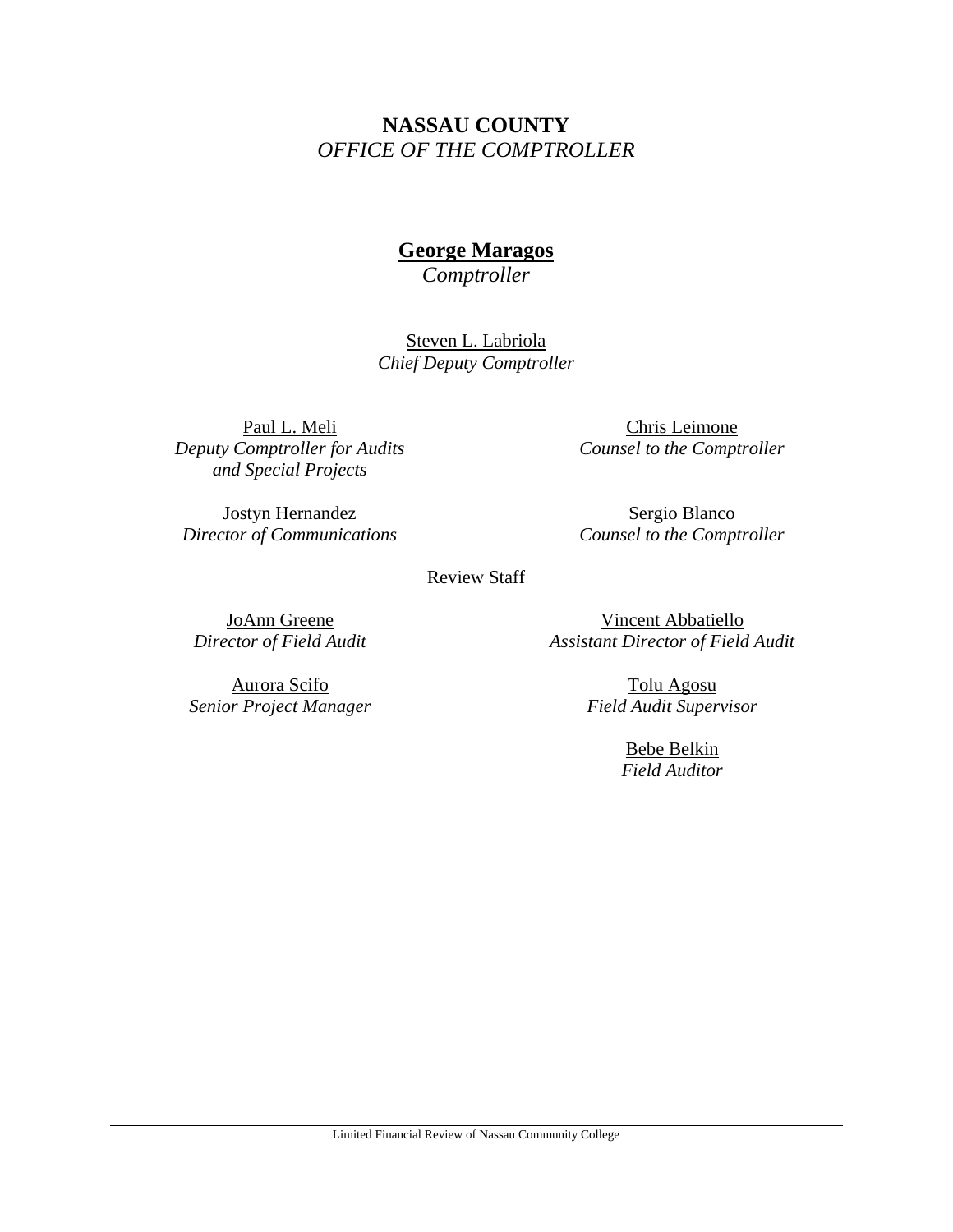### **Introduction**

Nassau Community College ("NCC" or "College") is one of 30 community colleges in the State University of New York system ("SUNY"). Nassau County ("County") provides approximately 25 % <sup>1</sup> of the College's operating costs and the balance is primarily from New York State ("NYS") and student tuition and fees. The County also provides one half of the capital costs and the NYS Dormitory Authority provides the other half. Others revenue sources include tuition chargebacks from other counties, grants, contracts and investment income.

## **Purpose**

The goal of this audit was to review the operational and financial aspects of the College in carrying out its mission and its relative performance against comparable colleges in the area.

#### **Summary of Significant Findings:**

Our review found the following:

- NCC reported a net loss in the last three years and has dipped into its reserves for four out of the last five budgets. The College's Multi-Year Financial Plan for Fiscal 2012-2015 has a projected baseline operating loss of \$35 million by 2015.
- Inadequate billing and collection practices resulted in past due tuition and fees of \$14 million dating back to the 2006/2007 academic year. The College's written guidelines for sending past due letters to students while they were enrolled at the College were not adhered to. Further, delinquent student accounts receivable had not been referred for collection to one of the college's three collection agencies since 2008 and there was no available data of the progress made by the collection agencies.
- Due to weaknesses in the course registration process, students with past due balances were allowed to attend classes and register for new classes and incur more debt, resulting in situations where the students' balances accumulated from several semesters. Our analysis determined that \$1.5 million or 12% of uncollected tuition and fees as of August 31, 2011 was owed by 1,292 students (6%) who had accumulated debt over two or more semesters, originating as far back as the Fall 1999 semester. Our review of 20 of the 1,292 students revealed that the accumulation of balances for 8, or 40% of the sample, was the result of weaknesses in the registration process.
- The College processed applications in 2010 and 2011 for 5,849 students without receiving the related application fees of \$237,000. These students never enrolled and the likelihood of collecting the fees is minimal. We determined that the reason this occurs is because the process to assess and collect application fees prior to processing student applications is manual and poorly designed and controlled. We also found that other course fees and charges were not always properly charged to student accounts.
- An inadequate segregation of duties over student account functions and the College's reliance on one employee's knowledge and experience led to an unacceptable internal control environment. This situation is further exacerbated since this employee, who is

 $\overline{a}$ 1 Article of the NYS Education Law, Section 6304.c states that the County shall provide 26.7% of the College's operating costs. The County's % of support in the operating budget for the 2012/2013 budget year is 25.5%.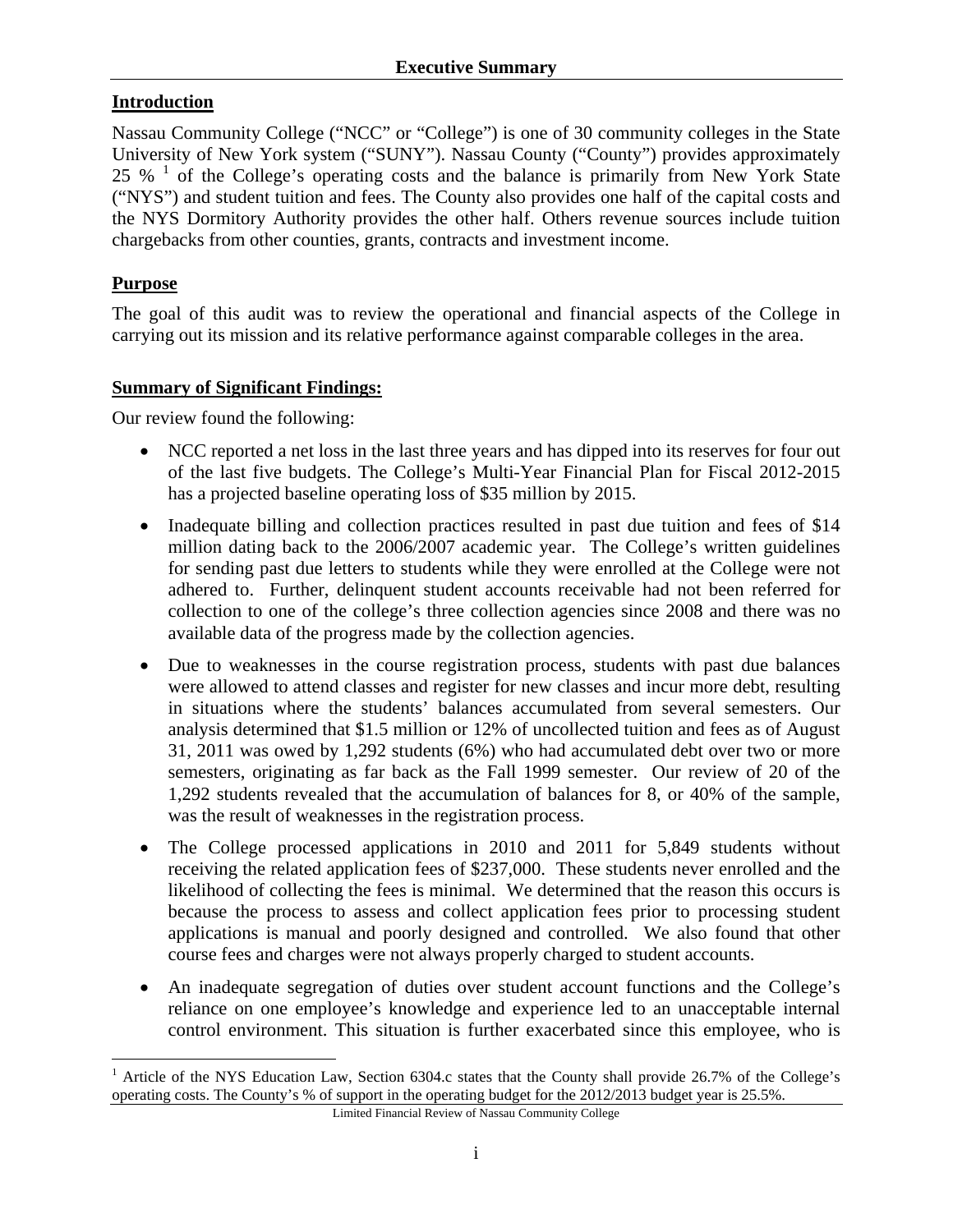#### **Executive Summary**

management, also has "super access" to post directly to the students accounts while having sole authority over most student financial transactions from start to finish, with virtually no independent oversight by management. Further, audit trail data is not generated to aid in reviewing transaction activity. This employee is also the backup signatory, in the absence of the College Treasurer, for the general student disbursement checking account and six other College bank accounts.

- The independence of the College Internal Auditor was compromised as this individual performed operational functions on a temporary basis because the Accounts Payable manager resigned.
- The College did not bill outside counties within 45 days of the commencement of each academic term for nonresident tuition totaling \$9.4 million. The late billing timeframes ranged from 50 to 147 days. They also did not remit the County its share (the capital portion) on a timely basis. The number of days between the date the College received the capital portion and the date the College paid the County ranged between 78 and 164 days. We found that as of August 24, 2012, the College still owed the County approximately \$435,000 of 2012 capital chargebacks revenue even though the College received these funds from outside counties as far back as May, 2012. When brought to the College's attention, they paid the County in October, 2012.
- One educational employee who was allowed by contract to work more than one College position was paid for a position not worked and other teaching staff was paid for two positions when the day and time worked overlapped. Our review of a sample of payments made to 41 of the 1,338 educational employees who worked multiple positions during the audit period revealed that one of the 41 employees was erroneously paid for a position not worked. We also found that 5 of the 41 employees worked overlapping hours on the same day; 2 of the 41 worked different hours than what was stated in their contracts and 5 of the 41 were scheduled to teach classes in different locations back-toback, with no time allotted to get to the next class.
- Employee time and leave was not always properly documented, tracked and approved in accordance with labor contracts and college policy for 28 of the 43 employees selected for testing.
- A comparison of NCC's financial data, student population, staffing levels and graduation rates to three other community colleges<sup>2</sup> in New York State, as shown in the Appendix (Exhibits 6-9) of the report, revealed the following:
	- i. The College's staffing levels for the 2010/2011 school year were the highest of the four colleges and are 38% higher than the staffing levels at Suffolk Community College. This was partially due to the College's lower student to teacher ratio.

 $\overline{a}$ <sup>2</sup> Suffolk, Westchester and Monroe Community Colleges.

Limited Financial Review of Nassau Community College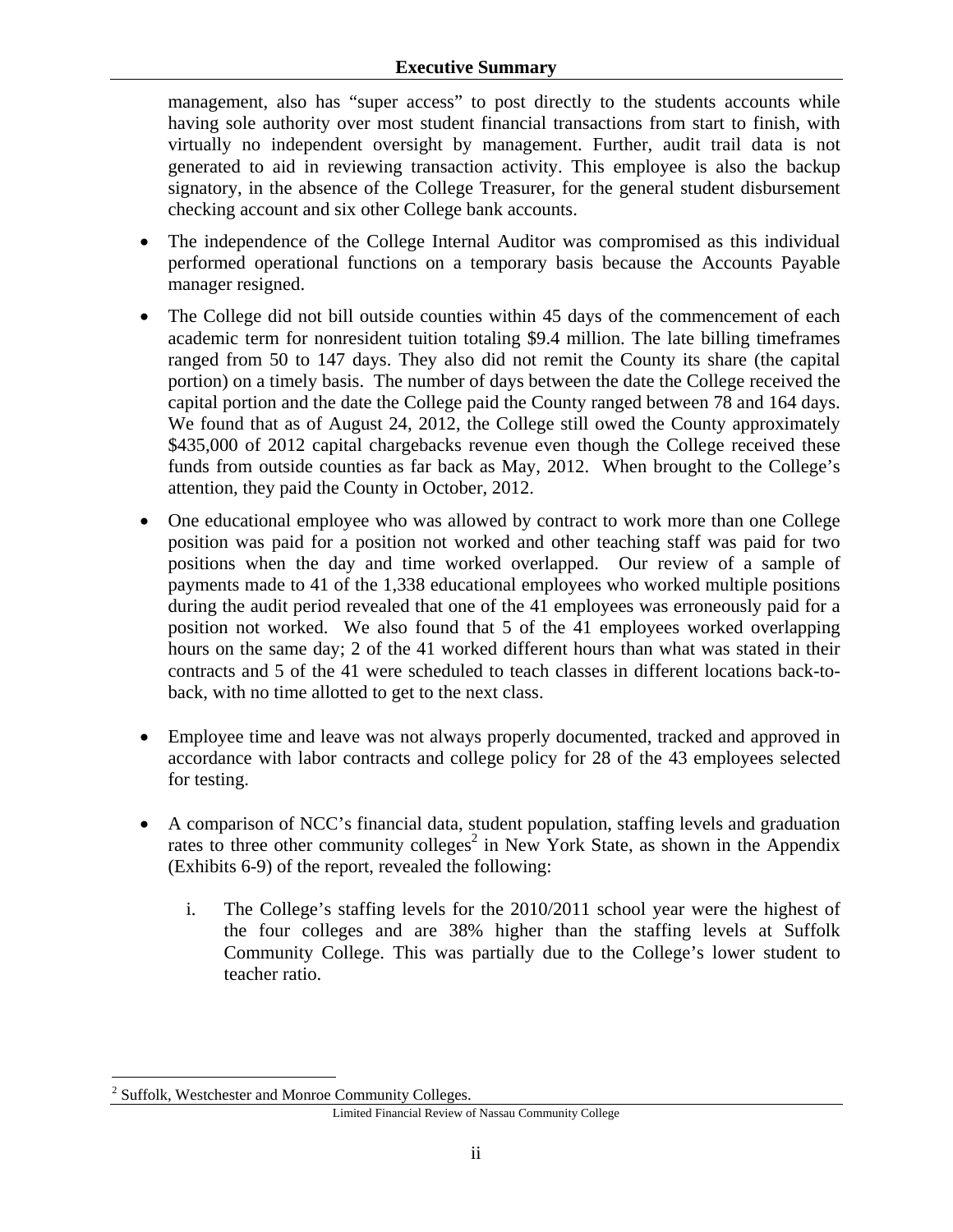- ii. NCC's student enrollment, including the summer session, was very close at three of the colleges: 33,069 at Nassau Community College, 32,749 at Suffolk Community College and 31,731 at Monroe.
- iii. Suffolk Community College's tuition and fees were \$6.4 million higher than the College for the 2010/2011 academic year, even though there was not a significant difference in total student enrollment. The disparity is primarily due to Suffolk County's higher fees
- iv. The College's administrative and general expenses for the fiscal year ending August 31, 2011 were the highest when compared to the other three colleges. The College's total was \$56 million, followed by Suffolk at \$52 million, Monroe at \$41 million and Westchester at \$27 million.
- v. NCC's had the second lowest overall graduation and transfer rate (23%) for first time students who entered the four colleges in 2008.
- vi. Budgeted operating costs for the 2011/2012 school year were \$1,302 more per student at NCC than at Suffolk Community College.

# **Summary of Significant Recommendations:**

- The College should immediately begin a full financial review to assess programs, evaluate processes and functions, and examine tuition and fee rates with the goal of reducing costs and operating more efficiently.
- The College should adhere to its policy of not permitting students with past due balances to register for new classes to prevent students' debt from growing. Course registration policies and procedures should be improved to ensure that students with past-due balances are not allowed to register for new classes and incur more debt.
- An online application process should be implemented to allow applicants to complete and submit the application and pay the application fee at the time of processing. Until the College develops the online application process, we recommend that controls over admissions be improved to ensure that student applications are only processed after the application fee has been received. The fee assessment process for all other fees should be also be reviewed to ensure that all required course fees are accurately assessed.
- Past-due letters should be sent automatically and on a regularly scheduled basis to all students with outstanding balances. In addition, the time span for when student accounts are referred to collection agencies should be shortened. The status of all collection efforts should be reviewed by the executive level finance manager on a periodic basis.
- Roles and responsibilities with respect to student accounts should be reassigned to ensure incompatible key tasks and functions are segregated. No one person should be in charge of, or have full unsupervised daily control over the custody of assets, the authorization of transactions affecting those assets and the recording of the related transactions.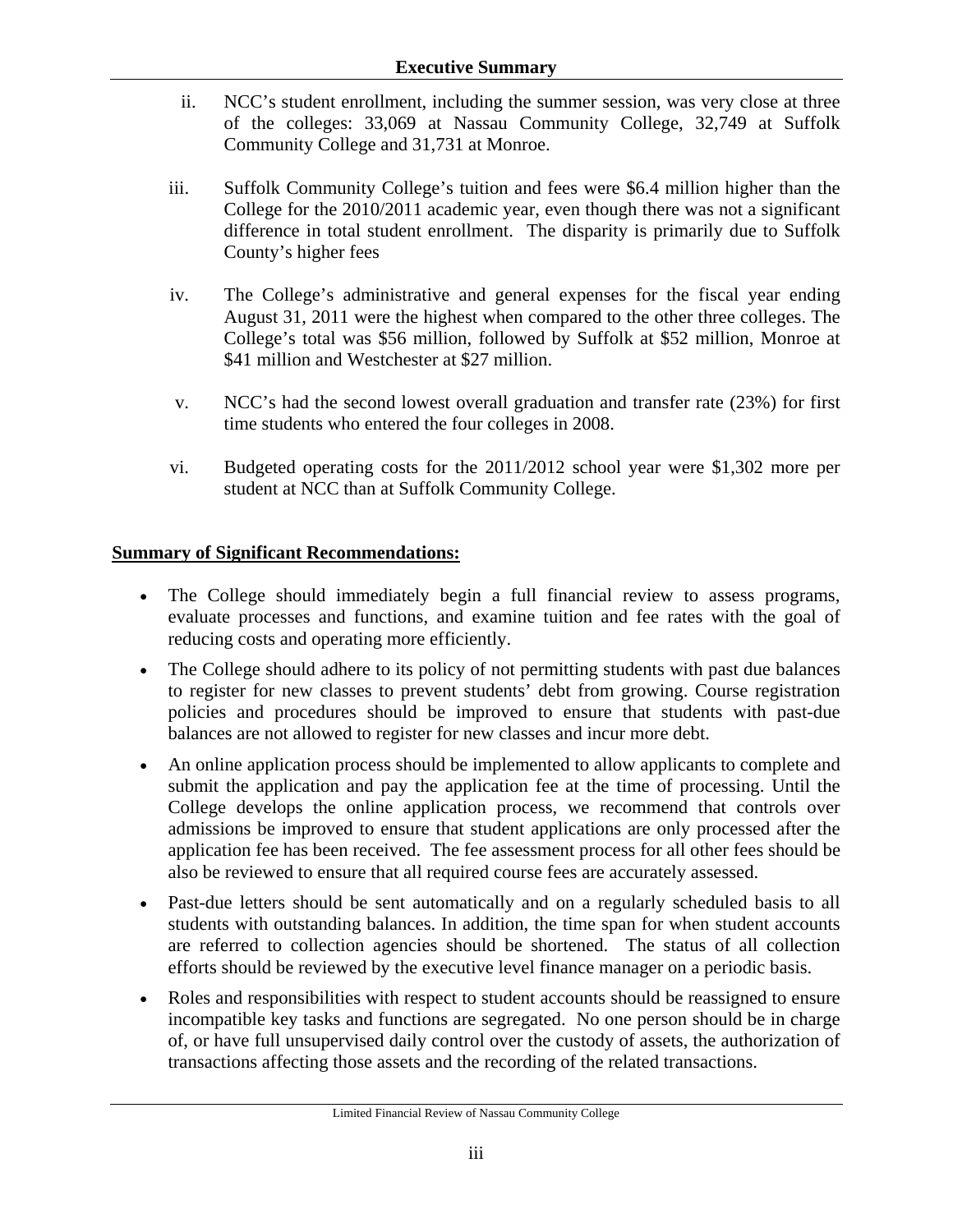- The internal auditor should not be involved in performing daily operational functions because it negatively impacts the independence of the internal auditor role.
- Controls should be improved to ensure that outside counties are charged for non-resident tuition fees in a timely manner and the County's portion is remitted to the County upon receipt by the College.
- An effective procedure should be developed to ensure educational employees with multiple positions are not scheduled to work or to be paid for the same hours in different departments.
- The College Payroll Department should revise its procedures to ensure that all educational contracts are verified and errors are corrected before authorization for payment is made. All errors should be reviewed to ensure the corrections are processed timely and accurately.
- The College's time and leave process should be automated by implementing the InTime System. In the meantime, corrective action should be taken to ensure that all timesheets are prepared, signed and approved by the appropriate parties. Controls over employee leave time also require improvement to ensure the leave request forms are used, approved and the leave time taken is accurately recorded in NUHRS.
- The College should consider investigating why its fee-related revenue base is much lower than fees reported by Suffolk Community College and why NCC had almost double the full time faculty and support staff of Suffolk Community College.

\*\*\*\*\*

The matters in this report have been discussed with the management of Nassau Community College. A draft of this report was sent to the College for their response. Their comments and our follow-up to their comments are included as Appendix C to this report.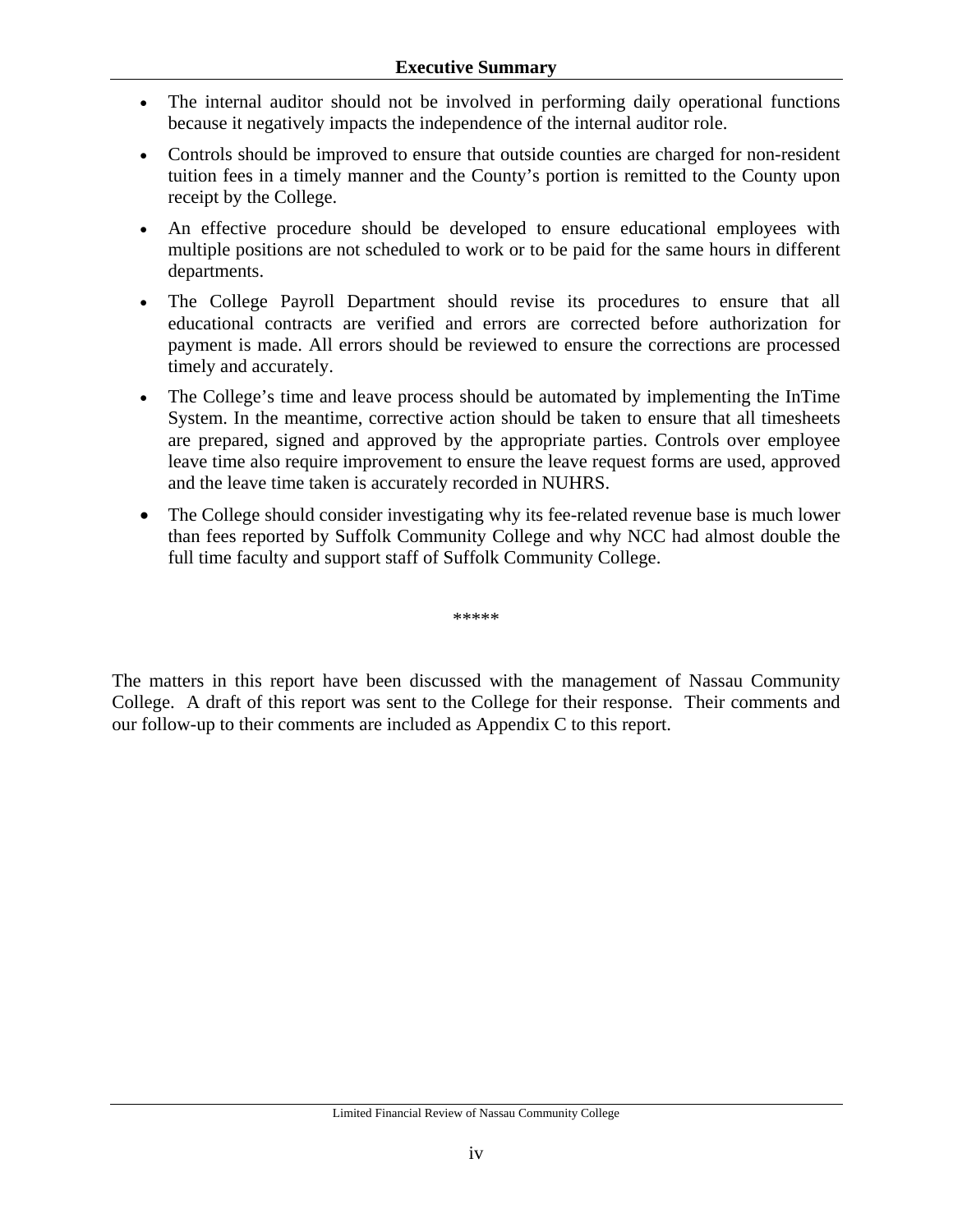# **Page**

| Inadequate Billing and Collection Practices Resulted in the Accumulation of \$14 Million of |
|---------------------------------------------------------------------------------------------|
| Inadequate Segregation of Student Account Functions and the Lack of Audit Trails Resulted   |
| Weaknesses and Errors in Course Registration Allowed Students with Past Due Balances to     |
| Non-Collection of Application Fees during the Admission Process Resulted in the Loss of     |
|                                                                                             |
|                                                                                             |
|                                                                                             |
| Inadequate Controls Over Faculty Scheduling Led to Overlapping and Unauthorized Work        |
| Coding Error Resulted in a \$10,743 Erroneous Payment to an Associate Professor  20         |
| The County's InTime System was not Implemented; Manual Time and Leave Practices             |
|                                                                                             |
|                                                                                             |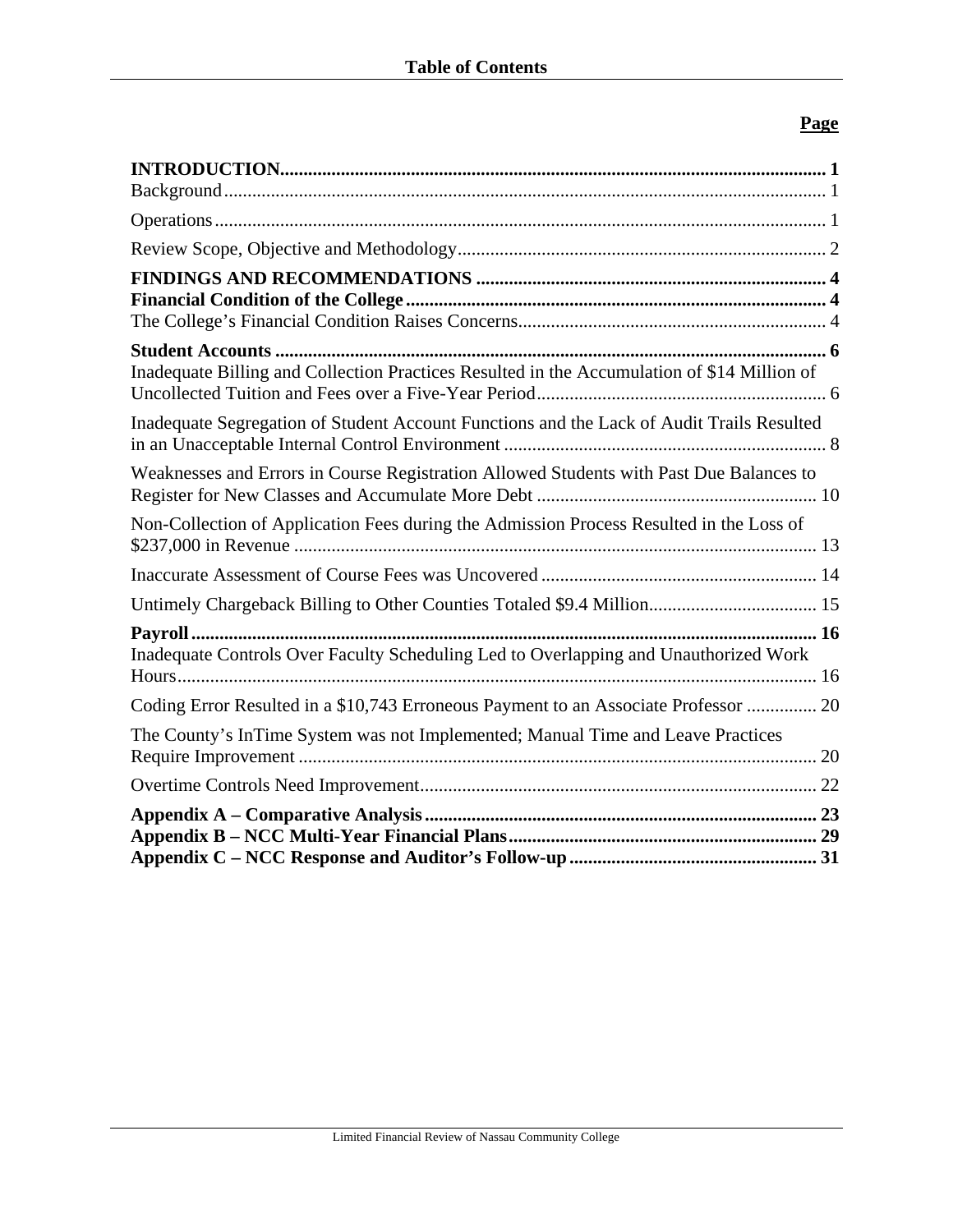# **Background**

Nassau Community College ("College") is one of 30 community colleges in the State University of New York system ("SUNY"). The College enrolled about 23,000<sup>3</sup> students for the 2010-2011 academic year. The College uses the Banner System ("Banner") for its student information and registration system. Students use this system to view their schedules, grades, transcripts, student account and financial aid information, and pay tuition bills. The College also uses Banner for its accounting and cash disbursement processes.

The College receives revenues from a variety of sources. Nassau County ("County") provides approximately  $25\%$ <sup>4</sup> of the College's revenue and the balance is received primarily from New York State ("NYS") and student tuition and fees. The County also provides one half of the capital costs and the NYS Dormitory Authority provides the other half. Others revenue sources include tuition chargebacks from other counties, grants, contracts and investment income. The College Bursar is responsible for the deposit of all tuition and fee revenues.

The College Board of Trustees ("Board") is responsible for formulating policy and overseeing College fiscal and academic operations. The College President, who serves pursuant to an employment agreement with the Board, is the chief executive and administrative officer of the College. His powers, authority, and responsibilities include oversight of the budget, personnel management and labor relations. The College has an acting president.

The College employed 2,242 individuals to provide academic, administrative and operational services to more than 33,069<sup>5</sup> students. Most College employees are governed by collective bargaining agreements. Faculty employees are members of the Nassau Community College Federation of Teachers ("NCCFT"). Adjunct faculty employees are governed by the Adjunct Faculty Association ("AFA"). Civil Service employees are members of Civil Service Employees Association, Inc. ("CSEA") Local 830. Senior administrators have terms of employment governed by Nassau County Ordinance No. 543-95.

#### **Operations**

The College implemented the Banner System as its student information and registration system in 2008. Students also use this system to view their schedules, grades, transcripts, student account and financial aid information, and pay tuition bills.

The College used the County's general ledger system known as the Nassau Integrated Financial System ("NIFS") for recording its financial transactions, including disbursements to vendors, through its fiscal year end on August 31, 2011. Beginning September 1, 2011, the College converted its accounting and cash disbursement processes from NIFS to Banner.

<sup>&</sup>lt;sup>3</sup> The 23,000 is full and part time students, it does not include summer session.

<sup>&</sup>lt;sup>4</sup> Article of the NYS Education Law, Section 6304.c states that the County shall provide 26.7% of the College's operating costs. The County's % of support in the operating budget for the 2012/2013 budget year is 25.5%.

 $5$  Total number of students of 33,069 is for the 2010/2011 academic year.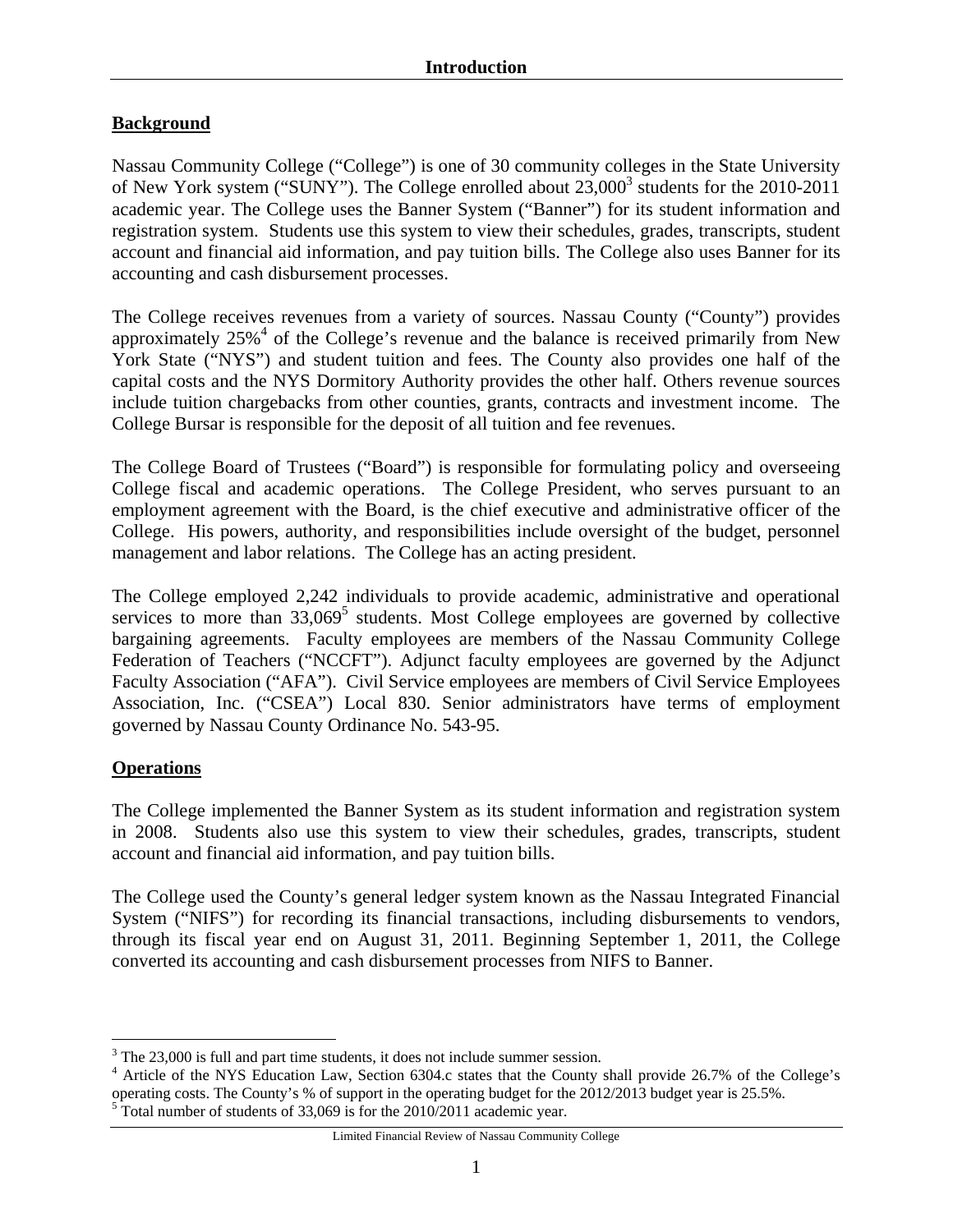Since 1993, the College has used the Nassau Unified Human Resources System ("NUHRS") as its official timekeeping system to record all employee and payroll information. Due to budget constraints, the College did not implement the InTime System that the County implemented in 2008. InTime automates timekeeping; employees swipe in and out each day, and tardiness, absences and leave requests are entered in the system and required information is interfaced to NUHRS. Thus, the College's timesheets and timecards are still being used to record attendance, tardiness and absences; leave slips must still be prepared manually. This information is manually entered into NUHRS.

The College contracts with three collection agencies who are paid on a contingency basis to provide a variety of collection services including, but not limited to, making calls, sending letters, credit reporting, the collection of payments directly from the students and sending the College its share.

# **Review Scope, Objective and Methodology**

The goal of this audit was to review the operational and financial aspects of the College in carrying out its mission and its relative performance against comparable colleges in the area.

Our review focused on the internal controls over student account operations, cash receipts and revenues and employee time and leave practices for fiscal years ending August 31, 2010 and 2011. In addition, the College's financial data, student population, and graduation rates were compared to the same information at comparable community colleges.

The specific objectives were to:

- review student accounts to ensure that students were charged the correct tuition rate and were billed properly and timely;
- review collection efforts regarding outstanding student account balances;
- determine that the County was reimbursed the appropriate amount from the student's county of residence (for students who are residents of the State but not residents of Nassau County);
- review time and leave practices and controls focusing on the appropriate use and reporting of leave time;
- compare the College's student population, staffing levels and graduation rates to the same information at Suffolk and Westchester Community Colleges; and
- compare the College's tuition and fees, general and administrative expense to the same information at comparable community colleges.

We reviewed the written policies, procedures, applicable laws and interviewed College personnel. We reviewed student accounts and employee time and leave records and examined documents and other evidence to substantiate the accuracy of information. We tested compliance with applicable laws and regulations and performed other procedures necessary to complete the review.

Limited Financial Review of Nassau Community College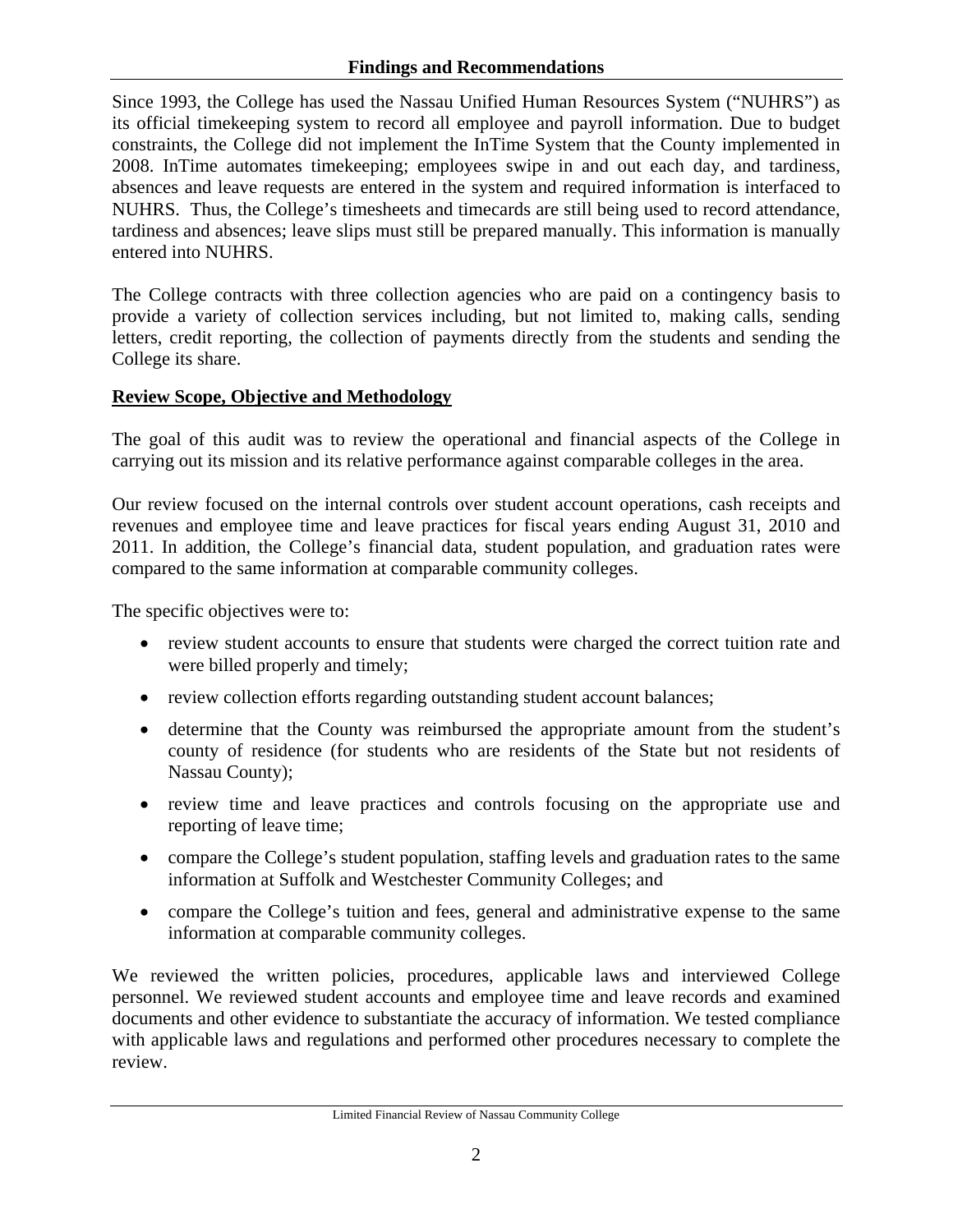#### **Findings and Recommendations**

During the course of the audit, the auditors' access was restricted to the Banner system and the employees who interacted with it. As a result, it was difficult to determine the adequacy of the knowledge, expertise and experience of these employees. Further, this level of restricted access slowed down the audit as we were dependent on the availability of one key employee, which was also very limited and, at times, sporadic.

We believe our review provides a reasonable basis for the findings and recommendations contained herein.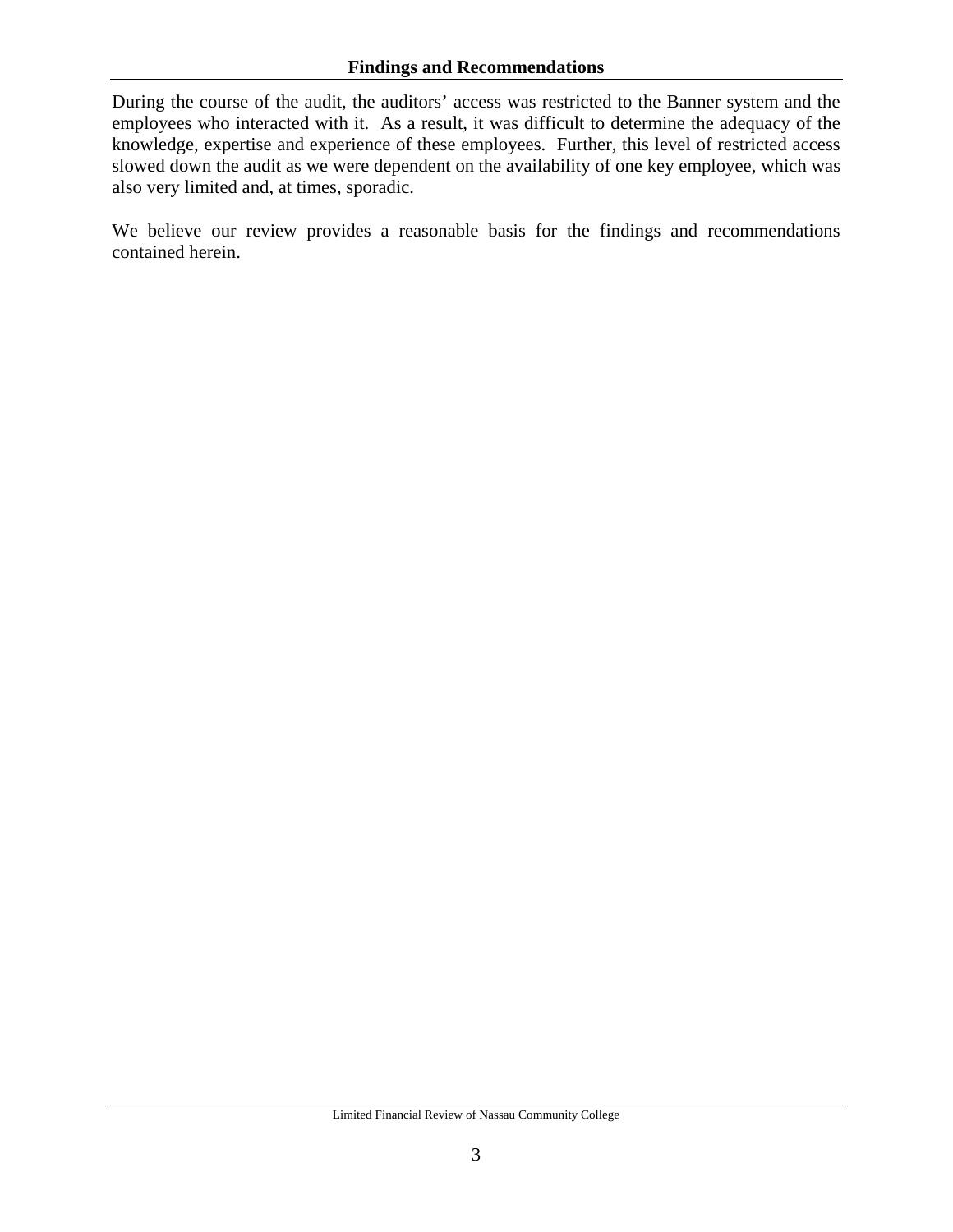#### **Financial Condition of the College**

#### **Review Finding (1):**

#### **The College's Financial Condition Raises Concerns**

According to the audited financial statements for the fiscal years ending August 31, 2010, 2011 and 2012, the College reported a net loss in all three years (see Exhibit 1 shown on the next page). In addition, the College's Multi-Year Financial Plan included in the County's Consolidated Multi-Year Financial Plan for Fiscal Years 2012-2015 has a baseline projected operating loss of \$35 million by 2015 (see the Appendix of this report).

The total accumulated net deficit listed on NCC's audited financial statements as of August 31, 2012 was \$283 million. This is due to the recognition of unfunded health insurance for retirees and their eligible beneficiaries/dependents, required under GASB  $45<sup>6</sup>$ . Because of this GASB, the financial results of most businesses, both private and public, have net deficits as a result of the cost of post-retirement benefits other than pensions; so the College is not unique in this respect.

Although the College's expenses under  $GAAP<sup>7</sup>$  exceeded revenues each year, tuition collections, state and County funding, as well as the use of its fund balance allowed NCC's cash flow to remain adequate until the months of May and June. During these cash-short months (or any cash-short month, should they occur), the County Treasurer would cover any shortfall for payroll and related fringe benefits.<sup>8</sup> This is reconciled annually.

While the College's deficit position continued to grow and salaries and employee benefits represented 77% of total expenses, the College wrote<sup>9</sup> to the Nassau Interim Finance Authority, ("NIFA", the County's State Control Board), to exempt the College from the County-wide wage freeze. Therefore, the full time faculty and CSEA employees received 5% salary increases per year (includes the step increase).

The fund balance as of August 31, 2012 was \$15.9 million and \$1.5 million is scheduled to be used for the 2013 budgeted fiscal year. NCC projects the use of \$4.9 million of fund balance for the 2014 budgeted fiscal year, further reducing the fund balance to \$9.5 million. The College Board of Trustees has adopted a policy that set the minimum level of fund balance at 4% of the prior year's operating budget. This is less than the Governmental/Municipal Association (GFOA, Middle States, NYS CCBOA - New York State Community College Business Officers Association.) recommendations of 5% -15 %.

 $\overline{a}$ 

<sup>&</sup>lt;sup>6</sup> In 2004, GASB Statement No. 45, Accounting and Financial Reporting by Employers for Postemployment Benefits Other Than Pensions ("OPEB"), established new accounting standards for recording OPEB.

<sup>&</sup>lt;sup>7</sup> Generally Accepted Accounting Principles.

 $8$  This situation resulted from an agreement between the County Administration and the County Treasurer after the College agreed to allow the County Treasurer to hold and use the College's property tax money as needed.

<sup>&</sup>lt;sup>9</sup> February 2, 2011 letter to NIFA from the Special Assistant to the President for Legal Affairs College Counsel which discusses the College's reasoning to be considered exempt from NIFA oversight associated with the control period applicable to the County.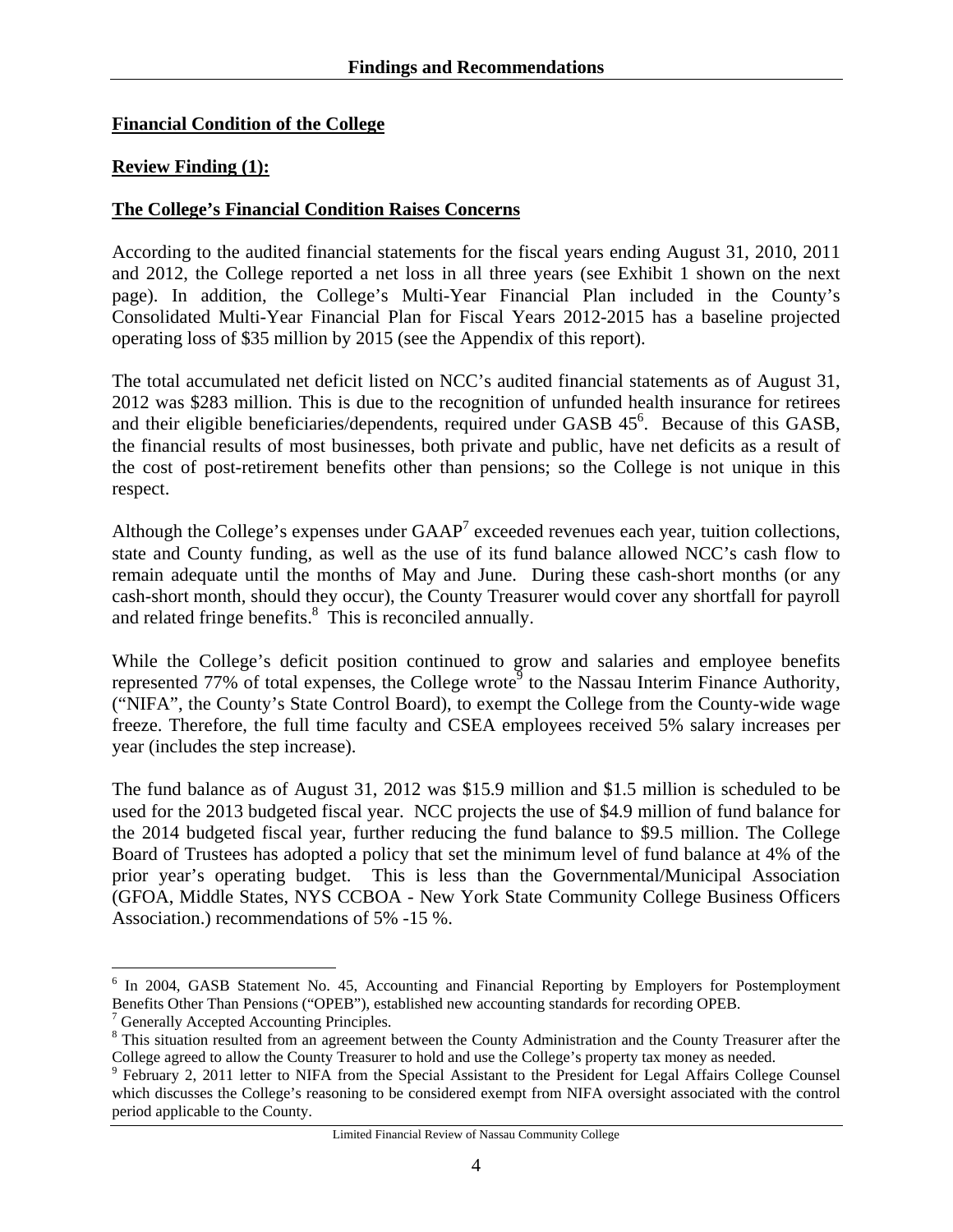Several other findings in this report discuss serious financial issues including lax collection procedures, overstaffing and the late remittance of chargeback revenue to the County.

## **Exhibit 1**

#### **Nassau Community College Statement of Revenues and Expenses Years Ending August 31, 2010, 2011 and 2012 (in Thousands)**

| <b>Source: Audited Financial Statements (GAAP)</b> |              |                                           |             |
|----------------------------------------------------|--------------|-------------------------------------------|-------------|
|                                                    | 2010         | 2011                                      | 2012        |
| Revenue                                            |              |                                           |             |
| <b>Student Tuition and Fees</b>                    | \$83,548     | \$89,197                                  | \$96,048    |
| Scholarships/Federal & State Grants                | (35,017)     | (42,986)                                  | (45, 461)   |
| <b>State Appropriation</b>                         | 50,927       | 45,690                                    | 43,561      |
| Nassau County Appropriation - Tax Levy             | 52,206       | 52,211                                    | 52,207      |
| Nassau County Appropriation - Non Current          | 2,078        | 782                                       | 5,486       |
| Chargebacks to Other Counties - Non-Residents      | 11,004       | 11,487                                    | 12,419      |
| <b>Federal Grants and Contracts</b>                | 26,703       | 32,966                                    | 34,435      |
| <b>State Grants and Contracts</b>                  | 8,012        | 10,546                                    | 12,229      |
| <b>Investment Income</b>                           | 1,991        | 2,067                                     | 2,430       |
| Other Sources - Includes Fund Balance              | 1,298        | 2,966                                     | 1,715       |
| Private Gifts, Grants and Contracts                | 245          | 295                                       | 1,629       |
| <b>Total Revenues</b>                              | \$202,995    | \$205,221                                 | \$216,698   |
| <b>Expenses</b>                                    |              |                                           |             |
| Instruction                                        | \$111,658    | \$107,967                                 | \$109,263   |
| <b>Instructional Support</b>                       | 26,050       | 26,142                                    | 29,883      |
| Academic Support                                   | 11,414       | 13,465                                    | 8,780       |
| <b>Student Services</b>                            | 15,840       | 15,185                                    | 17,002      |
| Operation and Maintenance of Plant                 | 31,135       | 27,817                                    | 27,669      |
| Post Employment Retirement Benefits                | 28,774       | 29,091                                    | 17,641      |
| Depreciation & Amortization                        | 4,032        | 6,152                                     | 6,944       |
| <b>Interest on Capital Asset-Related Debt</b>      | 2,385        | 2,964                                     | 4,613       |
| <b>Public Services</b>                             | 503          | 466                                       | 500         |
| Scholarships and Fellowships                       | 55           | 55                                        | 55          |
| <b>Total Expenses</b>                              | \$231,846    | \$229,304                                 | \$222,350   |
| Net Loss                                           | $(\$28,851)$ | (\$24,083)                                | $(\$5,652)$ |
| <b>Deficit, Beginning of Year</b>                  |              | $(\$224,631)$ $(\$253,482)$ $(\$277,565)$ |             |
| <b>Plus: Current Year Net Loss</b>                 | (28, 851)    | (24,083)                                  | (5,652)     |
| Deficit, End of Year                               |              | (\$253,482) (\$277,565) (\$283,217)       |             |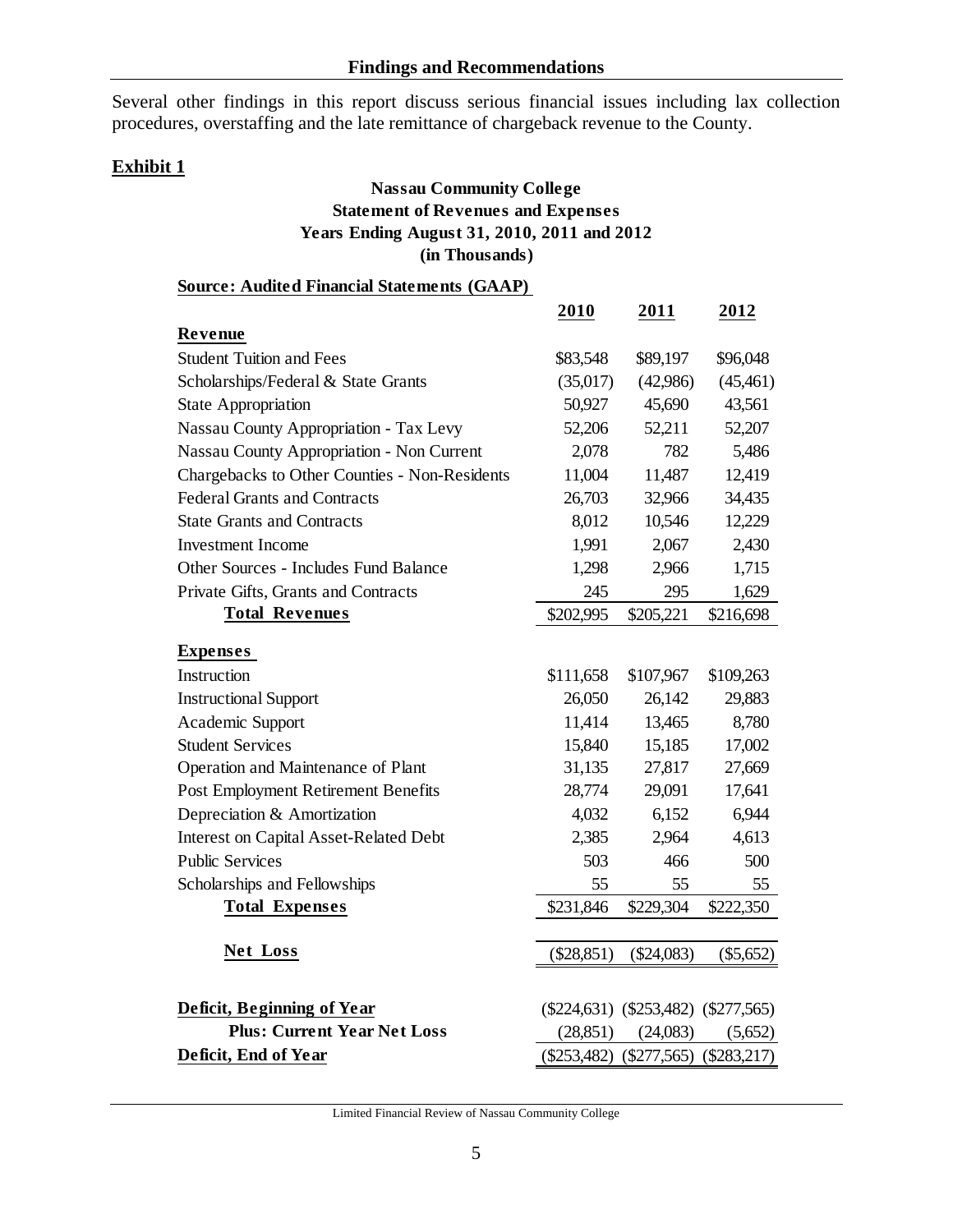#### **Review Recommendations:**

We recommend that the college immediately begin a full financial review to assess programs, evaluate processes and functions, and examine tuition and fee rates with the goal of reducing costs and operating more efficiently.

#### **Student Accounts**

#### **Review Finding (2):**

# **Inadequate Billing and Collection Practices Resulted in the Accumulation of \$14 Million of Uncollected Tuition and Fees over a Five-Year Period**

Our review revealed that inadequate collection practices resulted in the accumulation of uncollected tuition and fees of \$14 million dating back to the 2006/2007 academic year. Of this amount, \$3.8 million was written off for financial statement purposes and only \$1.9 million of the accounts written off were referred to collection agencies.

Annual tuition and fee revenue averaged \$84 million for the fiscal years ending August 31, 2009- 2011. The average annual allowance for scholarships including federal and state grants during this same time period was \$35 million and the net annual average of tuition and fee revenue was \$49 million.

As shown in Exhibit 2, uncollected tuition and fees accumulated to \$14 million as of August 31, 2011. Using the total uncollected tuition and fees due from students for the last three academic years of \$8.6 million, the annual average was \$2.9 million, which represented 6% of the \$49 million net annual average of tuition and fee revenue. The College estimated that on average, 73% or \$6.3 million of the \$8.6 million of outstanding student receivables for the last three academic years (Fall 2008 - Summer 2011) would likely not be realized.

|                                  | <b>Accounts Receivable</b><br><b>Reserve</b><br>8/31/2011 |                                             |                       |                          |                                    |             |               |
|----------------------------------|-----------------------------------------------------------|---------------------------------------------|-----------------------|--------------------------|------------------------------------|-------------|---------------|
| <b>School</b><br><b>Semester</b> | A/R                                                       | Due from<br><b>Other</b><br><b>Counties</b> | <b>Student</b><br>A/R | <b>Write-offs</b>        | A/R<br>Net of<br><b>Write-offs</b> | \$          | $\frac{6}{9}$ |
| 2006/2007                        | 1,905,208<br>\$.                                          | \$                                          | \$1,905,208           | \$(1,905,208)            | \$                                 | N/A         | N/A           |
| 2007/2008                        | 1.940.947                                                 |                                             | 1.940.947             | (1,940,947)              |                                    | N/A         | N/A           |
| 2008/2009                        | 3.183.760                                                 | 676.554                                     | 2,507,206             |                          | 2,507,206                          | 2,381,814   | 95%           |
| 2009/2010                        | 3.437.641                                                 | 992,290                                     | 2,445,351             | $\overline{\phantom{a}}$ | 2,445,351                          | 2,078,548   | 85%           |
| 2010/2011                        | 3,760,605                                                 | 114,936                                     | 3,645,669             | $\overline{a}$           | 3,645,669                          | 1,819,363   | 50%           |
| <b>Total</b>                     | \$14,228,161                                              | \$1,783,780                                 | \$12,444,381          | $$$ $(3,846,155)$        | \$8,598,226                        | \$6.279.725 | 73%           |

# **Exhibit 2**

As discussed in more detail in Review Finding 4, the College's policy is that students with pastdue balances will not be permitted to register for new classes. We determined that the \$14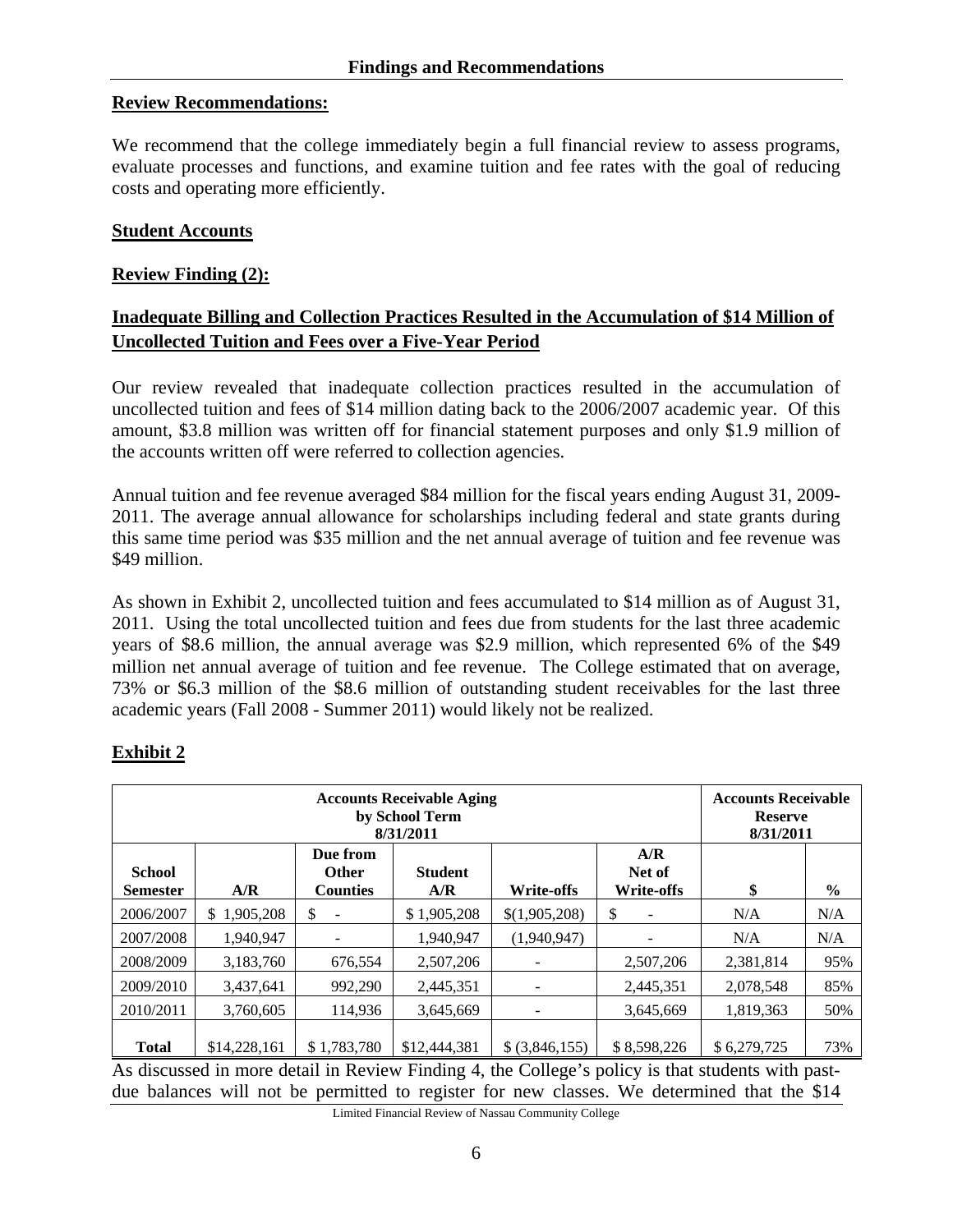million of uncollected tuition and fees was partially attributable to the College not always adhering to this policy, thereby allowing students' balances to accumulate from several semesters.

The College's in-house effort to collect outstanding balances from students consisted of sending letters for the first two years. It was only after two years had elapsed (when the student was likely to have graduated) that delinquent student accounts were considered for referral to collection agencies. Waiting two years is unacceptable for a two-year college, especially when taking into consideration the College's dropout rate and low graduation rates (shown in Exhibit 8) for first-time students.

Our review also revealed that delinquent accounts had not been sent to collection agencies since 2008 because the Banner system did not have a debt collection module and to do so manually was overly time-consuming. When asked what made it time consuming, we were informed that prior to referring a student's semester balances for collection, the student's account had to be reviewed manually to ensure financial aid and student payments had been posted to the correct academic year.

Our review of past due reminder letters sent to students revealed that the College's written guidelines were not adhered to for 8 of the 14 students in our sample. We found that:

- one student's letter was sent more than three years after the student had an outstanding balance;
- four students' letters were not sent until two years after the students' accounts became past due;
- two students' letters were only sent after a year and a half had elapsed; and
- one student's letter was sent more than six months later.

With respect to the \$1.9 million of delinquent student accounts receivable referred to the collection agencies in 2008, Student Financial Affairs ("SFA") did not have available data of the progress made by the collection agencies to collect from the students. Further, SFA had not formally reviewed the periodic status reports received from the agencies to gather this data or evaluate the effectiveness of the collection efforts. We also noted that the collection agencies' contracts were not being monitored to ensure compliance.

Our review of the procedures followed by SFA to record cash receipts from the collection agencies revealed several control weaknesses. We were advised that the collection receipt checks are sent directly by the collection agencies to SFA, along with a list of how to allocate the receipts to each student's account in Banner. The practice of sending the checks directly to SFA is poor internal control because SFA performs the billing function, which should be segregated from the receipt of cash. Payment by check instead of wire transfer increases the risk that checks can be lost, stolen or not deposited on a timely basis. Further, having to manually post cash collections from a paper list to each student's account in Banner is time consuming and increases the risk of posting errors. When we inquired about the availability of these lists for use in quantifying how much of the \$1.9 million of delinquent student accounts receivable had since been recovered, we were advised that the lists were not retained once the information was entered in Banner.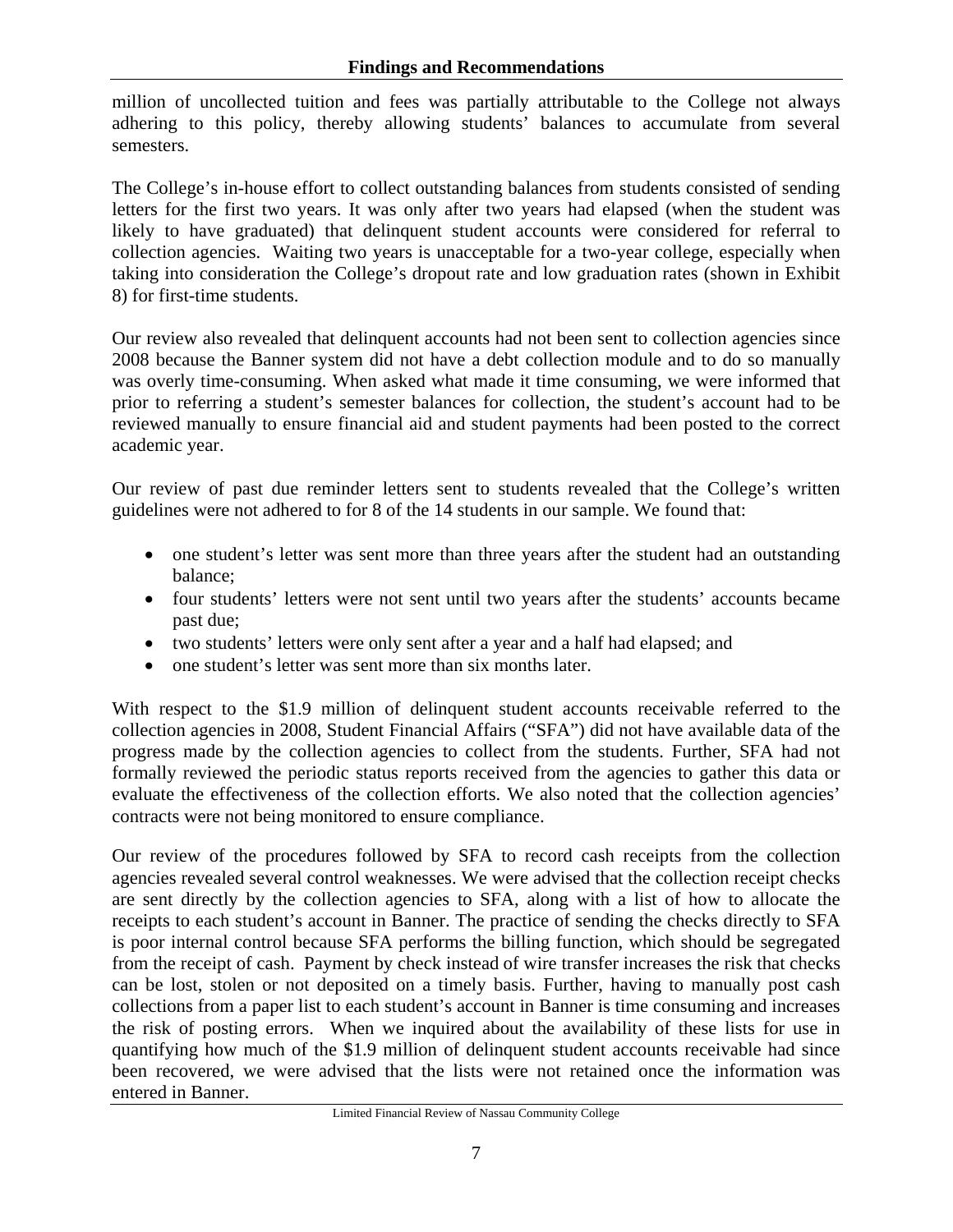#### **Review Recommendations:**

We recommend that the College:

- a) adhere to its policy that does not permit students with past-due balances to register for new classes to help ensure that students' balances do not accumulate from several semesters;
- b) modify the in-house collection policy to require that past due letters be sent automatically to all students with outstanding balances on a regularly scheduled basis and that the recordkeeping of such be improved;
- c) review and analyze reports provided by the collection agencies, develop collection statistics and evaluate performance and trends. The status of all collection efforts should be formally reviewed by the executive level finance manager on a periodic basis; and
- d) change the mode of payment used by the collection agencies from check to wire transfer and. until then, require that all checks be sent directly to the Bursar; only the list of student accounts to be updated in Banner should be sent directly to SFA.

## **Review Finding (3):**

# **Inadequate Segregation of Student Account Functions and the Lack of Audit Trails Resulted in an Unacceptable Internal Control Environment**

Our review revealed that the Assistant Vice President, ("AVP") for SFA is not only responsible for all student accounting transactions, but also the Bursar's Office and the Financial Aid Office. We were advised that this is because the AVP of SFA has the most knowledge and experience and also has a manager and staff in each of the three departments. However, we found that as the head of three departments the AVP performed too detailed a role in the daily operations and was relied on too heavily by staff and senior management. Combining these three functions under the direct control of one individual creates an inadequate segregation of duties for internal control purposes.

The lack of an adequate segregation of duties was further exacerbated since this individual also has "super access" to Banner and sole authority over most Banner transactions from start to finish, with virtually no regular independent oversight by management. Although audit trail data is imprinted in Banner, reports are not routinely generated to review all transaction activity. Further, the AVP of SFA is the backup signatory, in the absence of the College Treasurer, for the general student disbursement checking account and six other College bank accounts.

An example of the lack of segregation of duties being performed by the AVP was witnessed by the audit team during one of the Banner walkthroughs. The AVP was explaining what was being depicted on a Banner screen when we realized that the explanation we were given did not coincide with the notes entered in Banner by another user. The AVP agreed and in our presence, entered Banner and revised what had been entered by another employee. The AVP, as the senior manager of Banner operations, should not be able to enter or change any data in the Banner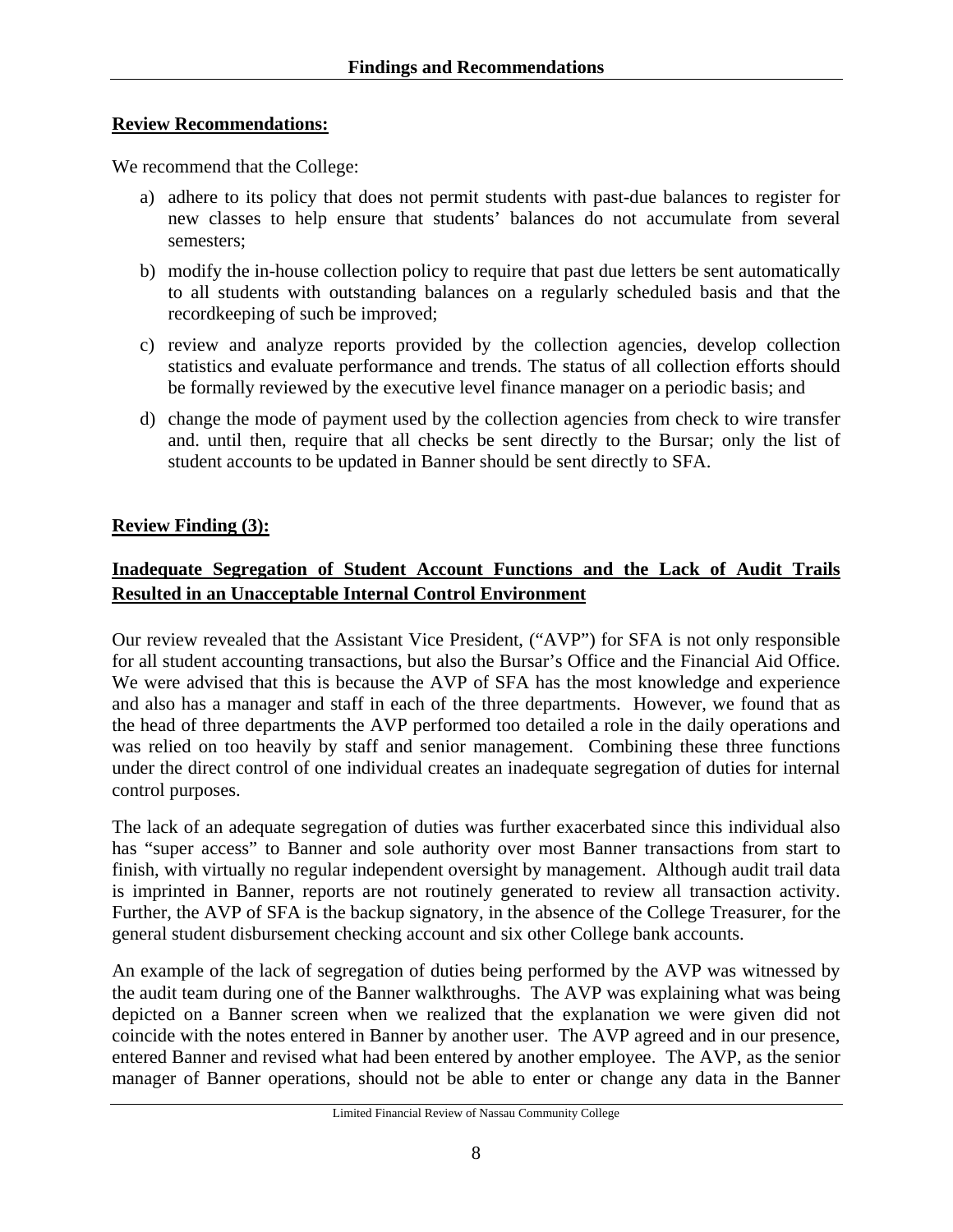system; the manager of operations for any given system should not have anything more than viewer access to that system.

The Office of the New York State Comptroller has noted that "Segregation of incompatible duties is a commonly used and widely accepted internal control practice.<sup> $10$ </sup>. As a general rule, the custody of assets, authorization of transactions affecting those assets and the recording of related transactions should be separated. For example, physical control over cash receipts and financial aid, the billing of tuition and any adjustments to student accounts, and the recording of transactions in Banner, the student accounting system, should be segregated. An inadequate segregation of duties combined with the College's dependence on this one individual's knowledge and experience is of concern because it does not foster an acceptable internal control environment. This employee also limited our access to the Banner System and to the managers and staff of the SFA, Bursar and Financial Aid Departments.

## **Internal Auditor**

Toward the end of our field work, we noted that the Internal Auditor had recently been assigned to also perform Accounts Payable functions, which were previously performed by the unofficial Fiscal Officer. It is an improper segregation of duties for the Internal Auditor to perform operational functions because it compromises the independence of the internal auditor role.

When we inquired why the internal auditor was performing operational functions, we were told that the College's unofficial Fiscal Officer who performed accounts payable had resigned. This individual was considered the unofficial Fiscal Officer because the Nassau County Civil Service Commission ("Civil Service") would not let the College create a College Fiscal Officer title. We were told that this was because the County already has a Fiscal Officer title used in the County Comptroller's Office. The College's Accounts Payable function was transferred from the Nassau County Comptroller's Office to the College in September 2011 and is performed by College employees.

#### **Review Recommendations**:

 $\overline{a}$ 

We recommend that the College:

- a) reassign roles and responsibilities to ensure incompatible key tasks and functions are segregated. No one person should be in charge of, or have full unsupervised daily control over, the custody of assets, the authorization of transactions affecting those assets and the recording of the related transactions. For example, consideration should be given to:
	- i. moving the Bursar function from SFA to the College Treasurer's Office and requiring that, when the College's mail is opened, all cash receipts be sent directly to the Bursar, not to the Departments;
	- ii. reassigning the function for the Banner System (i.e. updating or authorizing changes to tables, schedules etc.) to an employee who is independent from the SFA Department;

<sup>10</sup> Division of Local Government and School Accountability, *The Practice of Internal Controls*, Local Government Management Guide, Office of the New York State Comptroller. http://www.osc.state.ny.us/localgov/pubs/lgmg/practiceinternalcontrols.pdf (page 3).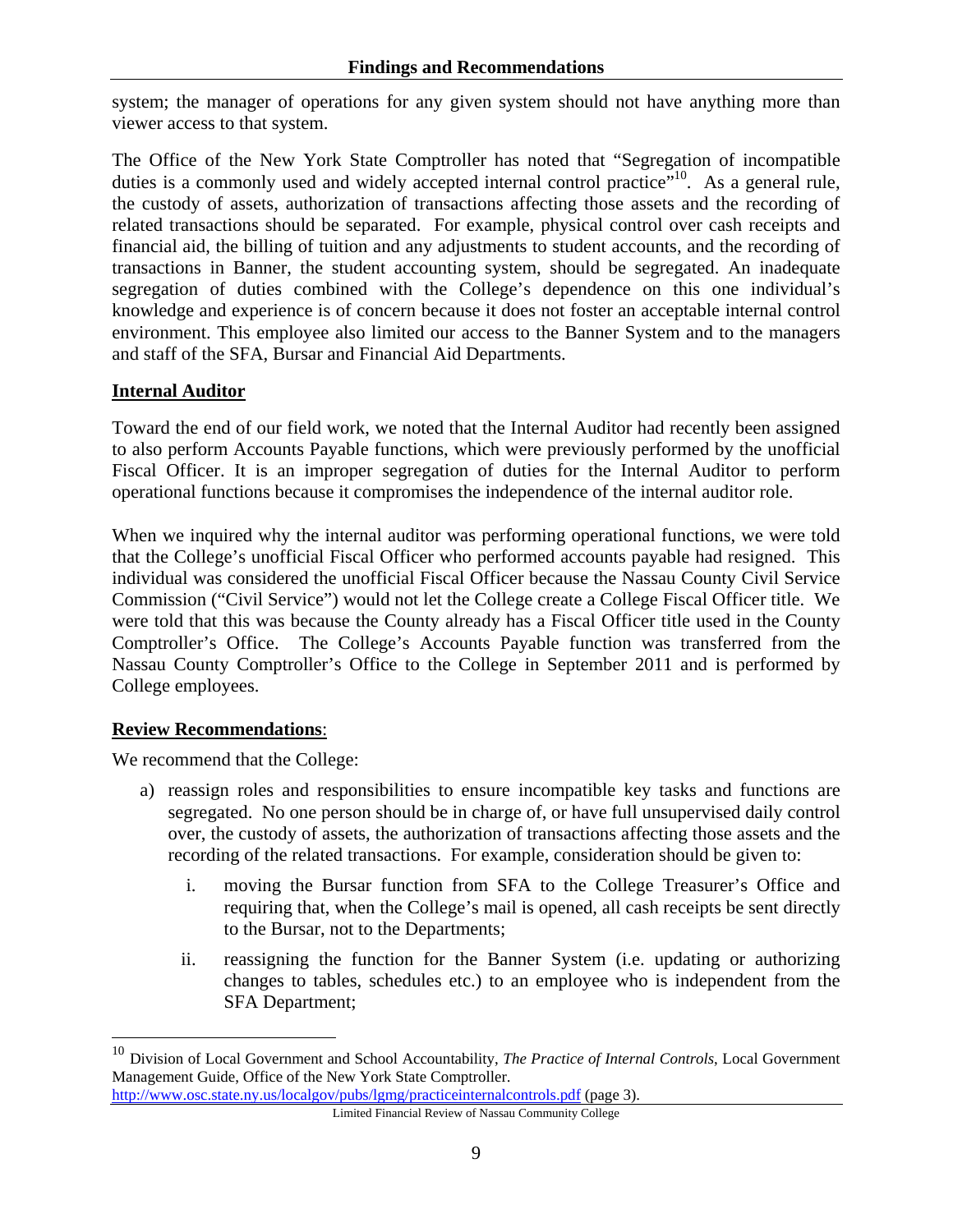- iii. removing the AVP of SFA from the authorized bank signature list on all bank accounts and delegate the function of the backup signatory for the College Treasury to an employee who is independent from the SFA and Bursar Departments; and
- iv. rescinding the AVP of SFA's super access to Banner. As the senior manager of Banner operations, this individual should only have review access. Further, all other security profiles for Banner should be reviewed to ensure that no one individual within SFA has the authority to do everything without independent managerial oversight.

In addition, the internal auditor should not be involved in performing daily operational functions because it negatively impacts the independence of the internal auditor role, even if the reason is to temporarily fill a vacant position.

- b) hire and/or train employees to obtain/improve the knowledge and skills required to delegate the responsibility for incompatible key functions to more than one individual.
- c) develop audit trail data to improve the oversight of transaction activity in Banner; and
- d) work with Nassau County Civil Service to obtain a College Fiscal Officer title.

## **Review Finding (4):**

# **Weaknesses and Errors in Course Registration Allowed Students with Past Due Balances to Register for New Classes and Accumulate More Debt**

Our testing revealed that students with past due balances were allowed to register for new classes and incur more debt, resulting in situations where the students' balance accumulated from several semesters. We found that this was because the Banner "Deregistration Process" was not enforced in all cases and the Banner "Bursar Hold" was not removed consistently and not imposed.

Banner has a deregistration process that will cancel a student's course registration prior to the start of the semester when a student has not paid his/her tuition and fees. Although this function is considered automatic, we found that its benefit as a control was compromised. Based on a student's circumstances and pending transactions, the AVP of SFA may elect, on an individual basis, to exclude the student from the Banner deregistration. For example, students may not be deregistered because they need additional time to pay their tuition. This practice overrides the deregistration control and increases the risk that the College will not be paid.

In addition, the Banner system's Bursar's Hold is supposed to be entered on a student's account to prevent a student from registering for another semester when he/she has not paid outstanding tuition and fees. For example, a student can pay on an installment basis and default on one or more of the payments.

Limited Financial Review of Nassau Community College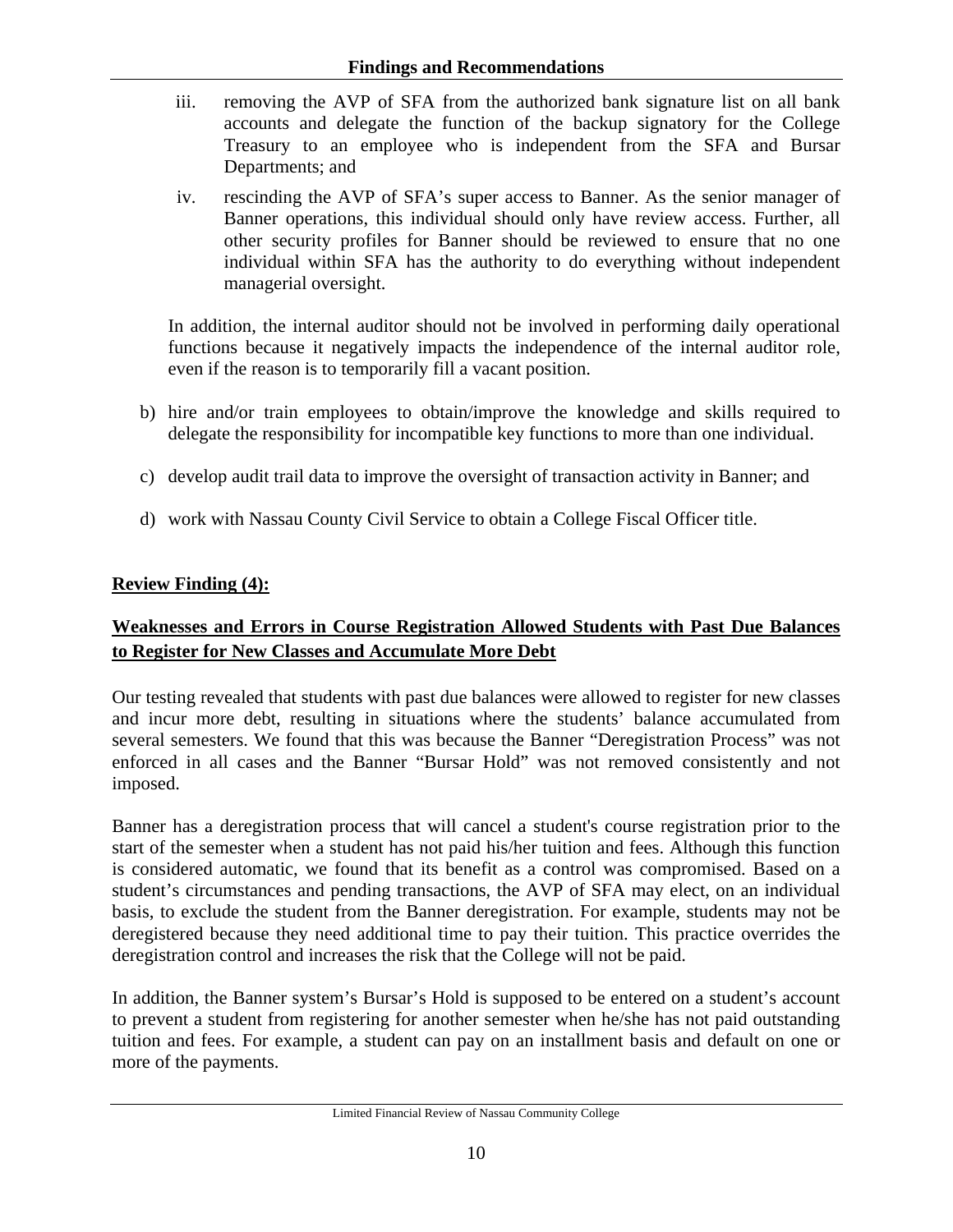The Bursar Hold also serves another control purpose; it notifies a third party vendor that a transcript should not be issued to the student until the outstanding balance is paid in full. However a student who drops out or does not graduate will likely not request a transcript. As discussed in Finding (12), NCC's graduation rate is low.

We noted several major control deficiencies with respect to use of the Bursar Hold:

- There are no system security controls that designate which employees are permitted to enter and/or release Bursar Holds, and no audit trail of the users who enter or release holds.
- A student may be exempted from a Bursar Hold. When asked for the written policy to define the criteria that must be met to qualify for being exempt, the College responded that a written policy did not exist.
- An audit trail does not exist that would enable the College to identify and follow up on cases where the Bursar Hold should have been placed on an account or was released from an account.
- We were unable to verify that transcripts were not sent to students with outstanding balances.

We identified 21,571 students who owed a combined balance of \$12,444,380 in unpaid tuition and fees as of August 31, 2011. Further analysis revealed that \$1,525,985 or 12% of the total was owed by 1,292 students (6%) who had accumulated debt over two or more semesters.

We selected 20 of the 1,292 students (1.5%) for review, seven of who owed debts for four semesters, eight who owed for three semesters and five who owed for two semesters. Collectively, the 20 students owed a total of \$117,358 in tuition and fees; their individual debts ranged from \$2,520 to \$10,696.

We determined that six of the students subsequently satisfied their outstanding debts and the tuition owed for three other students was expected to be received from third party sources. The balances that accumulated for another three of the 20 students were the result of the reversal of financial aid after the completion of the semesters in question. The documents provided to us showed that the College could not have anticipated the reversal of financial aid.

Our review of the remaining 8 student accounts or 40% of the sample, which had a combined outstanding tuition balance of \$ 48,248 as of August 31, 2011, revealed the following issues with the application of Bursar Holds:

• One student had an outstanding balance, but a Bursar's Hold had not been placed on the student's account. As a result, the student was able to register for the next semester and again did not pay the tuition. The College could not provide documentation to show why a Bursar Hold was not placed on the student's account. As of August 31, 2011 the student owed \$7,389.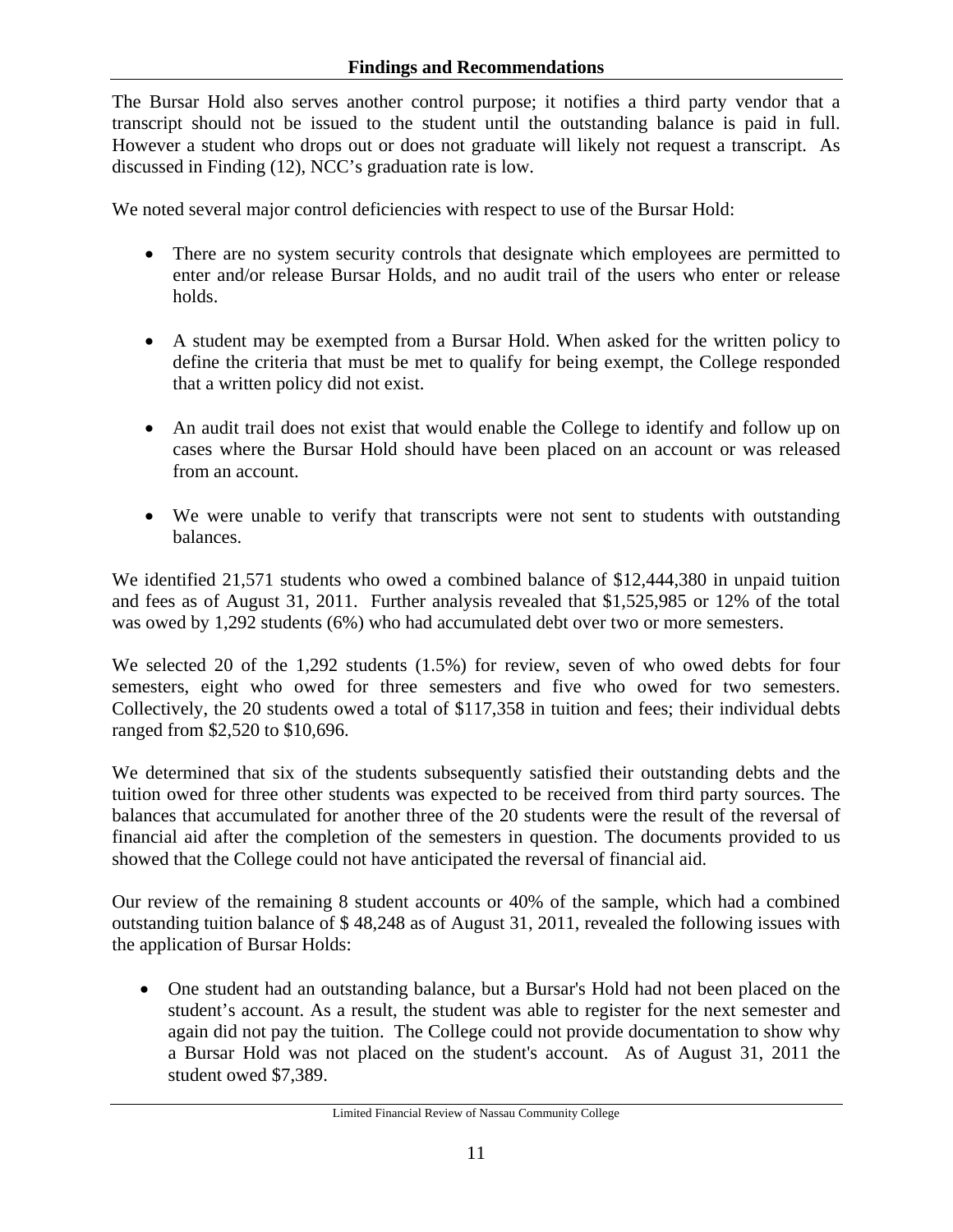- Two students were veterans; Bursar Holds were not placed on their accounts because SUNY Policy requires that colleges defer tuition for veterans who expect a third party to pay their tuition. In one case, the third party directly reimbursed the student veteran and in the other case, the third party only paid a portion of the tuition. The students did not pay the College and were able to register and attend more semesters. As of August 31, 2011, the two students owed a combined total of \$13,864.
- Four students had Bursar Holds placed on their accounts; however, the Bursar Holds were subsequently released even though the students still had outstanding balances. The students were able to register for more classes and increased their outstanding balances. As of August 31, 2011, the students owed a combined total of \$20,583.
- One student was allowed to pay his tuition nine months after the semester started with a personal check. The Bursar Hold was removed from the student's account thereby allowing the student to register for the current semester. After the student started classes, the check was returned for insufficient funds. The College does not have a policy restricting the form of payment for late payers. As of August 31, 2011 the student owed the College \$6,412.

## **Review Recommendations:**

We recommend that the College develop written Deregistration and Bursar Hold policies and procedures to:

- a) define the criteria that must be met and the approval that must be obtained before a student is exempted from the deregistration process and/or the Bursar Hold or before a Bursar Hold can be removed;
- b) require the retention of the supporting documentation and approvals for all exemptions and releases;
- c) require that the current system access controls be changed so that unique user IDs and passwords are established for each employee who is granted access to apply and/or release Bursar Holds. The College should ensure that transaction level audit trail data is generated when employees enter Bursar Hold transactions;
- d) generate control reports to review potential error situations such as student accounts with outstanding balances, but no Bursar Hold, and student accounts where the Bursar Holds were released, to ensure the releases were authorized. Such reports should be reviewed and signed off by the appropriate level manager and retained for audit trail purposes; and
- e) consider expanding the College's policy with respect to when payment by check is no longer permitted, to situations where outstanding balances are paid after the semester has ended. For example, when a student submits payment of tuition after the semester has ended, the student should only be allowed to pay and register for the next semester with a money order or by credit card.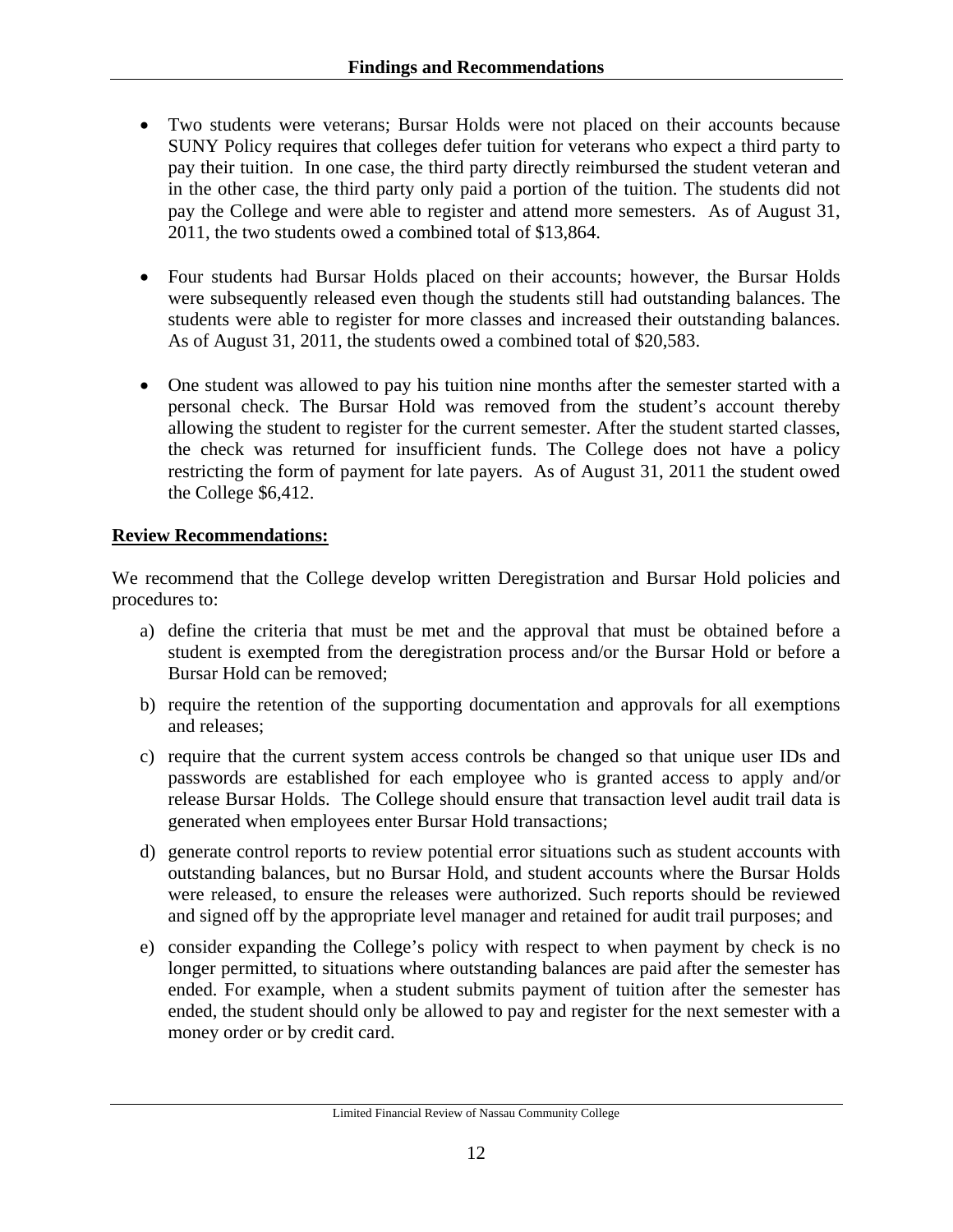#### **Review Finding (5):**

1

## **Non-Collection of Application Fees during the Admission Process Resulted in the Loss of \$237,000 in Revenue**

Our review revealed that the process to assess and collect application fees was poorly designed and controlled and led to processing errors, the inefficient use of resources and uncollectible accounts receivable of \$237,040 as of August 31, 2011. The applications were processed for the 2009/2010 and 2010/2011 academic years. Application fee revenue in 2010 and 2011 totaled \$850,530 and \$857,440 respectively.

Our data analysis revealed that the uncollected application fees of \$237,040 represented charges to 5,849 applicants who applied but did not enroll at the College for the 2009/2010 and 2010/2011 school years and did not pay the application fee. We believe that the likelihood of never collecting these fees is high because the students did not enroll. We also found that 77 of the 5,849 applicants were incorrectly charged the application fee twice. A detailed review of 35 of the 77 applicants revealed four of them were incorrectly charged the application fee three times. We also noted one student had been incorrectly charged the application fee four times, which resulted in an overcharge to the student account of \$120.

College policy requires all new prospective students to submit an application and pay an application fee $^{11}$ . Our review of the College's procedures revealed weaknesses that hindered the proper assessment and collection of application fees, as follows:

- The College will still process the student application when the fee is not paid, deferring the payment of the application fee until the tuition payment is due. This practice does not take into consideration that the student may not enroll and thus a tuition payment would not be due. Further this practice results in process inefficiencies stemming from the use of college resources, which are limited, to process these applications, essentially for free.
- The requirement to pay an application fee is not mentioned on the application. This increases the chances that an applicant will submit the application without paying the fee.
- The students are directed to send the application form to the Office of Admissions whereas the application fee is to be sent to the Bursar's office. This creates confusion and makes it more difficult to determine that an application fee was received for each application submitted.
- Unlike tuition and all other fees, the submission of the student application and the payment of the application fee are not web enabled. In addition, Banner does not automatically charge the application fee to the student's account. Instead, the entire process is manual; and

Limited Financial Review of Nassau Community College  $11$  An application fee will be assessed again if/when a student reapplies after not attending the College for a year.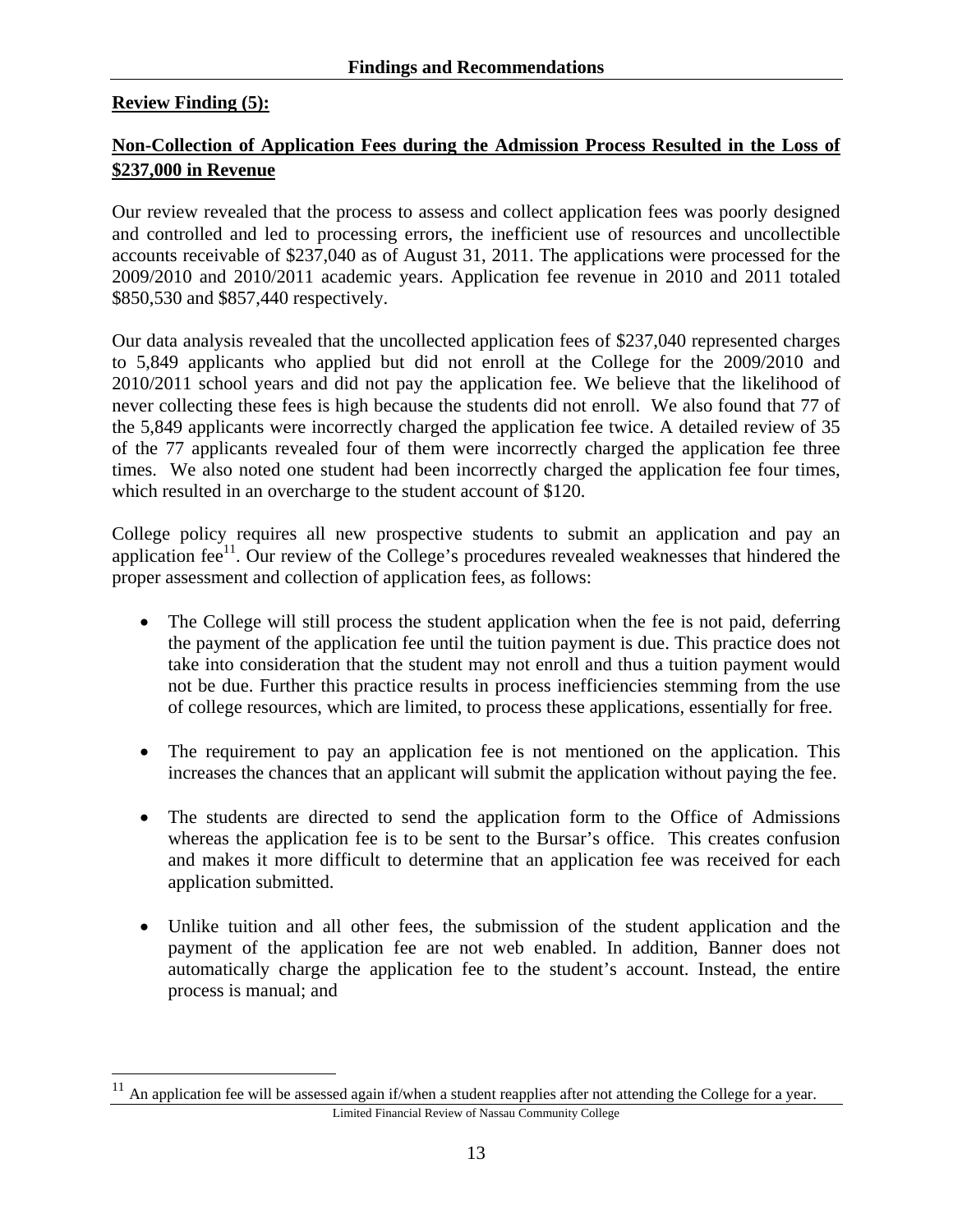• Both the Admissions Office and the Registrar Office are responsible for charging the application fee to the student's account. This creates confusion and adequate controls are not in place to address human errors such as charging a student's account more than once for the application fee.

#### **Review Recommendations:**

We recommend that the College develop an online application process that will allow applicants to complete and submit the application and pay the application fee at the time of processing.

Until the College develops the online application, we recommend that the College revise its admissions practices and instructions and develop controls to ensure that:

- a) student applications are only processed after the application fee has been received. Applications submitted without the fee should be set aside and returned to the applicant;
- b) application fees are only assessed by the Office of Admissions; and
- c) the manual assessment of the application fee is performed correctly. Consideration should be given to developing a control report which displays student accounts charged with more than one application fee for review and follow-up.

#### **Review Finding (6):**

1

#### **Inaccurate Assessment of Course Fees was Uncovered**

Course fees were not always charged to student accounts in accordance with the Tuition and Fee Schedule approved by the College Board and the Nassau County Legislature. As a result, student accounts were sometimes over/under charged.

Tuition and fee rules for each academic year are set up in Banner to automatically charge students' accounts<sup>12</sup>. Tuition is based on the number of registered credits<sup>13</sup>. Course fees include activity/laboratory/material fees, technology fees and other special course fees. Depending on the courses taken, course fees can range between \$10 and \$1,700.

We reviewed 100 student accounts from five different semesters (Fall 2009 - Spring 2011) and found that course fees were not properly charged for 6 of the 100 students' accounts. The six students were undercharged a combined total of \$208.

When asked why the errors occurred, the College advised that:

• Banner had not charged the fees in accordance with the fee rules and the College would have to research the problem;

 $12$  There is one exception. The application fee is not automatically charged by Banner and must be entered on the student's account manually. Application fees are discussed separately in this report.

 $13$  Part-time students (less than 12 credits) are charged on a per credit basis and full-time students (12 credits and above) are charged a flat tuition rate.

Limited Financial Review of Nassau Community College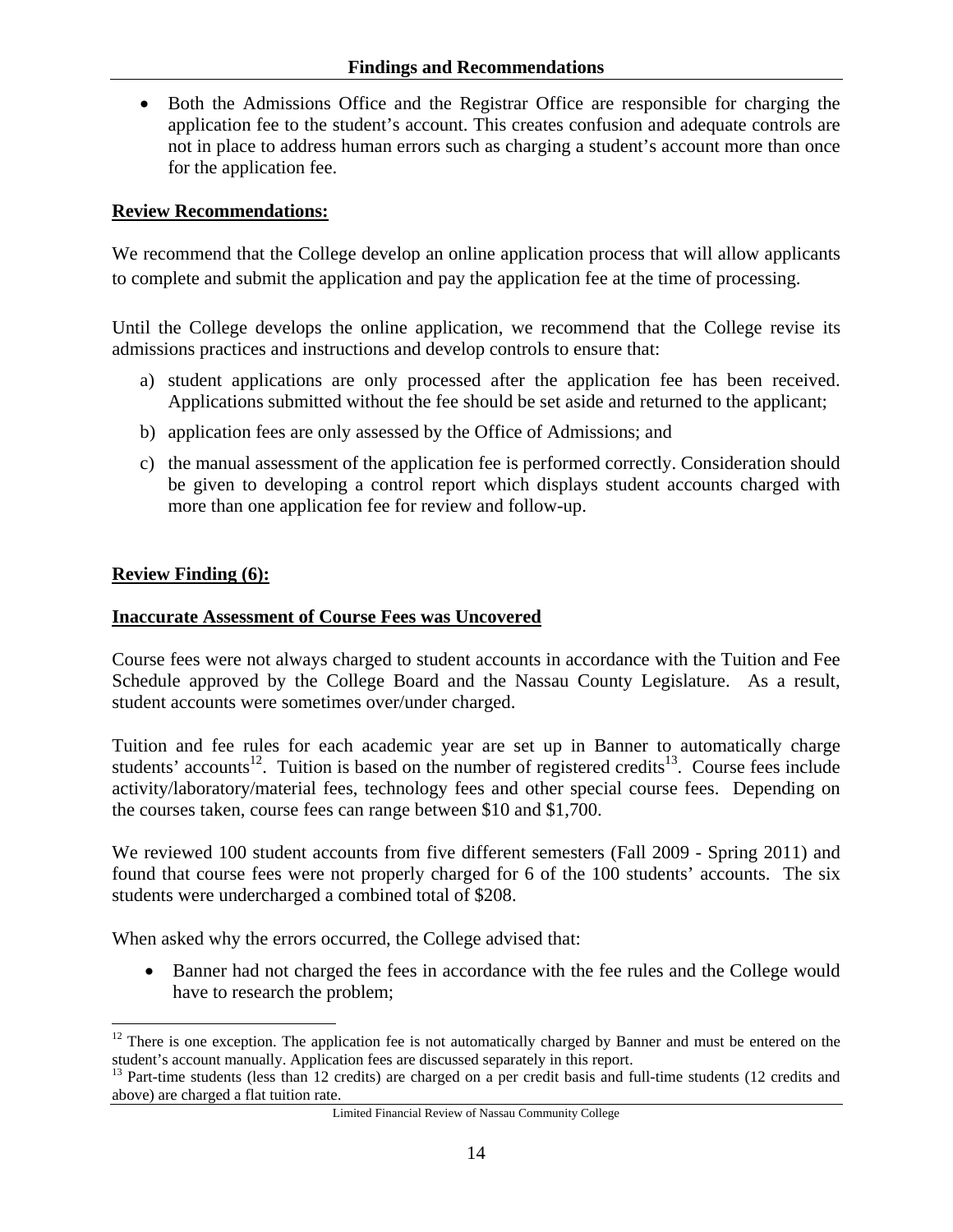- manual fee adjustments were sometimes responsible for the errors; and/or
- there was no explanation.

#### **Review Recommendations:**

We recommend that:

- a) a review of Banner's fee assessment process be performed to determine why the charges identified during the audit were not assessed properly by Banner and corrective action be taken; and
- b) a control report should be designed to identify when student accounts are missing fee charges.

#### **Review Finding (7):**

#### **Untimely Chargeback Billing to Other Counties Totaled \$9.4 Million**

Our review determined that the College did not always bill outside counties on time for their portion of nonresident tuition and that the College had not remitted approximately \$435,000 of the County's portion to the County as of August 24, 2012.

Students residing within the County are charged a resident tuition fee, whereas all other students are charged both a resident and a non-resident tuition fee. The College is required to bill the outside counties for the non-resident tuition within 45 days of the commencement of each academic term. The chargeback revenue received from the other counties is separated into two components, an operating portion and a capital portion. The College retains the operating portion and remits the capital portion to the County<sup>14</sup>.

We selected the chargebacks billed to Queens County for six semesters (Spring 2010-Summer 2011) totaling \$9.9 million for review and determined the following:

- The College did not bill Queens County within 45 days of the commencement of each academic term for five of the six semesters reviewed. The amount billed late totaled \$9.4 million and the late billing timeframes ranged from 50 to 147 days.
- The County's capital share of the \$9.9 million chargebacks totaled \$847,000. The College paid the County its share in eight payments; however, five of the eight payments totaling \$540,000 were not remitted to the County in a reasonable amount of time. The number of days between the date the College received the capital portion and the date the College paid the County ranged between 78 and 164 days. As a result, the County lost the use of these funds.

We performed additional analyses to determine if all capital chargeback revenue received by the College between the Fall of 2011 and the Summer of 2012 for all outside counties was remitted

 $\overline{a}$ <sup>14</sup> Article 126 of New York State Education Law,  $\S$  6305 (2) and (4).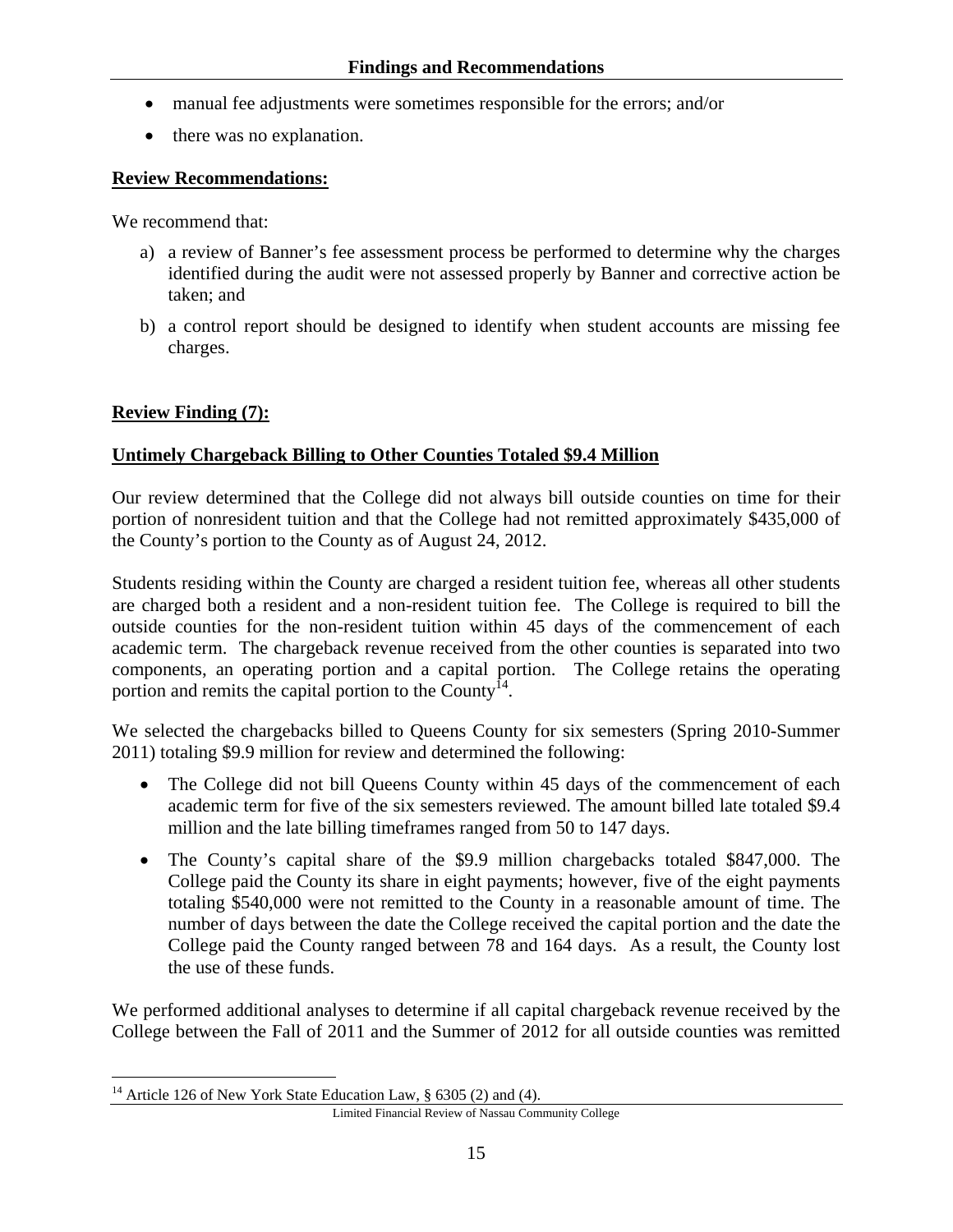to the County. We found that \$1.27 million of capital chargeback revenue was received by the College in 2012, but only \$835,000 was remitted to the County.

The College Comptroller confirmed that \$435,000 of 2012 capital chargeback receipts had not been paid to the County even though the College received these funds from outside counties as far back as May, 2012. This was because the College claimed it had not received other unrelated revenue it determined was due from the County. The College Comptroller does not have the authority to make such a unilateral decision. This matter was discussed with College officials and the \$435,000 was included in the October 2, 2012 payment to the County.

## **Review Recommendations:**

We recommend that the College review and revise its chargeback procedures to ensure that:

- a) outside counties are charged for the non-resident tuition fees within 45 days of the start of the semester;
- b) the capital portion of the non-resident tuition fees received by the College is remitted to the County upon receipt; and

The College should not unilaterally hold back County revenue pending receipt of unrelated revenue due from the County.

# **Payroll**

# **Review Finding (8):**

## **Inadequate Controls Over Faculty Scheduling Led to Overlapping and Unauthorized Work Hours**

Our review revealed that a comprehensive control does not exist to ensure that educational employees who are permitted by their contract(s) to work multiple positions only work the schedules set forth in their contracts and that overlapping of work hours is prevented. As a result, we found that employees were sometimes paid for more than one position even though the day and time worked overlapped. We also noted instances where employees worked different hours than what was stated in their contract or were scheduled to teach classes in different locations back-to-back, shortchanging students' class hours.

NCC has 1,338 employees who work under two or more positions, many of whom work fulltime and part-time, and others work multiple part-time positions. Our review revealed that adequate internal controls were not in place to ensure that employees only worked multiple positions when allowed by their contract(s) and the class schedules were approved by the College to ensure that overlapping work hours were not scheduled or worked. The following weaknesses were identified:

• The Program Schedule ("Schedule") form that is completed by professional and instructional faculty was no longer required to be reviewed and approved by the Dean of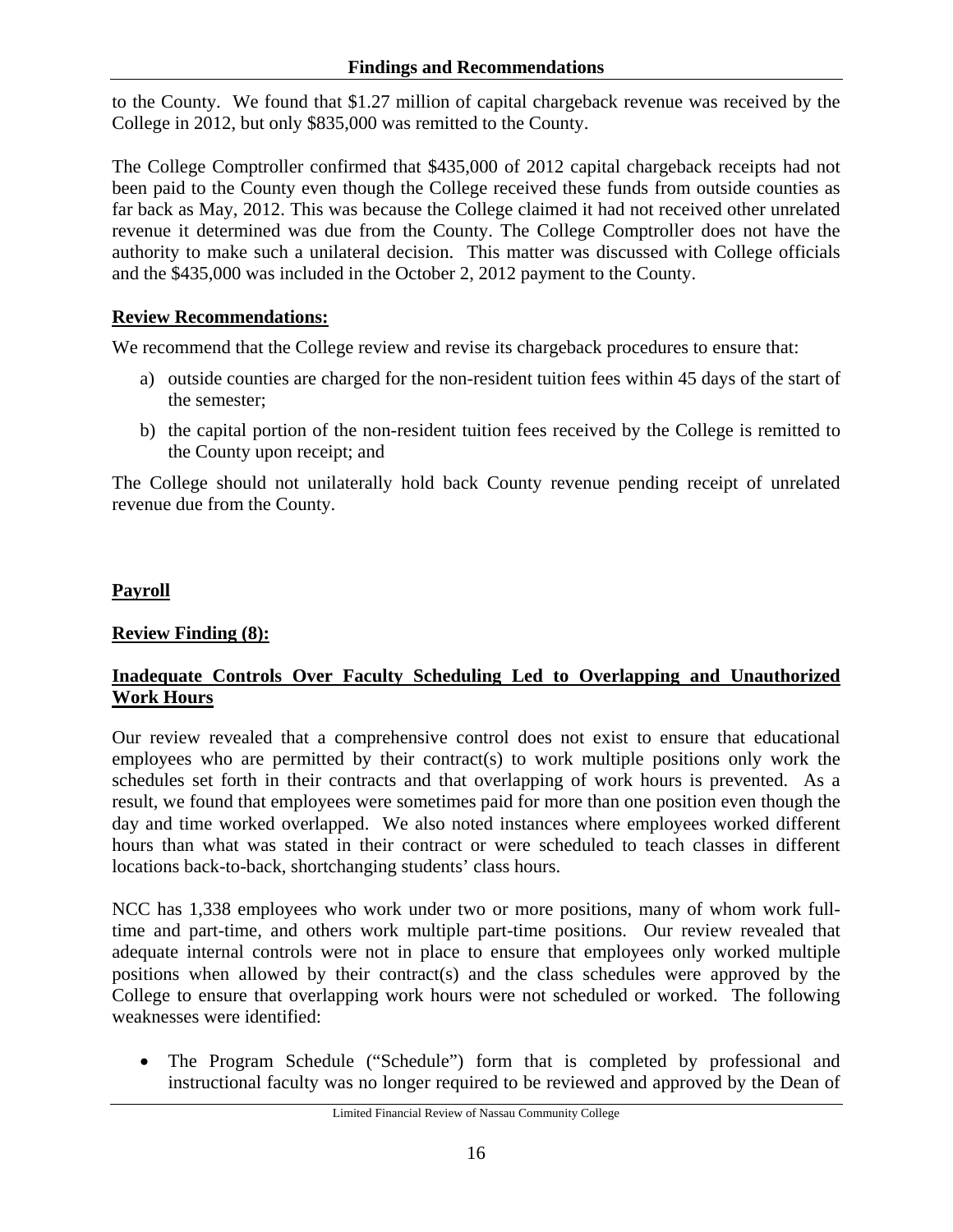#### **Findings and Recommendations**

Academic Affairs, even though the instructions required the approval. The Schedule includes the employee's name, title, signature, office location, semester/year and the assigned hours. A space is also designated on the Schedule for the approval by Dean of Academic Affairs. When asked why the approval is no longer required, we were advised that the Schedule is mainly used to inform the Department Chairs of the office hours and locations for their faculty and to check that the faculty member is scheduled for the required number of office hours. We were told that in the past, the Schedule had been used to evidence that work schedules were accurately prepared in compliance with the applicable labor contracts.

- The procedure to enter professional and instructional faculty work schedules in Banner to detect the scheduling of overlapping work hours does not apply to all positions an employee can perform. For example, we were advised by the College Payroll Department that the Technical Assistant positions are not entered in Banner; these positions are managed at the department level. As a result, the scheduling of overlapping work hours will not be detected by Banner when one or more of positions are not entered in Banner.
- The College does not have an automatic process to identify educational employees with multiple positions who worked overlapping hours; hours worked by employees with multiple positions are tracked manually through the use of timecards.

We reviewed a sample of payments made to 41 of the 1,338 educational employees who worked multiple positions during the audit period to determine that the employees were approved for the positions they worked and were paid for and did not work overlapping hours. The supporting documentation requested included daily approved work schedules, time cards and time sheets, and approved contracts. Our results are as follows:

- We determined that 23 of the 41 employees held professional or instructional positions and were therefore required to complete the Schedule. The College was unable to provide the Schedule for one of the 23 employees; and none of the 22 schedules provided were signed by the Dean of Academic Affairs.
- The College could only provide an unsigned copy of a faculty member's contract. An unsigned contract does not adequately evidence that the contract was approved and payments to the employee were proper.
- An employee was paid under an outdated instructional contract causing the employee to be overpaid \$50 during the pay periods included in our testing scope. The contract had been modified twice; however, the College paid the employee under the first modification. The first contract required the employee to teach a total of 16 hours at \$50/hour for a total of \$800, while the adjusted contract was amended requiring the employee to teach 15 hours at \$50/hour for a total of \$750. We did not audit all pay periods to determine the total overpayment that may have occurred.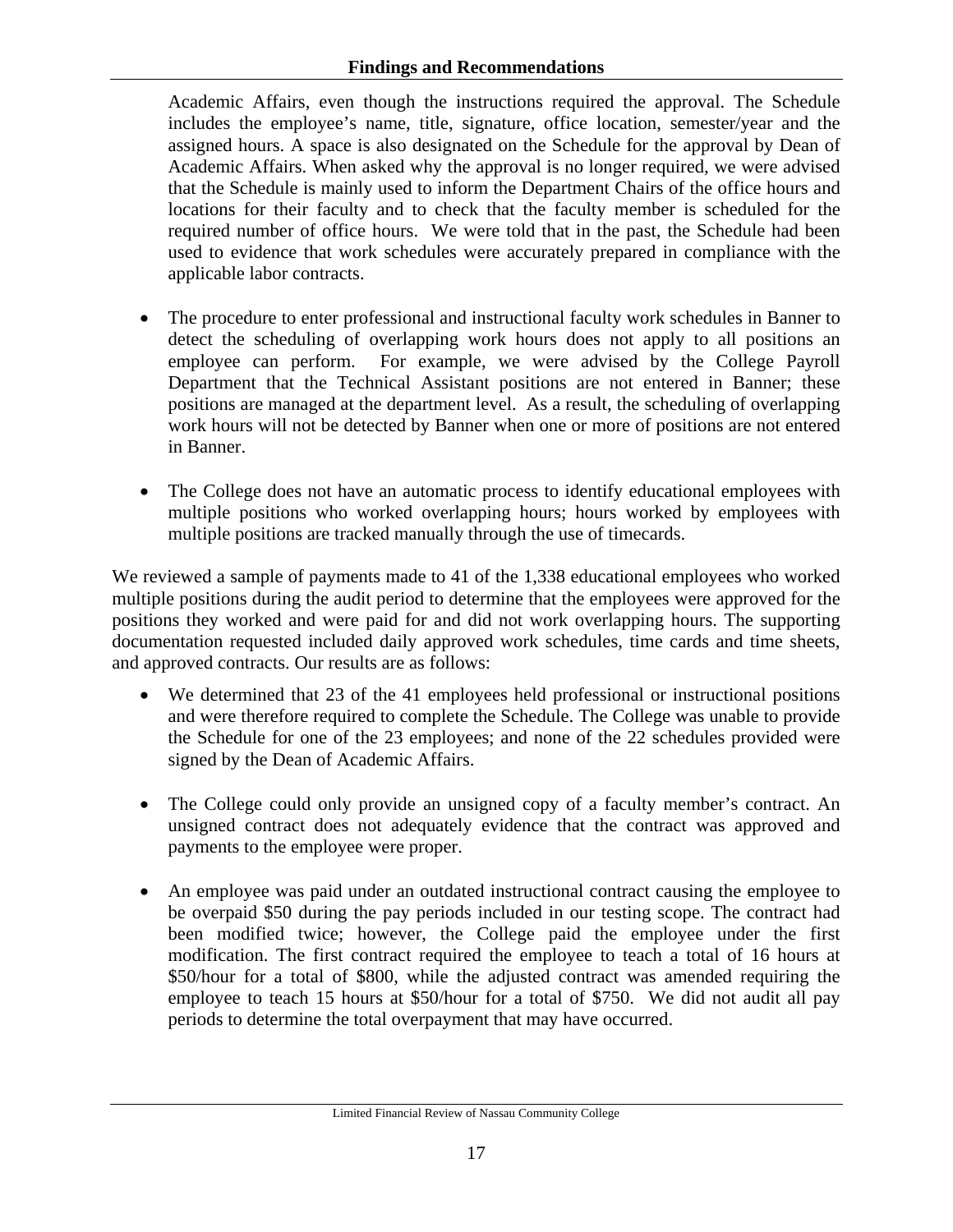• Five of the 41 employees worked overlapping hours on the same day. For example, as shown in Exhibit 3, one employee worked as an Adjunct Professor from 1:00 PM - 3:15 PM and also as a Coordinator of Testing from 8:35 AM - 2:20 PM on the same day.

# **Exhibit 3**

| <b>Overlapping Hours</b> |                                                                         |                                                  |                                    |  |  |  |  |  |  |
|--------------------------|-------------------------------------------------------------------------|--------------------------------------------------|------------------------------------|--|--|--|--|--|--|
|                          | <b>Position Title</b>                                                   | <b>Dates</b>                                     | <b>Time</b>                        |  |  |  |  |  |  |
| Position 1               | Adjunct Professor<br>Position 2 Coordinator of Testing Part-time        | March 25, 2010                                   | $1:00PM - 3:15PM$<br>8:35AM-2:20PM |  |  |  |  |  |  |
| Position 1               | <b>Instructor</b><br>Position 2 Instructor Office Hours                 | August 19, 26, 2010<br>September 9, 16, 22, 2010 | 8:30AM-9:45AM<br>$9:30$ AM-10:45AM |  |  |  |  |  |  |
| Position 1               | Professor<br>Position 2 Teaching Substitute                             | October 11, 2010                                 | 8:00AM-12:15PM<br>9:30AM-10:45AM   |  |  |  |  |  |  |
|                          | Position 1 Grant Technician P/T<br>Position 2 Assistant to Director P/T | April 14, 21, 2010                               | 10:00AM-11:00AM<br>8:30AM-11:00AM  |  |  |  |  |  |  |
| Position 1               | Professor<br>Position 2 Teaching Substitute                             | May 4, 2010                                      | 2:30PM-3:45PM<br>2:30PM-3:45PM     |  |  |  |  |  |  |

• Two of the 41 employees worked different hours than what was stated in their contracts. As shown in Exhibit 4 below, one of the two employees worked more hours than shown in the contract; the employee worked 13 hours per week, whereas, only five hours per week were authorized in the contract. Working different days or times from those scheduled in the contract circumvents the Banner control to identify overlapping of scheduling and increases the risk that an employee will be overpaid.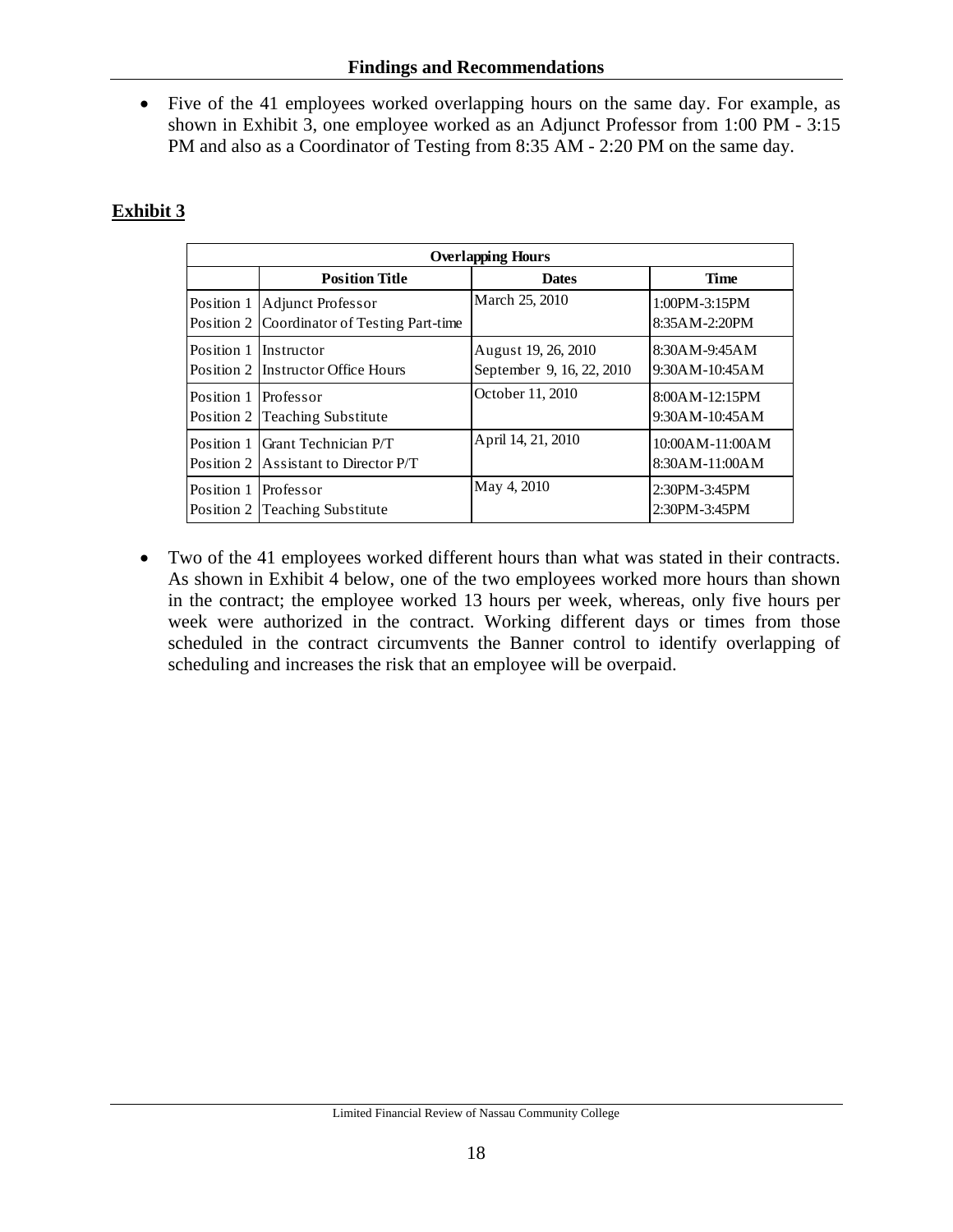# **Exhibit 4**

| Schedule Worked Disagreed with Schedule per Contract |                             |                        |  |  |  |  |
|------------------------------------------------------|-----------------------------|------------------------|--|--|--|--|
|                                                      | <b>Scheduled Work Hours</b> | <b>Schedule Worked</b> |  |  |  |  |
| <b>Assignment/Position</b>                           | <b>Per Contract</b>         | <b>Per Timesheet</b>   |  |  |  |  |
| Assistant to Director P/T                            | Wed: 10:00AM-12:00PM        | Thurs: 11:30AM-3:30PM  |  |  |  |  |
|                                                      | Thurs: 11:30AM-2:30PM       | Friday: 8:30AM-12:30PM |  |  |  |  |
|                                                      |                             | or                     |  |  |  |  |
|                                                      |                             | Mon: 8:30AM-12:00PM    |  |  |  |  |
|                                                      |                             | Wed: 9:00AM-10:30AM    |  |  |  |  |
| Assistant Professor Overload                         | 10:00AM-11:30AM             | $9:30$ AM-10:45AM      |  |  |  |  |

• Classes were scheduled back-to-back with no time intervals for the teaching faculty member to pack up his/her materials, get to the next class and set up again. This shortens the amount of instruction time for either one or both of the classes. As shown in Exhibit 5 below, we found that 5 of the 41 employees had at least one occurrence of a back-toback class schedule with no intervals between them, and for two of the employees the classes were located in different buildings.

## **Exhibit 5**

| <b>Back to Back Scheduling of Assignments</b> |                       |                       |  |  |  |  |  |
|-----------------------------------------------|-----------------------|-----------------------|--|--|--|--|--|
|                                               | <b>Schedule Times</b> | Location              |  |  |  |  |  |
| Assignment 1                                  | 8:00AM-2:00PM         | D <sub>123</sub>      |  |  |  |  |  |
| Assignment 2                                  | 2:00PM-2:30PM         | <b>Office Hours</b>   |  |  |  |  |  |
| Assignment 1                                  | 8:00AM-3:15PM         | $K-11$                |  |  |  |  |  |
| Assignment 2                                  | 3:15PM-5:15PM         | $K-1$                 |  |  |  |  |  |
| Assignment 1                                  | 2:00PM-4:00PM         | <b>B109</b>           |  |  |  |  |  |
| Assignment 2                                  | 4:00PM-8:00PM         | 355 East Road         |  |  |  |  |  |
| Assignment 3                                  | 8:00PM-10:00PM        | Unidentified Location |  |  |  |  |  |
| Assignment 1                                  | 9:30AM-11:00AM        | F <sub>2266</sub>     |  |  |  |  |  |
| Assignment 2                                  | 11:00AM-12:20PM       | GC55                  |  |  |  |  |  |
| Assignment 1                                  | 2:00PM-3:30PM         | G176                  |  |  |  |  |  |
| Assignment 2                                  | 3:30PM-9:00PM         | G178                  |  |  |  |  |  |

#### **Review Recommendations:**

We recommend that the College:

- a) consider revising its current practice so that the Dean of Academic Affairs is required to approve the Faculty Program Schedule and the approval is evidenced by a signature;
- b) develop an effective procedure to ensure employees with multiple positions are not scheduled or paid for the same hours in different departments;
- c) develop an effective procedure to detect employees who work outside of their scheduled contract hours and revise the employees' contracts and the schedules entered in Banner accordingly; and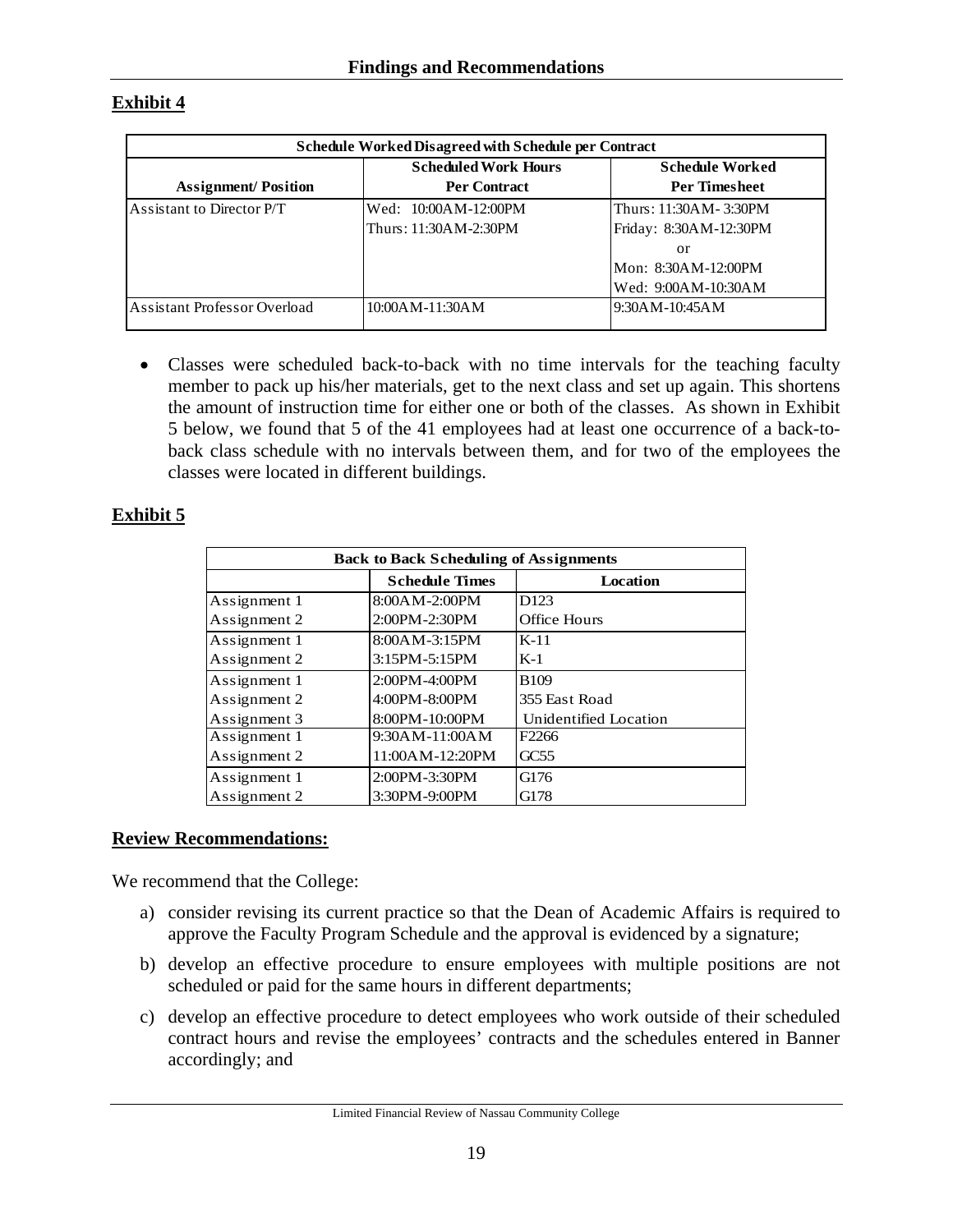d) review class scheduling practices to ensure time is built in for instructors to get from one class to another when both classes are taught by the same instructional employee.

## **Review Finding (9)**

### **Coding Error Resulted in a \$10,743 Erroneous Payment to an Associate Professor**

Our testing revealed that an Associate Professor who worked multiple positions was erroneously paid \$10,743 for a position not worked and the College Payroll Department was unaware of the overpayment prior to the audit.

The College Payroll Department could not find the contracts for an employee included in our test sample of 41 employees paid for more than one position. This individual was paid for three different positions: Associate Professor, Adjunct Professor and Associate Professor Overload (Chairperson of Evening Supervision). When no contracts could be found, follow up work performed by the College Payroll Department determined that this employee was erroneously scheduled to be paid for the Adjunct Professor position due to a Banner coding error.

We were advised that although the College Payroll Department had detected the Banner coding error prior to the audit, the follow up action taken at the time did not extend to correcting NUHRS (the County payroll system). As a result, the employee was overpaid anyway. The lack of a review to ensure that errors are properly corrected led to the overpayment. The College Payroll Department only became aware of the error when gathering the documentation requested for the audit. The total overpayment amounted to \$10,743. The College pursued the employee to obtain reimbursement of the entire amount.

#### **Review Recommendations:**

We recommend that the College Payroll Department revise its procedures to ensure that all educational contracts are verified and errors are corrected before authorization for payment is made. For example, the results of the verification should be properly communicated to all employees involved in the payment process so that all the appropriate corrective actions are taken when necessary. In addition, all errors should be reviewed to ensure the corrections were processed timely and accurately.

#### **Review Finding (10):**

 $\overline{a}$ 

# **The County's InTime System was not Implemented; Manual Time and Leave Practices Require Improvement**

The College has not implemented the InTime<sup>15</sup> System that the County implemented in 2008.

<sup>&</sup>lt;sup>15</sup> The InTime System automates timekeeping. Employees are required to swipe in and out each day, and tardiness, absences and leave requests are entered in the system; required information is interfaced to NUHRS.

Limited Financial Review of Nassau Community College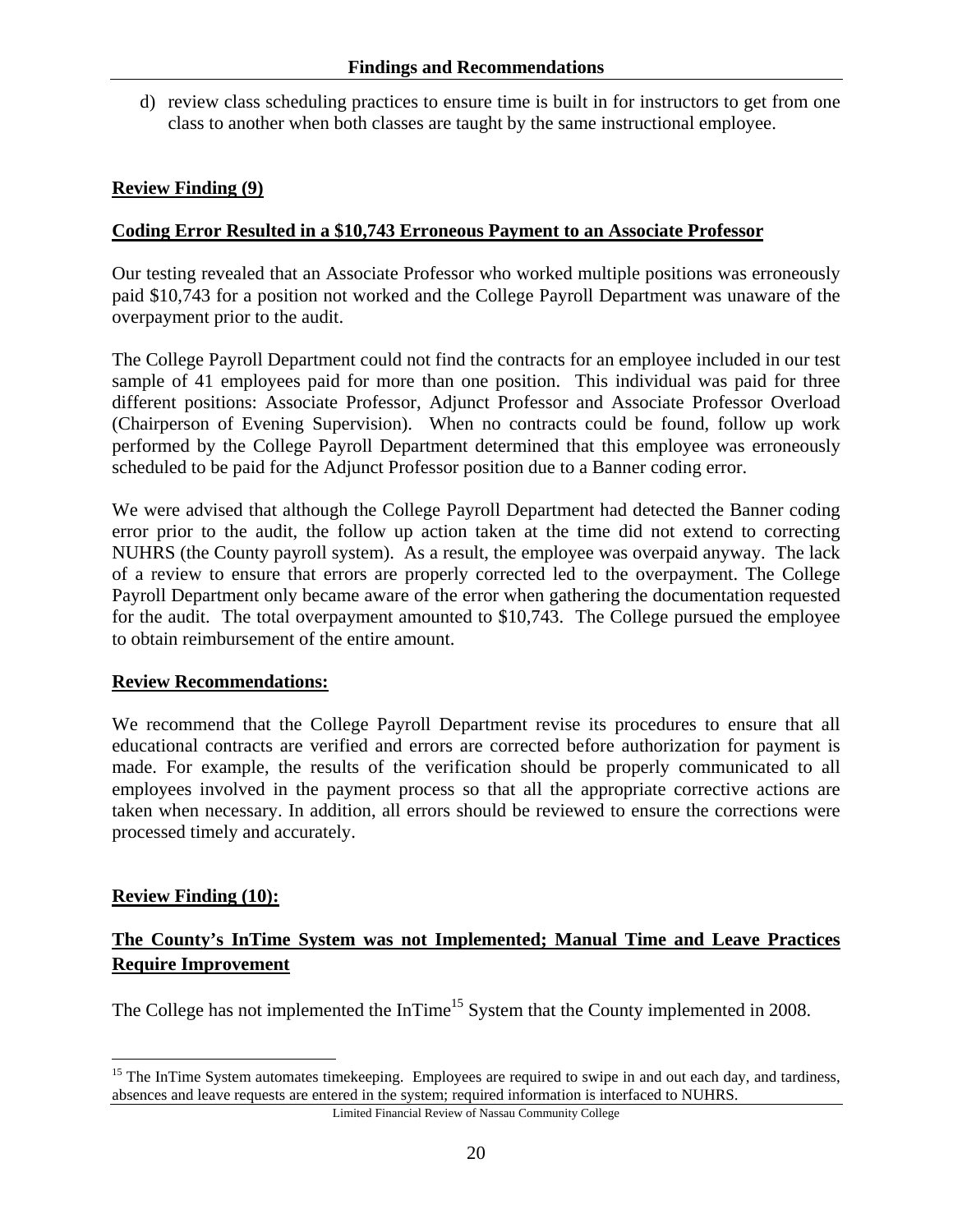As a result, the College is still using timesheets and timecards to record attendance, tardiness and absences. Leave slips must be manually prepared, approved and entered into NUHRS.

Our testing revealed that employee time and leave was not always properly documented, tracked and approved in accordance with the Labor contracts and College policy. Out of 644 employees who used some type of leave in 2011, we testing a sample of the time and leave records for 43 employees. We found exceptions with the records for 28 of the 43 employees as follows:

- Leave requests were missing and leave time taken was not posted to NUHRS correctly; sometimes, the leave time was not posted to NUHRS at all. Further, Plant employees would only specify time not worked on their timesheets instead of the hours actually worked. We also noted cases where the timekeeper initials were missing.
- Employee tardiness was not charged against the appropriate leave category once it reached ¼ of a day. We found instances where tardiness was first being charged to sick time instead of vacation time, when vacation leave was still available. In addition, tardiness was not being charged to an employee's leave balance until it reached  $\frac{3}{4}$  of a day.
- Two employees did not have doctor's notes to support their paid sick leave. One employee had taken 34.5 sick days and the other had taken 57.5 sick days.
- The required approval of the Department Head/President was not available for one of the four employees who received sick leave half pay during the audit period and the employees' request for this type of leave was missing for two of the four employees.

# **Review Recommendations:**

We recommend that the College automate its time and leave process by implementing the InTime System. Until the College implements the InTime System, we recommend that corrective action be taken to ensure that:

- a) timesheets are prepared and signed by employees, initialed by the timekeepers and approved by their supervisors;
- b) employees in the Plant Department record the time in and out daily;
- c) leave request forms are used properly to record leave usage and its approval;
- d) charges against employees' leave accrual records are accurately recorded in NUHRS;
- e) tardiness is first charged against an employee's vacation leave entitlements when it accumulates to ¼ of a day; and
- f) documentation and approvals are obtained and retained as required for sick leave and sick leave half pay.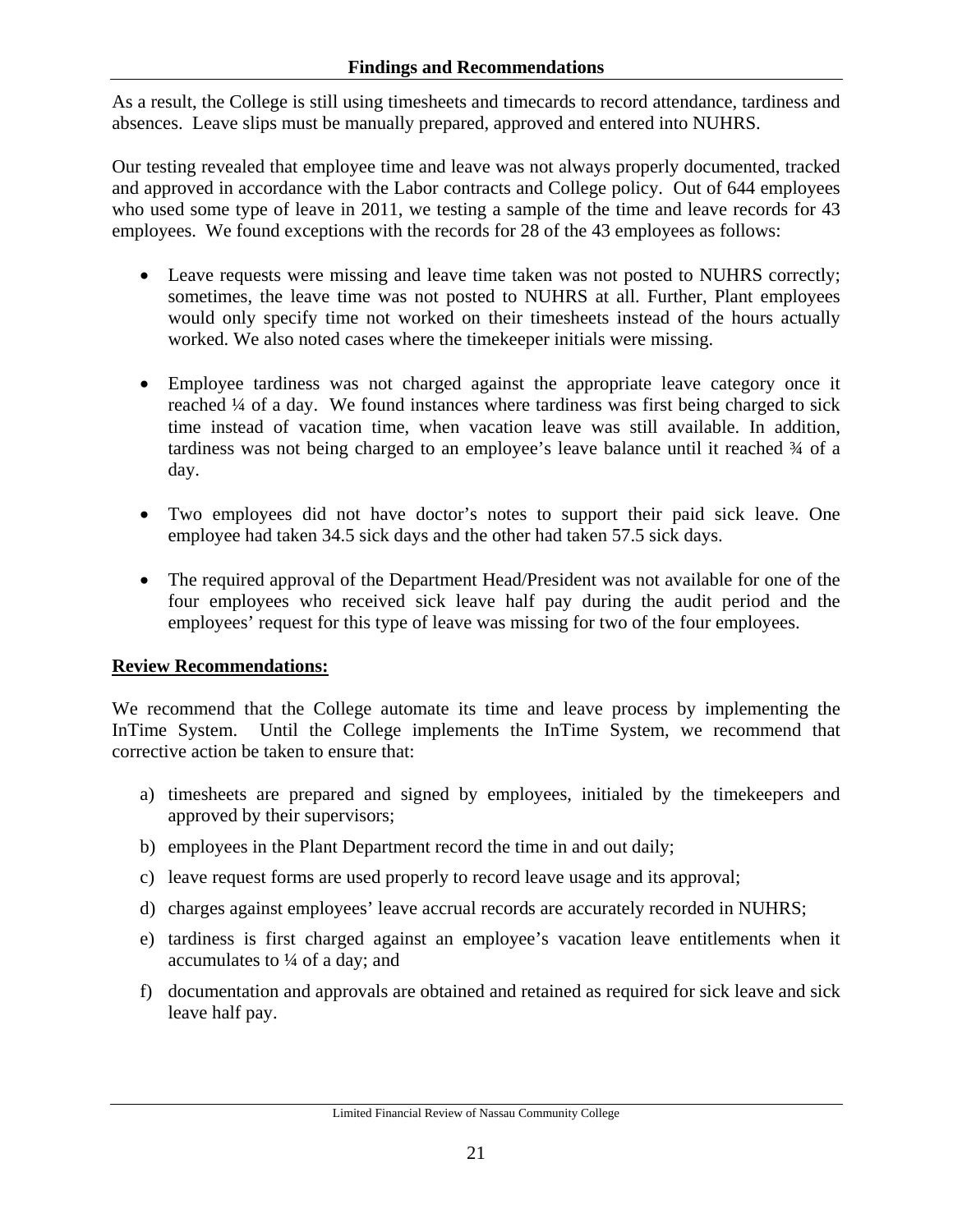#### **Review Finding (11):**

#### **Overtime Controls Need Improvement**

We found that overtime cost controls could be improved. College cash and compensatory overtime totaled \$1.3 million in 2011.

Our testing of employee records revealed that the amount of overtime worked sometimes exceeded the amount approved. We found other instances where the approvals for overtime worked were not obtained until after the work was done. In addition, the start and end times were not always entered on the employee timesheets to corroborate the time worked. We also noted that some employees were allowed to earn between 8 and 20 overtime hours per day.

#### **Review Recommendations:**

We recommend that:

- a) all employee overtime be pre-approved in writing by management; and
- b) the start and end times be recorded to substantiate the hours worked.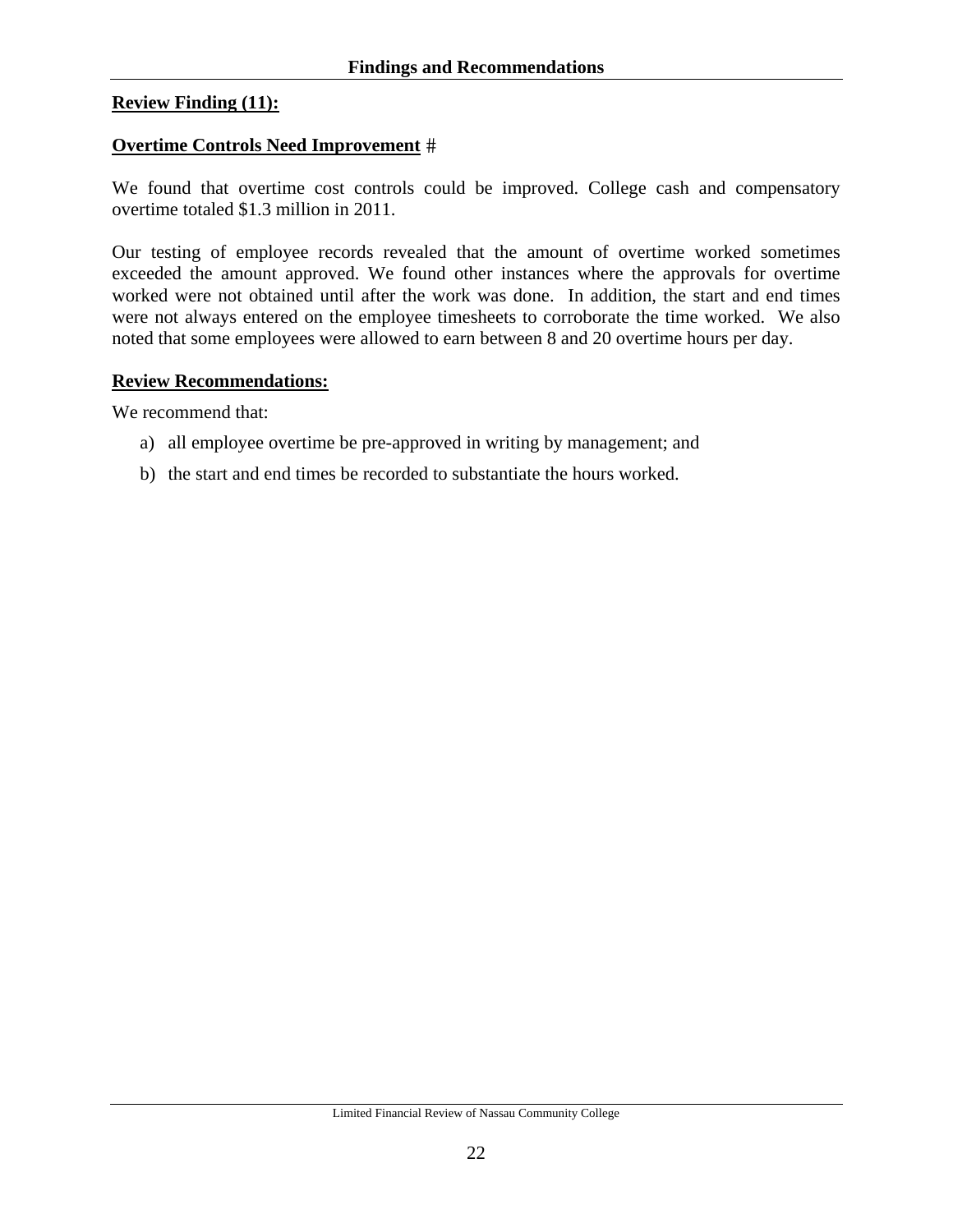## **Comparative Analysis**

We obtained data for three other community colleges for comparison to the College's financial data, student population, staffing levels and graduation rates. The three colleges selected for purposes of this comparison were Suffolk Community College, Monroe Community College and Westchester Community College. All information obtained was summarized in Exhibits 6 - 9 on pages 23-29.

The data was taken from the State University of New York ("SUNY") Community College Annual Reports for the fiscal year ending August 31, 2011, Community College Operating Budgets for  $2010/2011$  and  $2011/2012$  and the College Navigator Website<sup>16</sup> for student-to-staff ratios and graduation rates.

Our analysis revealed the following:

- As shown in Exhibit 6:
	- o Total student enrollment was very close at three of the colleges: 33,069 at Nassau Community College, 32,749 at Suffolk Community College and 31,731 at Monroe.
	- o Suffolk Community College's tuition and fees were \$6.4 million higher than the College for the 2010/2011 academic year, even though there was not a significant difference in student enrollment. The disparity is primarily due to Suffolk County's higher fees.
	- o The College's staffing levels are the highest of the four colleges and are 38% higher than the staffing levels at Suffolk Community College. This is partially due to its lower student to teacher ratio (see Exhibit 8).
- The expense data in Exhibit 7 indicates that Nassau Community College's administrative and general expenses were the highest when compared to the other three colleges. The College's total was \$56 million, followed by Suffolk at \$52 million, Monroe at \$41 million and Westchester at \$27 million.
- As shown in Exhibit 8:
	- $\circ$  The dropout rate<sup>17</sup> for first time full time students who entered the College in 2010 was 29%. This percentage was even higher for the other three colleges in the comparison: 43% at Monroe Community College, 38% at Westchester Community College and 35% at Suffolk Community College.
	- o The combined graduation and transfer rate for first time students who entered the four colleges in 2008 was 23% and second lowest when compared to the four colleges.

 $\overline{a}$ 

<sup>16</sup> http://nces.ed.gov/collegenavigator/

<sup>&</sup>lt;sup>17</sup> The dropout rate was calculated using the inverse of the retention rate for full time students as shown in Exhibit 8.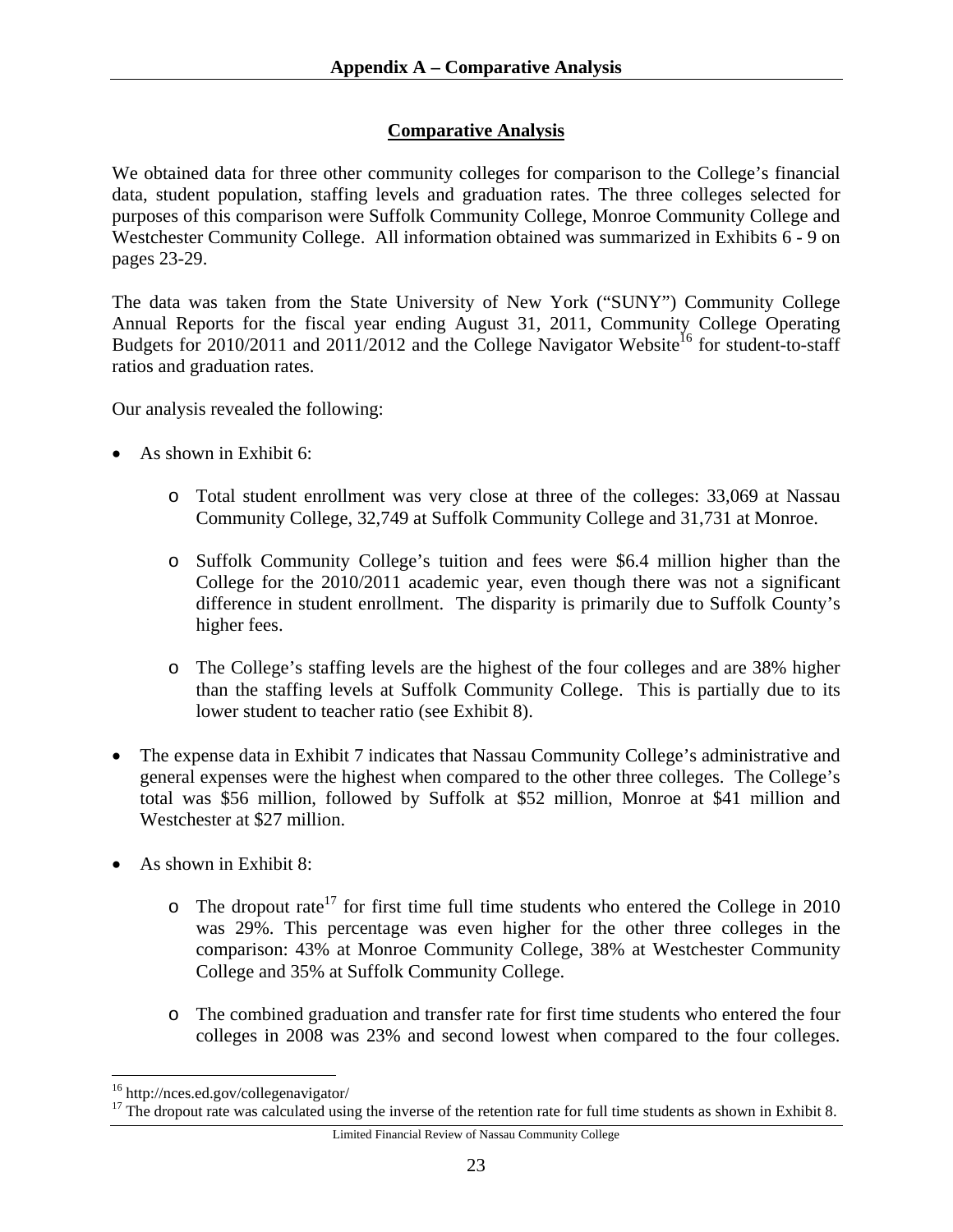The highest rate (46%) was for Monroe Community College with 27% at Suffolk Community College and 19% at Westchester Community College.

• The budget data shown in Exhibit 9 revealed that the 2011/2012 budgeted net operating costs per student was \$1,302 higher at the College than at Suffolk Community College.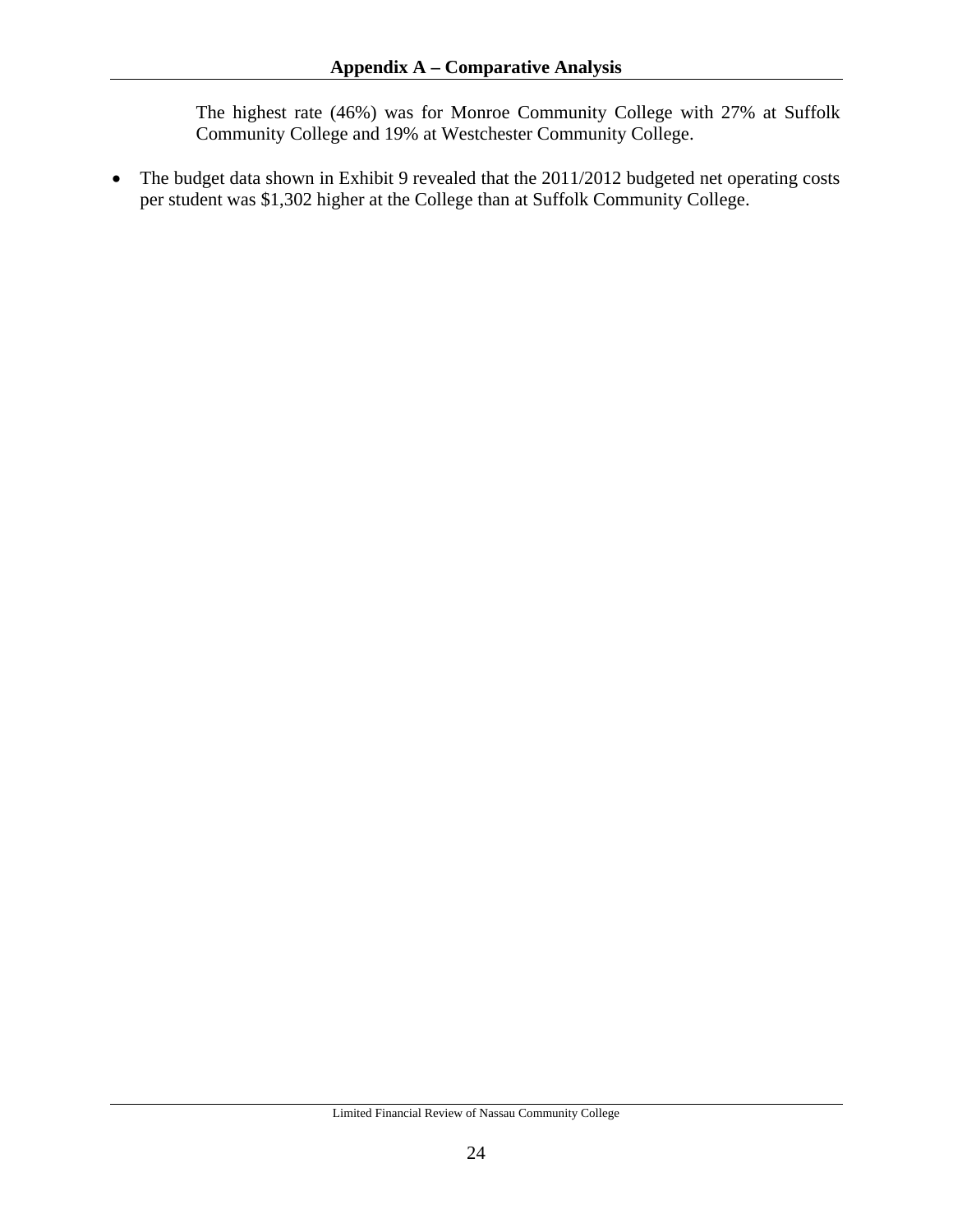# **Exhibit 6**

# **Tuition and Fees, Staffing Levels and Student Population**

|                                    | <b>Actual Results</b>                        |               |    |                |              |               |    |              |  |
|------------------------------------|----------------------------------------------|---------------|----|----------------|--------------|---------------|----|--------------|--|
|                                    | For the Fiscal Year Ending August 31, 2011 * |               |    |                |              |               |    |              |  |
| <b>TUITION &amp; FEES</b>          |                                              | <b>Nassau</b> |    | <b>Suffolk</b> |              | <b>Monroe</b> |    | Westchester  |  |
| <b>Student Tuition</b>             | \$                                           | 80,805,989    | \$ | 83,448,668     | $\mathbb{S}$ | 53,414,838    | \$ | 48,541,294   |  |
| <b>Student and Service Fees</b>    |                                              | 5,963,338     |    | 11,016,031     |              | 5,647,349     |    | 939,275      |  |
| Non-Resident Tuition and Charges   |                                              | 2,427,741     |    | 1,141,909      |              | 955,413       |    | 1,475,167    |  |
| <b>Total Tuition and Fees</b>      |                                              | \$89,197,068  |    | \$95,606,608   |              | \$60,017,668  |    | \$50,955,736 |  |
| <b>FTESTAFFING LEVELS</b>          |                                              |               |    |                |              |               |    |              |  |
| FTE Teaching Faculty-Full Time     |                                              | 598           |    | 326            |              | 341           |    | 161          |  |
| FTE Teaching Faculty-Part Time     |                                              | 509           |    | 394            |              | 412           |    | 594          |  |
| FTE Teaching Faculty-Support Staff |                                              | 668           |    | 376            |              | 72            |    | 137          |  |
| FTE All Other Staff                |                                              | 467           |    | 529            |              | 582           |    | 338          |  |
| <b>Total FTE Staffing</b>          |                                              | 2,242         |    | 1,625          |              | 1,407         |    | 1,230        |  |
| <b>STUDENT ENROLLMENT</b>          |                                              |               |    |                |              |               |    |              |  |
| <b>Fall Full Time Students</b>     |                                              | 15,906        |    | 15,985         |              | 12,195        |    | 7,549        |  |
| <b>Fall Part Time Students</b>     |                                              | 7,562         |    | 10,734         |              | 12,434        |    | 6,345        |  |
| Summer                             |                                              | 9,601         |    | 6,030          |              | 7,102         |    | 5,015        |  |
| <b>Total Student Enrollment</b>    |                                              | 33,069        |    | 32,749         |              | 31,731        |    | 18,909       |  |
| <b>TUITION RATES</b>               |                                              |               |    |                |              |               |    |              |  |
| Full Time - Annual                 | \$                                           | 3,732         | \$ | 3,776          | \$           | 3,000         | \$ | 3,850        |  |
| Part Time - Per Credit             | \$                                           | 156           | \$ | 158            | \$           | 125           | \$ | 161          |  |

\* Data obtained from SUNY Community College Annual Reports for the 2010/2011 school year.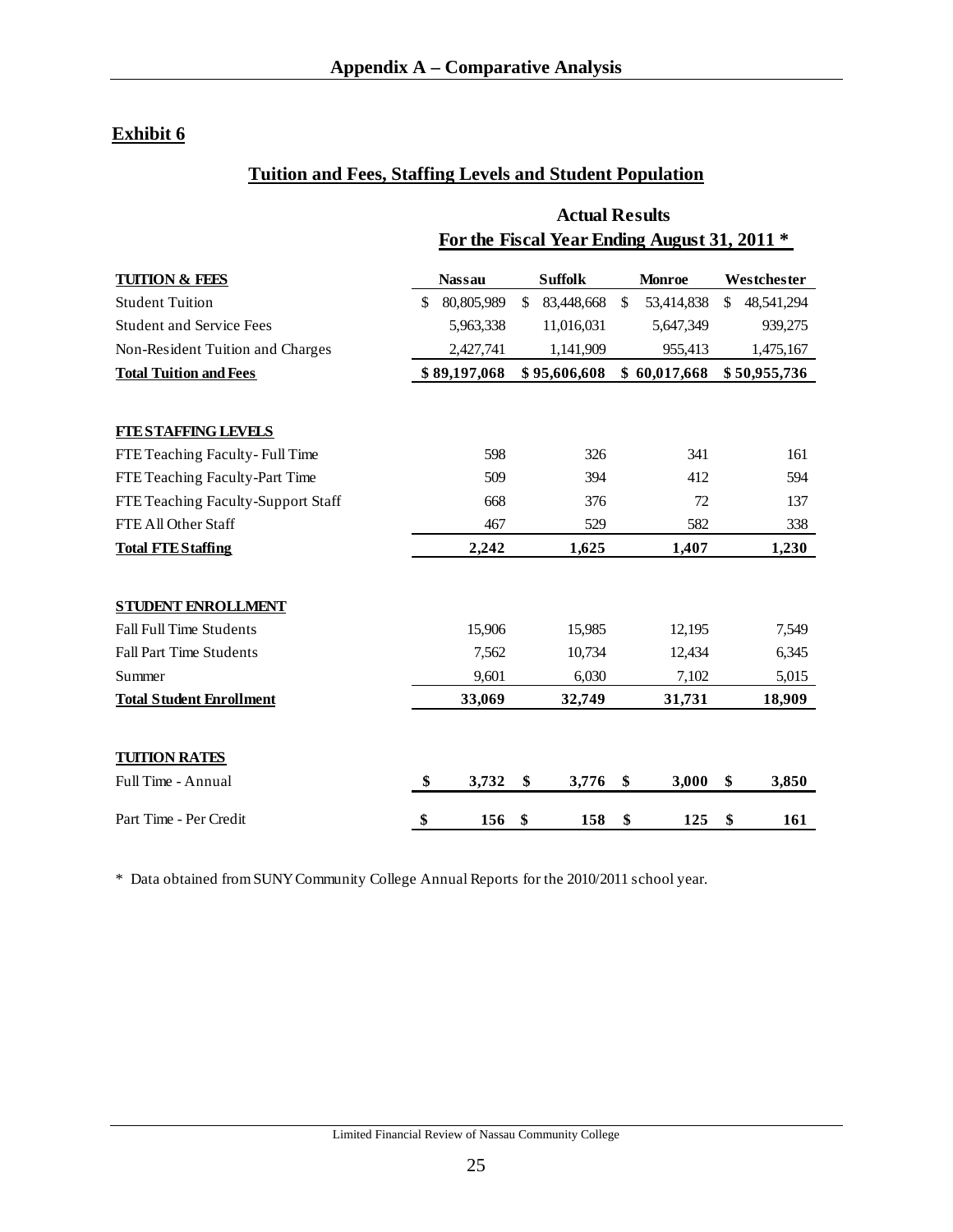#### **Exhibit 7 - Summary of Expenses**

Exhibit 7 was prepared to summarize expenses for the purpose of comparing the College's general and administrative expenses to the other 3 colleges in our analysis.

General and Administrative expenses encompass a variety of expenses associated with performing the daily operations. These expenses generally appear under operating expenses. We found no such grouping for the financial information for the community colleges. The Expenses by Function section shown in Exhibit 7 provided the data nearest to identifying general and administrative expenses.

Based on our analysis of the statewide data, we determined that general and administrative expenses include the following captions: General Administration, General Institution Services and Plant Operation. The nature of the expenses in each caption has four basic components: Personal Services (Salaries), Equipment, Contractual Expenses and Employee Benefits.

**Actual Results** 

#### **Exhibit 7**

| Actual Irebulto<br>For the Fiscal Year Ending August 31, 2011 * |    |               |    |                |     |               |    |               |  |  |  |
|-----------------------------------------------------------------|----|---------------|----|----------------|-----|---------------|----|---------------|--|--|--|
|                                                                 |    | <b>Nassau</b> |    | <b>Suffolk</b> |     | Monroe        |    | Westchester   |  |  |  |
| <b>Expenses by Function</b>                                     |    |               |    |                |     |               |    |               |  |  |  |
| Instruction                                                     | \$ | 113,771,838   | S. | 91,744,933     | \$. | 52,741,018    | S. | 59,274,511    |  |  |  |
| Academic Support                                                |    | 13,957,664    |    | 19,295,551     |     | 12,877,575    |    | 11,047,389    |  |  |  |
| <b>Student Services</b>                                         |    | 15,591,396    |    | 17,782,978     |     | 13,738,419    |    | 12,599,595    |  |  |  |
| <b>General Administration</b>                                   |    | 13,282,470    |    | 10,301,142     |     | 8,589,827     |    | 7,108,847     |  |  |  |
| <b>General Institutional Services</b>                           |    | 13,451,126    |    | 13,927,370     |     | 13,397,362    |    | 6,109,578     |  |  |  |
| Operation & Maintenance of Plant                                |    | 29,699,228    |    | 27,696,468     |     | 19,144,116    |    | 13,709,068    |  |  |  |
| Other                                                           |    | 54,900        |    | $\Omega$       |     | 333,608       |    | 68,776        |  |  |  |
| <b>Total Expenses by Function</b>                               | \$ | 200,271,091   |    | \$180,748,442  |     | \$120,821,925 |    | \$109,917,764 |  |  |  |
| <b>Expenses by Object</b>                                       |    |               |    |                |     |               |    |               |  |  |  |
| <b>Personal Service</b>                                         | \$ | 127,525,387   |    | \$114,362,260  | \$. | 65,807,989    | \$ | 64,819,446    |  |  |  |
| Equipment                                                       |    | 1,758,853     |    | 3,646,292      |     | 2,773,720     |    | 850,137       |  |  |  |
| <b>Contractual Expenses</b>                                     |    | 22,430,880    |    | 20,075,109     |     | 19,286,405    |    | 16,725,697    |  |  |  |
| <b>Employee Benefits</b>                                        |    | 48,555,971    |    | 42,664,781     |     | 32,953,811    |    | 27,522,484    |  |  |  |
| <b>Total Expenses by Object</b>                                 | \$ | 200,271,091   |    | \$180,748,442  |     | \$120,821,925 |    | \$109,917,764 |  |  |  |

**\*** Data obtained from SUNY Community College Annual Reports for the 2010/2011 school year.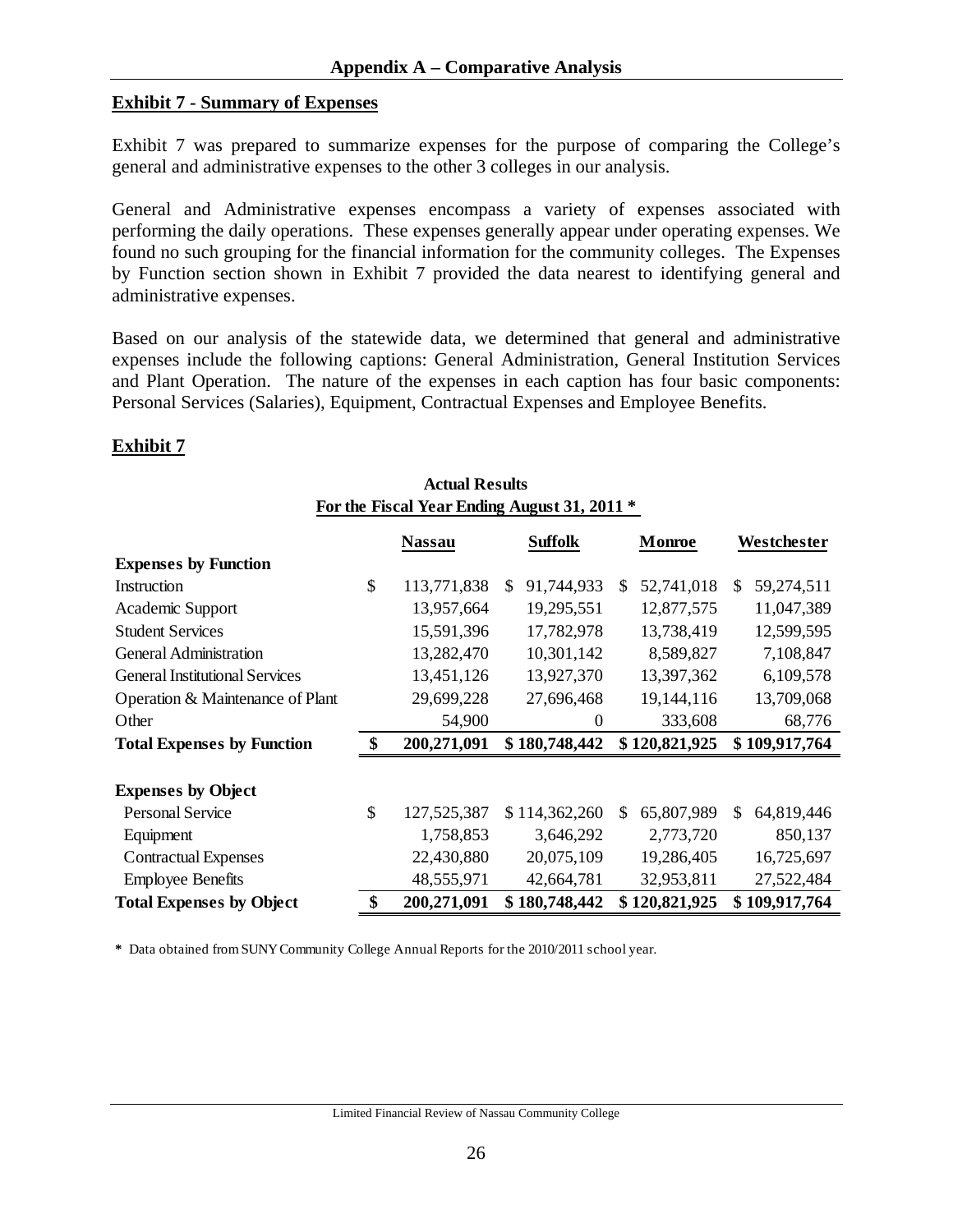# **Exhibit 8**

# **Student to Faculty Ratios and Retention and Graduation Rates**

# **Other Statistics According to the National Center for Education Statistics - College Navigator \***

| <b>Student to Faculty Ratio for the Fall 2011</b> |                                                                         |         |                 |             |  |  |  |  |  |
|---------------------------------------------------|-------------------------------------------------------------------------|---------|-----------------|-------------|--|--|--|--|--|
|                                                   | <b>Nassau</b>                                                           | Suffolk | <b>Monroe</b>   | Westchester |  |  |  |  |  |
|                                                   | 17:1                                                                    | 25:1    | 24:1            | 20:1        |  |  |  |  |  |
|                                                   | Retention Rates for First Time Students Who Entered the Program in 2010 |         |                 |             |  |  |  |  |  |
|                                                   | <b>Nassau</b>                                                           | Suffolk | Monroe          | Westchester |  |  |  |  |  |
| <b>Full Time</b>                                  | 71%                                                                     | 65%     | 57 <sub>%</sub> | 62%         |  |  |  |  |  |
| Part Time                                         | 57%                                                                     | 44%     | 36%             |             |  |  |  |  |  |
|                                                   |                                                                         |         |                 | 49%         |  |  |  |  |  |

| <b>Graduation Rates for First Time Students Who Entered the Program in 2008</b> |               |                |               |             |  |  |  |  |
|---------------------------------------------------------------------------------|---------------|----------------|---------------|-------------|--|--|--|--|
|                                                                                 | <b>Nassau</b> | <b>Suffolk</b> | <b>Monroe</b> | Westchester |  |  |  |  |
| % of Students Counted                                                           |               |                |               |             |  |  |  |  |
| in Calculating Graduation                                                       | 66%           | 51%            | 65%           | 51%         |  |  |  |  |
| <b>Overall Graduation Rate</b>                                                  | 14%           | <b>19%</b>     | 25%           | $11\%$      |  |  |  |  |
| <b>Transfer-Out Rate</b>                                                        | 9%            | 8%             | $21\%$        | 8%          |  |  |  |  |

**\*** Data obtained from [http://nces.ed.gov/collegenavigator]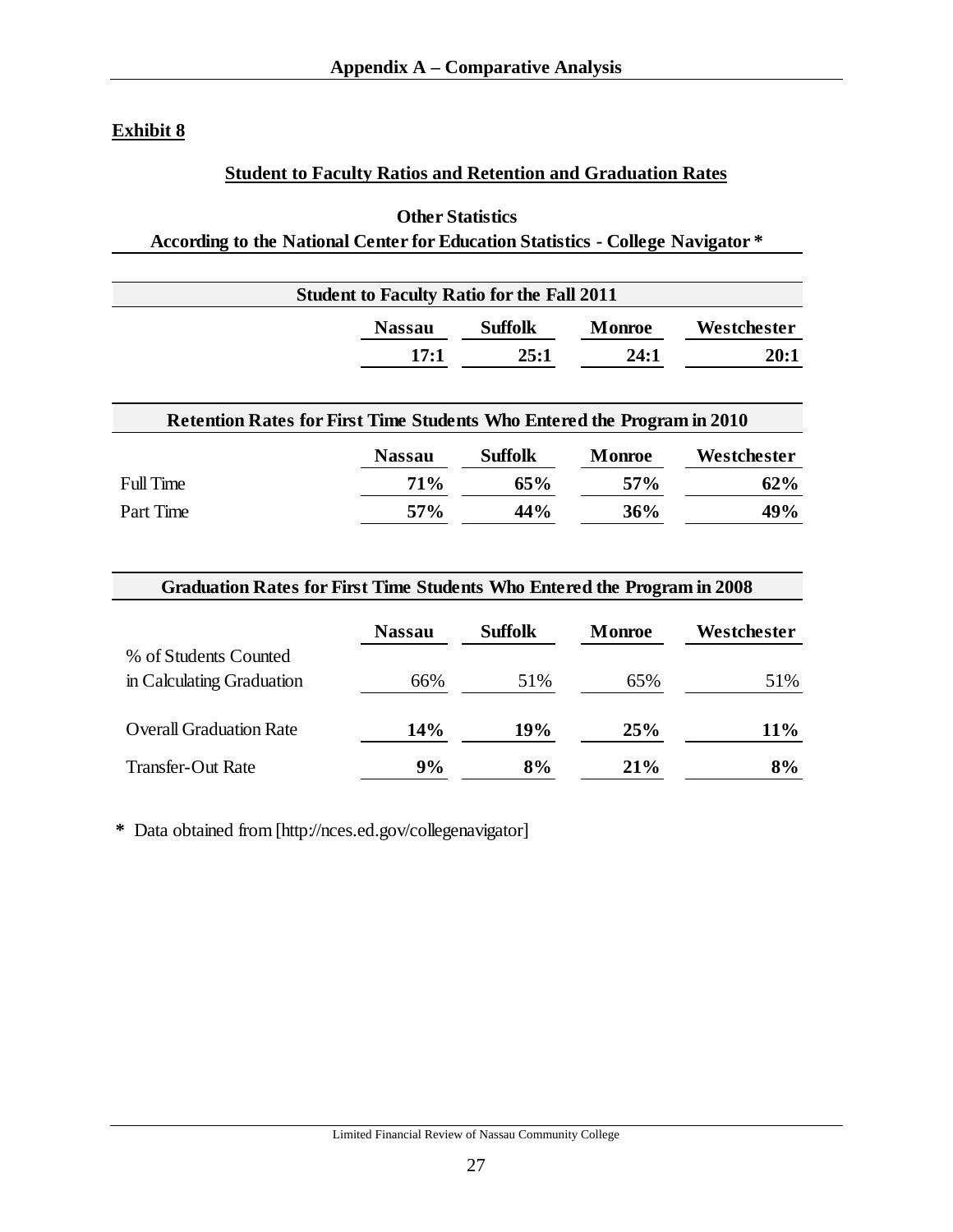# **Exhibit 9**

# **Approved Budgets**

|                                        |                |                         |                                                                                 | <b>Approved Budgets (thousands)</b> |                                    |           |                          |             |
|----------------------------------------|----------------|-------------------------|---------------------------------------------------------------------------------|-------------------------------------|------------------------------------|-----------|--------------------------|-------------|
|                                        | <b>College</b> | <b>Nassau Community</b> | <b>College</b>                                                                  | <b>Suffolk Community</b>            | <b>Monroe Community</b><br>College |           | <b>Community College</b> | Westchester |
|                                        |                |                         | 2010-2011 2011-2012 2010-2011 2011-2012 2010-2011 2011-2012 2010-2011 2011-2012 |                                     |                                    |           |                          |             |
| <b>Revenues</b>                        |                |                         |                                                                                 |                                     |                                    |           |                          |             |
| Tuition Revenue and Fees               | \$77,827       | \$83,394                | \$84,970                                                                        | \$92,283                            | \$55,581                           | \$57,523  | \$45,983                 | \$48,838    |
| Sponsors Contribution                  | 52,207         | 52,207                  | 38,603                                                                          | 38,989                              | 16,680                             | 17,880    | 23,315                   | 23,651      |
| <b>Total State Operating Aid</b>       | 44,268         | 41,456                  | 45,492                                                                          | 44,430                              | 38,390                             | 36,158    | 31,897                   | 29,359      |
| Out-of-County Tuition Revenues         | 11,511         | 11,403                  | 306                                                                             | 306                                 | 2,013                              | 2,409     | 4,140                    | 4,151       |
| Other Revenue-Offset to Expense        | 10,229         | 10,394                  | 12,901                                                                          | 14,963                              | 6,640                              | 6,693     | 4,799                    | 5,100       |
| <b>Out-of-State Tuition Revenues</b>   | 1,561          | 1,546                   | 710                                                                             | 724                                 | 968                                | 1,007     | 1,500                    | 1,810       |
| Other Revenue - In-Lieu                | 1,306          | 1,296                   | 607                                                                             | 617                                 | 132                                | 87        | 504                      | 344         |
| Federal Aid                            | 250            | 250                     | 135                                                                             | 174                                 |                                    |           |                          |             |
| Applied Fund Balance                   | 3,788          | 1,000                   | 1,595                                                                           |                                     | 3,376                              | 2,023     | 605                      |             |
| <b>Total Revenues</b>                  | \$202,947      | \$202,946               | \$185,319                                                                       | \$192,486                           | \$123,780                          | \$123,780 | \$112,743                | \$113,253   |
| <b>Costs by Function</b>               |                |                         |                                                                                 |                                     |                                    |           |                          |             |
| Instruction                            | \$107,629      | \$105,223               | \$94,767                                                                        | \$97,598                            | \$51,788                           | \$53,200  | \$60,199                 | \$60,932    |
| <b>Institutional Support</b>           | 35,053         | 39,332                  | 24,380                                                                          | 24,989                              | 22,048                             | 22,041    | 13,749                   | 13,621      |
| Maintenance & Operation of Plant       | 29,274         | 28,959                  | 28,986                                                                          | 31,245                              | 21,652                             | 20,920    | 13,638                   | 13,855      |
| <b>Student Services</b>                | 16,218         | 16,476                  | 18,155                                                                          | 18,615                              | 14,306                             | 14,162    | 13,544                   | 13,420      |
| Academic Support                       | 14,256         | 12,450                  | 19,031                                                                          | 20,039                              | 13,655                             | 13,060    | 11,548                   | 11,358      |
| Public Service                         | 462            | 451                     |                                                                                 |                                     | 331                                | 397       | 65                       | 67          |
| Scholarships & Fellowships             | 55             | 55                      |                                                                                 |                                     |                                    | ÷,        | ä,                       | ٠           |
| <b>Total Costs by Function</b>         |                |                         |                                                                                 |                                     |                                    |           |                          |             |
|                                        | \$202,947      | \$202,946               | \$185,319                                                                       | \$192,486                           | \$123,780                          | \$123,780 | \$112,743                | \$113,253   |
| <b>Costs by Object</b>                 |                |                         |                                                                                 |                                     |                                    |           |                          |             |
| Personal Service                       | \$129,410      | \$127,638               | \$115,972                                                                       | \$118,817                           | \$67,552                           | \$67,097  | \$66,887                 | \$65,466    |
| <b>Employee Benefits</b>               | 47,482         | 50,353                  | 43,440                                                                          | 47,840                              | 32,593                             | 35,428    | 27,240                   | 28,861      |
| Contractual                            | 24,455         | 22,572                  | 23,789                                                                          | 23,585                              | 21,848                             | 19,753    | 17,809                   | 18,261      |
| Equipment                              | 1,600          | 2,383                   | 2,118                                                                           | 2,244                               | 1,787                              | 1,502     | 807                      | 665         |
| <b>Total Costs by Object</b>           | \$202,947      | \$202,946               | \$185,319                                                                       | \$192,486                           | \$123,780                          | \$123,780 | \$112,743                | \$113,253   |
| <b>Net Operating Costs</b>             | \$192,468      | \$192,302               | \$172,282                                                                       | \$177,349                           | \$112,425                          | \$112,087 | \$107,944                | \$108,153   |
| <b>Budgeted FTE Enrollments</b>        | 19,509         | 19,605                  | 21,019                                                                          | 20,848                              | 16,643                             | 16,181    | 13,400                   | 13,100      |
|                                        |                |                         |                                                                                 |                                     |                                    |           |                          |             |
| <b>Net Operating Costs/FTE Student</b> |                |                         |                                                                                 |                                     |                                    |           |                          |             |
| <b>Student Tuition Revenue</b>         | \$3,989        | \$4,254                 | \$4,043                                                                         | \$4,426                             | \$3,340                            | \$3,555   | \$3,432                  | \$3,728     |
| Local Share                            | 3,608          | 3,440                   | 1,990                                                                           | 1,950                               | 1,108                              | 1,137     | 2,244                    | 2,287       |
| <b>State Operating Aid</b>             | 2,269          | 2,115                   | 2,164                                                                           | 2,131                               | 2,307                              | 2,235     | 2,380                    | 2,241       |
| <b>Net Operating Costs/FTEStudent</b>  | \$9,866        | \$9,809                 | \$8,197                                                                         | \$8,507                             | \$6,755                            | \$6,927   | \$8,056                  | \$8,256     |
| <b>Full-Time Resident Tuition Rate</b> | \$3,732        | \$3,990                 | \$3,776                                                                         | \$3,990                             | \$3,000                            | \$3,060   | \$3,850                  | \$4,150     |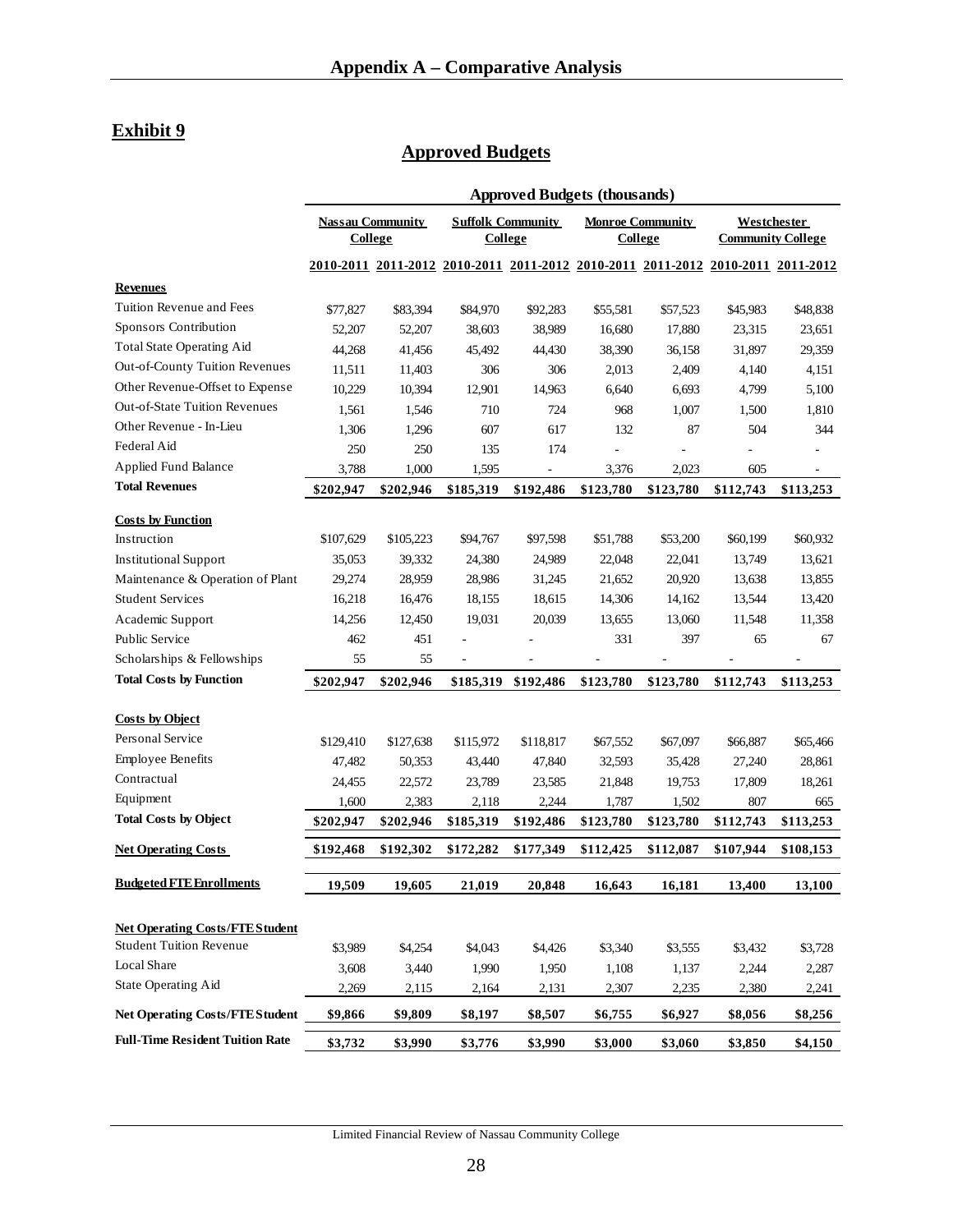#### FISCAL 2012-2015 MULTI-YEAR FINANCIAL



#### **APPENDIX D**

#### NASSAU COMMUNITY COLLEGE Fiscal 2012-2015 Multi-Year Financial Plan Adapted

|                                                      |             | <b>Munhich</b> |             |              |               |              |
|------------------------------------------------------|-------------|----------------|-------------|--------------|---------------|--------------|
|                                                      | 2011        | 2012           | 2012        | 2013         | 2014          | 2015         |
|                                                      | Projected   | <b>Budget</b>  | Projected   | Projected    | Projected     | Projected    |
| <b>OPERATING EXPENSES:</b>                           |             |                |             |              |               |              |
|                                                      |             |                |             |              |               |              |
| Salaries                                             | 131,280,322 | 127,638,123    | 127,638,123 | 133,071,769  | 139,328,236   | 146.294.648  |
| <b>Fringe Benefits</b>                               | 48,125,099  | 50.352.721     | 50,352,721  | 56,396,235   | 59,780,009    | 63,366,810   |
| Equipment                                            | 1,500,000   | 1,500,000      | 1,500,000   | 1,500,000    | 1,545,000     | 1,591,350    |
| General Expenses                                     | 8,575,000   | 8,575,000      | 8,575,000   | 8.575,000    | 8,832,250     | 9,097,218    |
| Contraciual                                          | 6,650,000   | 5,350,000      | 5,350,000   | 5,350,000    | 5,510,500     | 5,675,815    |
| Utility Costs (Telephone & Other)                    | 1,575,156   | 1,575,156      | 1,575,156   | 1,888,162    | 1,944,807     | 2,003,151    |
| <b>Utility Costs (LIPA)</b>                          | 4,200,000   | 4,700,000      | 4,700,000   | 5,138,000    | 5,394,900     | 5,664,645    |
| <b>Interiund Charges</b>                             | 3,200,000   | 3,200,000      | 3,200,000   | 3,328,000    | 3,494,400     | 3,669,120    |
| Other                                                | 55,000      | 55,000         | 55,000      | 55,000       | 55,000        | 55,000       |
|                                                      |             |                |             |              |               |              |
| <b>Total Operating Expenses</b>                      | 205,160,577 | 202,946,000    | 202.946,000 | 215,304,166  | 225,885.102   | 237,417,756  |
| % growth                                             |             |                |             | 106.1%       | 104.9%        | 105.1%       |
| <b>OPERATING REVENUES:</b>                           |             |                |             |              |               |              |
| Investment Income                                    | 200,000     | 200,000        | 200,000     | 200,000      | 200,000       | 200,000      |
| <b>Rents &amp; Recoveries</b>                        | 950,000     | 400.000        | 400,000     | 400.000      | 400,000       | 400,000      |
| Revenue Offset to Expenses                           | 4,188,000   | 4,188,000      | 4,188,000   | 4,188,000    | 4,188,000     | 4,188,000    |
| Service Fees                                         | 5,651,000   | 5,851,000      | 5,851,000   | 5.851,000    | 5,851,000     | 5,851,000    |
| <b>Student Revenues</b>                              | 78,143,582  | 83,393,727     | 83,393,727  | 83.393.727   | 83,393,727    | 83,393,727   |
| Revenue in Lieu of Spons Share                       | 14,400,000  | 14,000,000     | 14,000,000  | 14,000,000   | 14,000,000    | 14,000,000   |
| Federal Aid                                          | 250,000     | 250,000        | 250,000     | 250,000      | 250,000       | 250,000      |
| Slate Operating Aid- Base Rate + \$100,000 HighNeeds | 43.645.454  | 41,013,015     | 41,013,015  | 41,013,015   | 41,013,015    | 41,013,015   |
| State Rental Aid (50% assumption)Endo                | 443,571     | 443,375        | 443,375     | 443,375      | 443,375       | 443,375      |
| <b>Property Taxes</b>                                | 52,206,883  | 52,206,883     | 52,206,883  | 52,206,883   | 52,206,883    | 52,206,883   |
| <b>Fund Balance</b>                                  | 2,188,000   | 1,000,000      | 1,000,000   | 1,000,000    | 0             | $\theta$     |
| <b>Total Operating Revenue</b>                       | 202,266,590 | 202,946,000    | 202,946,000 | 202.946,000  | 201,946,000   | 201,946,000  |
|                                                      |             |                |             |              |               |              |
| Operations Gain (Loss)-(Baseline Operating Results)* | (2,893,987) | 0              | 0           | (12.358.166) | (23.939, 102) | (35.471.756) |

\* The Baseline Operating Results for future years is before the recognition of the impact of increased enrollment, State Aid, Sponsor Support, Tuition or other revenue enhancement or cost savings measures.

| <b>Current Assumptions: (in Body)</b> | 2011     | 2012     | 2013     | 2014     | 2015     |
|---------------------------------------|----------|----------|----------|----------|----------|
| <b>Enrollment Increase</b>            | 2.378%   | 0.000%   | 0.000%   | 0.000%   | 0.000%   |
| #FTE's (2010 ~ 19.392)                | 19,853.0 | 19,853.0 | 19,853.0 | 19,853.0 | 19,853.0 |
| State Aid per FTE                     | 2,260    | 2,122    | 2122     | 2.122    | 2,122    |
| <b>Increasein FT Tuition</b>          | 110      | 258      |          |          |          |
| <b>FT</b> Tuition                     | 3.732    | 3,990    | 3990     | 3,990    | 3,990    |
| Prop Tax Increase                     |          | 0.00%    | 0.00%    | 0.00%    | 0.00%    |

Nassau County Office of Management and Budget 58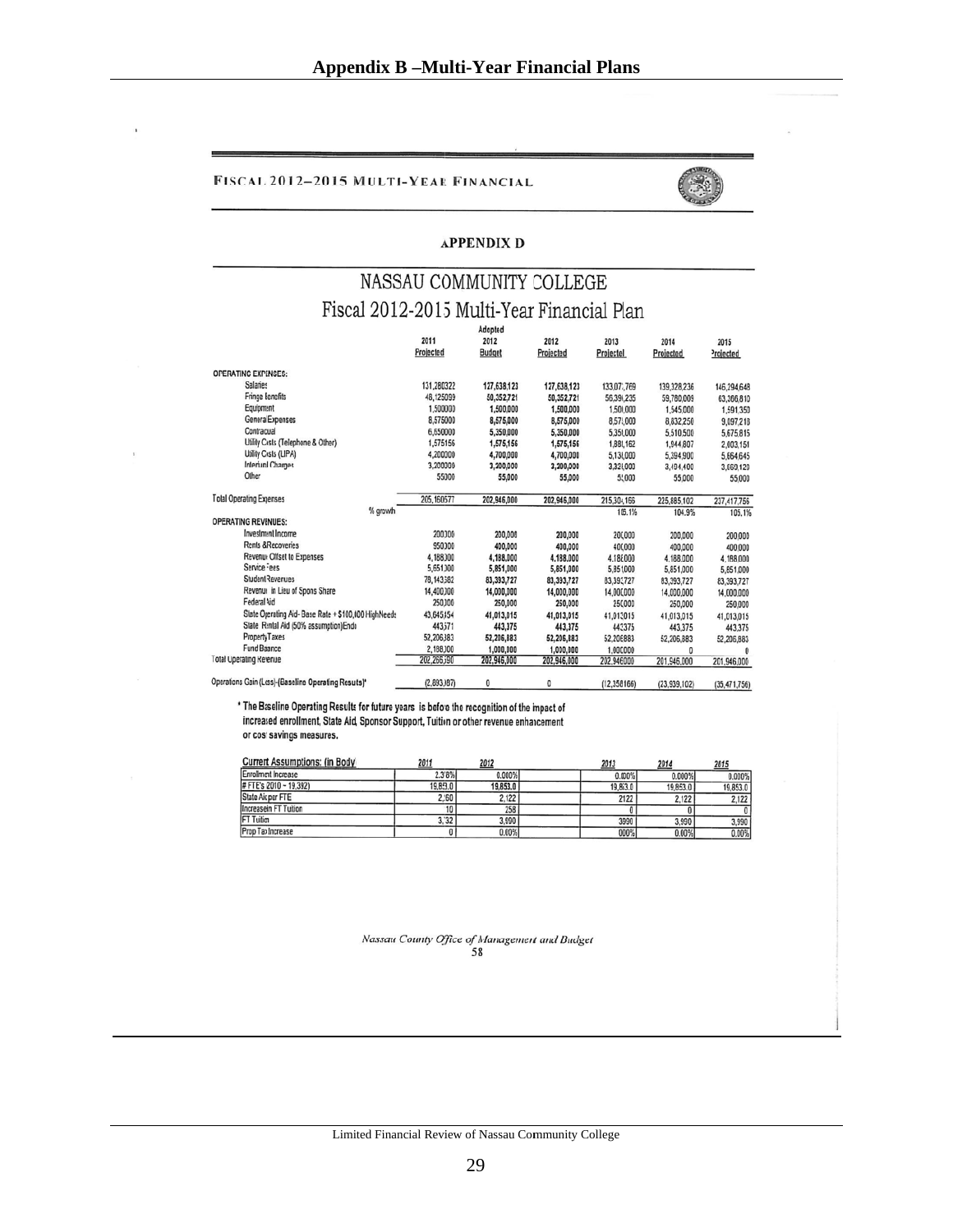|                          |                                                                                                                                                                                                                                                      |                      |                                                                                                     | FISCAL 2013-2016 MULTI-YEAR FINANCIAL |                          |                          |  |  |  |  |  |
|--------------------------|------------------------------------------------------------------------------------------------------------------------------------------------------------------------------------------------------------------------------------------------------|----------------------|-----------------------------------------------------------------------------------------------------|---------------------------------------|--------------------------|--------------------------|--|--|--|--|--|
|                          |                                                                                                                                                                                                                                                      |                      | <b>APPENDIX D</b>                                                                                   |                                       |                          |                          |  |  |  |  |  |
|                          |                                                                                                                                                                                                                                                      |                      | NASSAU COMMUNITY COLLEGE                                                                            |                                       |                          |                          |  |  |  |  |  |
|                          |                                                                                                                                                                                                                                                      |                      | Fiscal 2013-2016 Multi-Year Financial Plan                                                          |                                       |                          |                          |  |  |  |  |  |
|                          | Note: Gap closers on this page are hypothetical and reflect amounts which may or may not materialize or amounts that will be<br>different than reflected based on administrative decisions at the time budgets are prepared for the years reflected. |                      |                                                                                                     |                                       |                          |                          |  |  |  |  |  |
|                          |                                                                                                                                                                                                                                                      |                      |                                                                                                     | 2014<br><b>Projected</b>              | 2015<br><b>Projected</b> | 2016<br><b>Projected</b> |  |  |  |  |  |
| <b>BASELINE (GAP)</b>    |                                                                                                                                                                                                                                                      |                      |                                                                                                     | (10, 296, 180)                        | (19, 725, 048)           | (29, 599, 686)           |  |  |  |  |  |
|                          | <b>GAP CLOSING MEASURES</b>                                                                                                                                                                                                                          |                      |                                                                                                     |                                       |                          |                          |  |  |  |  |  |
|                          | 1. initiatives- Planned<br>A. 2014 Instructional Efficiencies                                                                                                                                                                                        |                      | A significant savings has already been attained<br>from Cost Cutting for the 2011,12 and 13 budgets |                                       |                          |                          |  |  |  |  |  |
|                          | <b>B. Reduce PT Assignments</b>                                                                                                                                                                                                                      |                      | (\$7.1M, \$5.8 M and \$8.0M respectively)                                                           |                                       |                          |                          |  |  |  |  |  |
|                          | C. OTPS Contracts<br><b>D. Fee Adjustments</b>                                                                                                                                                                                                       |                      | All of which were permanent cuts and are shown                                                      |                                       |                          |                          |  |  |  |  |  |
|                          | E. Contingency Adjustment (Reserve for items Not Materializing)                                                                                                                                                                                      |                      | in the body of this plan for all years on page 1.                                                   |                                       |                          |                          |  |  |  |  |  |
|                          | <b>Total Cost Reductions</b>                                                                                                                                                                                                                         |                      |                                                                                                     |                                       |                          |                          |  |  |  |  |  |
| 2. State                 |                                                                                                                                                                                                                                                      | FTE in body          |                                                                                                     |                                       |                          |                          |  |  |  |  |  |
|                          | A. Increase in State Aid Rate in 2014<br>B. Increase in State Aid Rate in 2015                                                                                                                                                                       | 19.453.5             | 100                                                                                                 | 1,945,350                             | 1,945,350                | 1,945,350                |  |  |  |  |  |
|                          | C. Increase in State Aid Rate in 2016                                                                                                                                                                                                                | 19,453.5<br>19,453.5 | 100<br>100                                                                                          |                                       | 1,945,350                | 1,945,350<br>1,945,350   |  |  |  |  |  |
|                          | <b>Total State Aid</b>                                                                                                                                                                                                                               |                      |                                                                                                     | 1,945,350                             | 3,890,700                | 5,836,050                |  |  |  |  |  |
| 3. Sponsor Support       | A. Increase in Sponsor Support 2014                                                                                                                                                                                                                  |                      | 3,90%                                                                                               | 2,036,068                             | 2,036,068                | 2.036.068                |  |  |  |  |  |
|                          | B. Increase in Sponsor Support 2015<br>C. Increase in Sponsor Support 2016                                                                                                                                                                           |                      | 3.90%                                                                                               |                                       | 2.115.475                | 2.115,475                |  |  |  |  |  |
|                          | <b>Total Sponsor</b>                                                                                                                                                                                                                                 |                      | 3.90%                                                                                               | 2,036,068                             | 4,151,544                | 2,197,979<br>6,349,522   |  |  |  |  |  |
| 4. Tuition-              |                                                                                                                                                                                                                                                      |                      |                                                                                                     |                                       |                          |                          |  |  |  |  |  |
|                          | A. Increase in Tuition in 2014                                                                                                                                                                                                                       | \$                   | 150                                                                                                 | 3.096.729                             | 3,096,729                | 3,096,729                |  |  |  |  |  |
|                          | B. Increase in Tuition in 2015<br>C. Increase in Tultion in 2016.                                                                                                                                                                                    | \$<br>t              | 200<br>250                                                                                          |                                       | 4,128,972                | 4.128.972                |  |  |  |  |  |
|                          | <b>Total Tuition Increases</b>                                                                                                                                                                                                                       |                      |                                                                                                     | 3.096.729                             | 7,225,701                | 5,161,215<br>12,386,915  |  |  |  |  |  |
|                          | 5. Enrollment Increases- Student Revenue                                                                                                                                                                                                             |                      | increases                                                                                           |                                       |                          |                          |  |  |  |  |  |
|                          | A. Enrollment impact-Student Revenue 2014<br>B. Enrollment impact-Student Revenue 2015                                                                                                                                                               |                      | 1.00%<br>1.00%                                                                                      | 854.697                               | 895,987<br>904,947       | 947,599<br>957,075       |  |  |  |  |  |
|                          | C. Enrollment impact-Student Revenue 2016<br><b>Total Enrollment Impact-Student Revenue</b>                                                                                                                                                          |                      | 1.00%                                                                                               | 854,697                               | 1,800.934                | 966.646<br>2.871,320     |  |  |  |  |  |
|                          | 6. Enrollment Increases- Instructional Cost Factor                                                                                                                                                                                                   |                      | <b>Enrollment Increases</b>                                                                         |                                       |                          |                          |  |  |  |  |  |
|                          | A. Enrollment impact-Instructional Cost Factor 2014<br>B. Enrollment impact-Instructional Cost Factor 2015                                                                                                                                           |                      | 1.00%<br>1.00%                                                                                      | (427, 349)                            | (447,993)                | (473, 800)               |  |  |  |  |  |
|                          | C. Enrollment impact-Instructional Cost Factor 2016                                                                                                                                                                                                  |                      | 1.00%                                                                                               |                                       | (452, 473)               | (478, 538)<br>(483, 323) |  |  |  |  |  |
|                          | <b>Total Enrollment impact-instructional Cost Factor</b>                                                                                                                                                                                             |                      |                                                                                                     | (427, 349)                            | (900.467)                | (1.435, 660)             |  |  |  |  |  |
|                          | 7. Enrollment Increases- State Aid- 2013Base=<br>A. 2014 Enrollment Increase-State Aid                                                                                                                                                               | 19,453.5<br>1.00%    | 194.54                                                                                              |                                       | 480,891                  | 500,344                  |  |  |  |  |  |
|                          | B. 2015 Enrollment Increase-State Aid<br>C. 201 Enrollment Increase-State Aid                                                                                                                                                                        | 1.00%<br>1.00%       | 196.48<br>198.45                                                                                    |                                       |                          | 505,347                  |  |  |  |  |  |
|                          | <b>Total Enrollment Impact-State Aid</b>                                                                                                                                                                                                             |                      |                                                                                                     | $\overline{\circ}$                    | 480.891                  | 1,005,691                |  |  |  |  |  |
| 8. Fund Balance          | A. Use of Fund Balance in 2013<br>B. Use of Fund Balance in 2014<br>C. Use of Fund Balance in 2015                                                                                                                                                   |                      |                                                                                                     |                                       |                          |                          |  |  |  |  |  |
|                          | <b>Total Fund Balance</b>                                                                                                                                                                                                                            |                      |                                                                                                     |                                       |                          |                          |  |  |  |  |  |
|                          | 9. Other Revenue Enhancements/ Savings Measures & Use of Fund Balance- To Be Determined<br>A. 2014 Items                                                                                                                                             |                      |                                                                                                     |                                       |                          |                          |  |  |  |  |  |
|                          | <b>B. 2015 Items</b><br>C. 2016 Items                                                                                                                                                                                                                |                      |                                                                                                     | 2.790.685                             | 1,000,000<br>2,075,747   | 500,000<br>1,000,000     |  |  |  |  |  |
|                          | <b>Total Other</b>                                                                                                                                                                                                                                   |                      |                                                                                                     | 2,790,685                             | 3,075,747                | 1,085,847<br>2,585,847   |  |  |  |  |  |
| <b>Total GAP Closers</b> |                                                                                                                                                                                                                                                      |                      |                                                                                                     | 10,296,180                            | 19,725,048               | 29,599,686               |  |  |  |  |  |
|                          | Preliminary Balance Baseline GAP surplus/(deficit)                                                                                                                                                                                                   |                      |                                                                                                     | ō                                     | ត                        | ᢛ                        |  |  |  |  |  |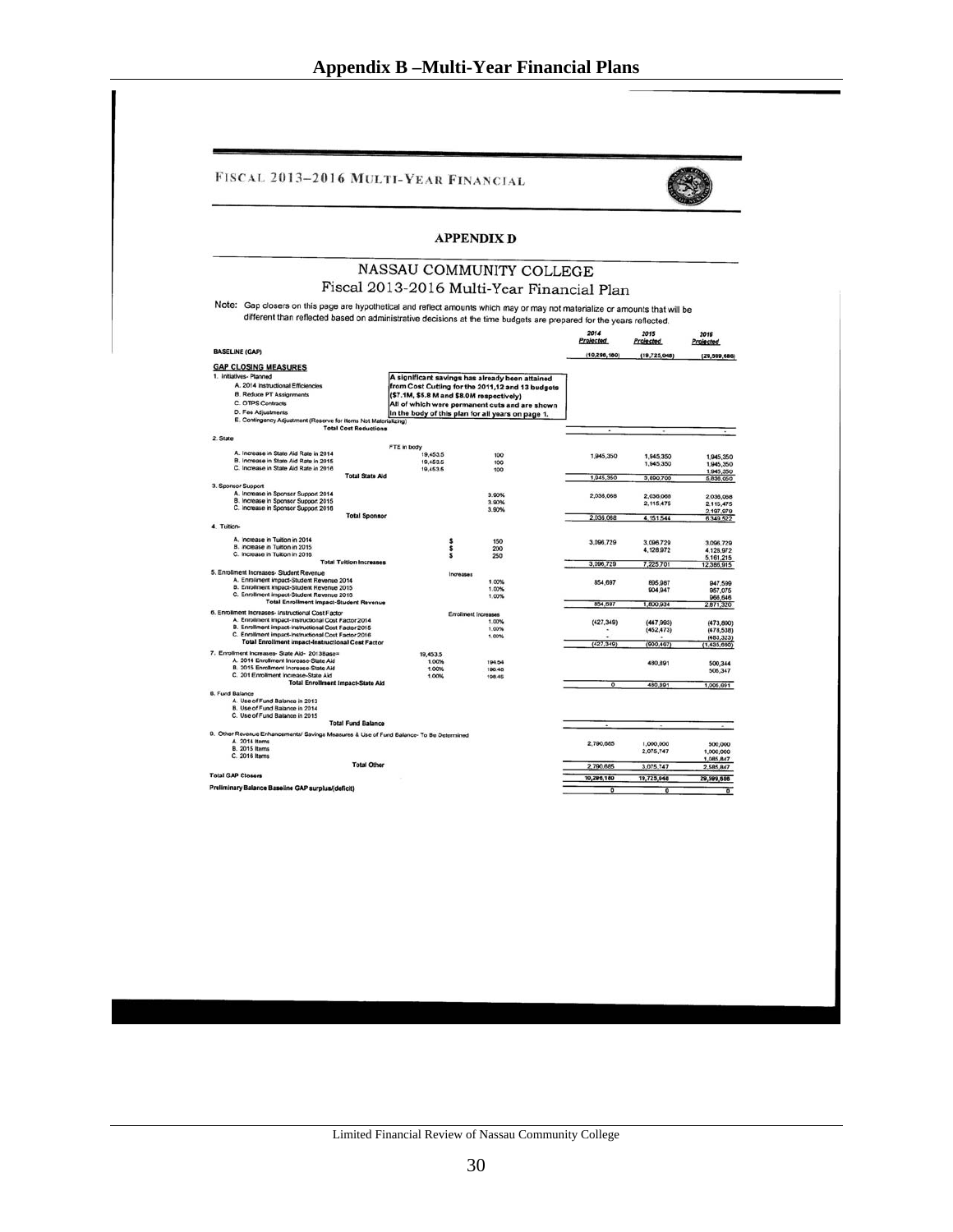# **NASSAU COMMUNITY COLLEGE Inter-Departmental Memo**

| TO | Hon. George Maragos       |
|----|---------------------------|
|    | Nassau County Comptroller |

**FROM** James T. Behrens Jr.  $\ddot{\phantom{a}}$ Vice President Finance

**DATE** : July 31, 2013

 $\chi$  .

SUBJECT: NCC's Response to the Audit Findings

George,

I e-mailed our responses to you at 1:35 today and copied JoAnn Greene on that e-mail. As mentioned in the e-mail I am also sending a hard copy.

If there are any questions, please do not hesitate to contact me.

Regards,

Jim

 $/dw$ Copies to: K. Saunders, Acting President V. Greene, Nassau County Comptroller's Office

 $\overline{\mu}$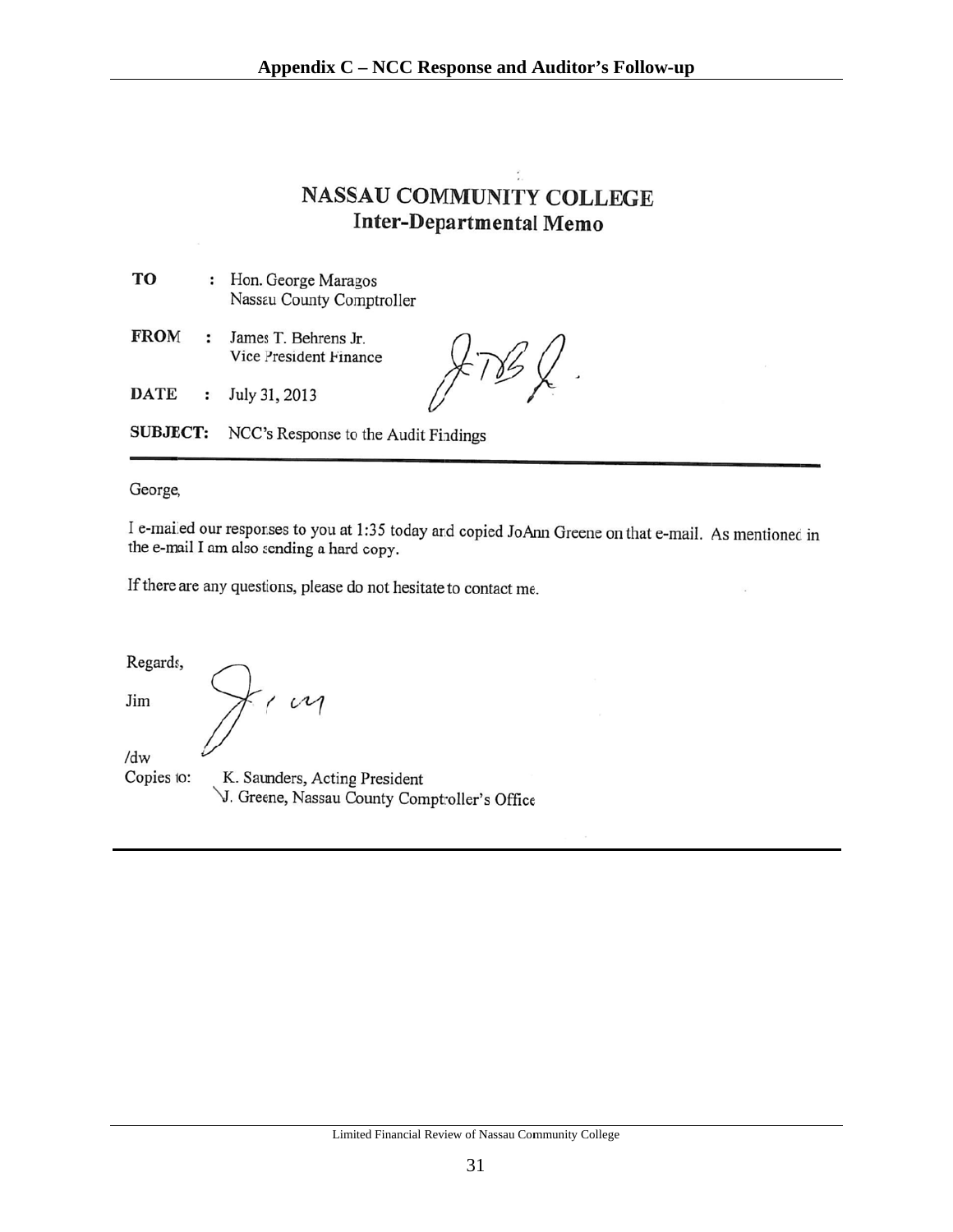# **COLLEGE'S RESPONSES TO THE COMPTROLLER'S DETAILED REVIEW FINDINGS**

# **FINANCIAL CONDITION OF THE COLLEGE**

## **Review Finding (1):**

## **The College's Financial Condition Raises Concerns**

#### **Review Recommendations:**

We recommend that the College immediately begin a full financial review to assess programs, evaluate processes and functions, and examine tuition and fee rates with the goal of reducing costs and operating more efficiently.

#### **College Response:**

The College concurs with the recommendation in Review Finding (1) that a full financial review take place to assess programs and evaluate processes and functions with the goal of reducing costs and operating more efficiently. In fact, the College believes that program assessment is integral to the College's participation in the accreditation process that is performed by the Middle States Commission on Higher Education, which is the College's accrediting agency. Moreover, the College reviews and evaluates its processes on an ongoing basis with the objective of fulfilling its educational and community based missions at the same time it seeks to achieve operational efficiencies while maximizing operational effectiveness. The College believes that the record of the past several years demonstrates that it has been successful in accomplishing this objective and more steps are planned for the future.

Recognizing the fiscal challenges still ahead of it, the College, nevertheless, does believe that Review Finding (1) highlights some of the more negative aspects of the picture. For example, the report includes a finding that cites a baseline projected operating loss of \$35 million for the College by 2015, as reported on the College's Multiyear Financial Plan projection. In preparing Review Finding (1), information was obtained from the County website. However, Review Finding (1) failed to attach the second page of the College's Multiyear Financial Plan that describes the Colleges' action plan to reduce the operating loss down to zero.

The Comptroller cites a \$283 million deficit in the 8/31/2012 Audited Financial Statements. The Comptroller explains that the College is not unique when compared to other businesses in showing a deficit after applying the requirement of GASB-45. GASB-45 adds to operating expenses post-retirement benefits i.e. health insurance, which are paid out in future years, thereby not impacting the current year or subsequent years in the near future.

While the Comptroller's deficit per the audited financial statements for 8/31/2012 is accurate, the gravity of the situation is not as severe as one may think when seeing such a large deficit. The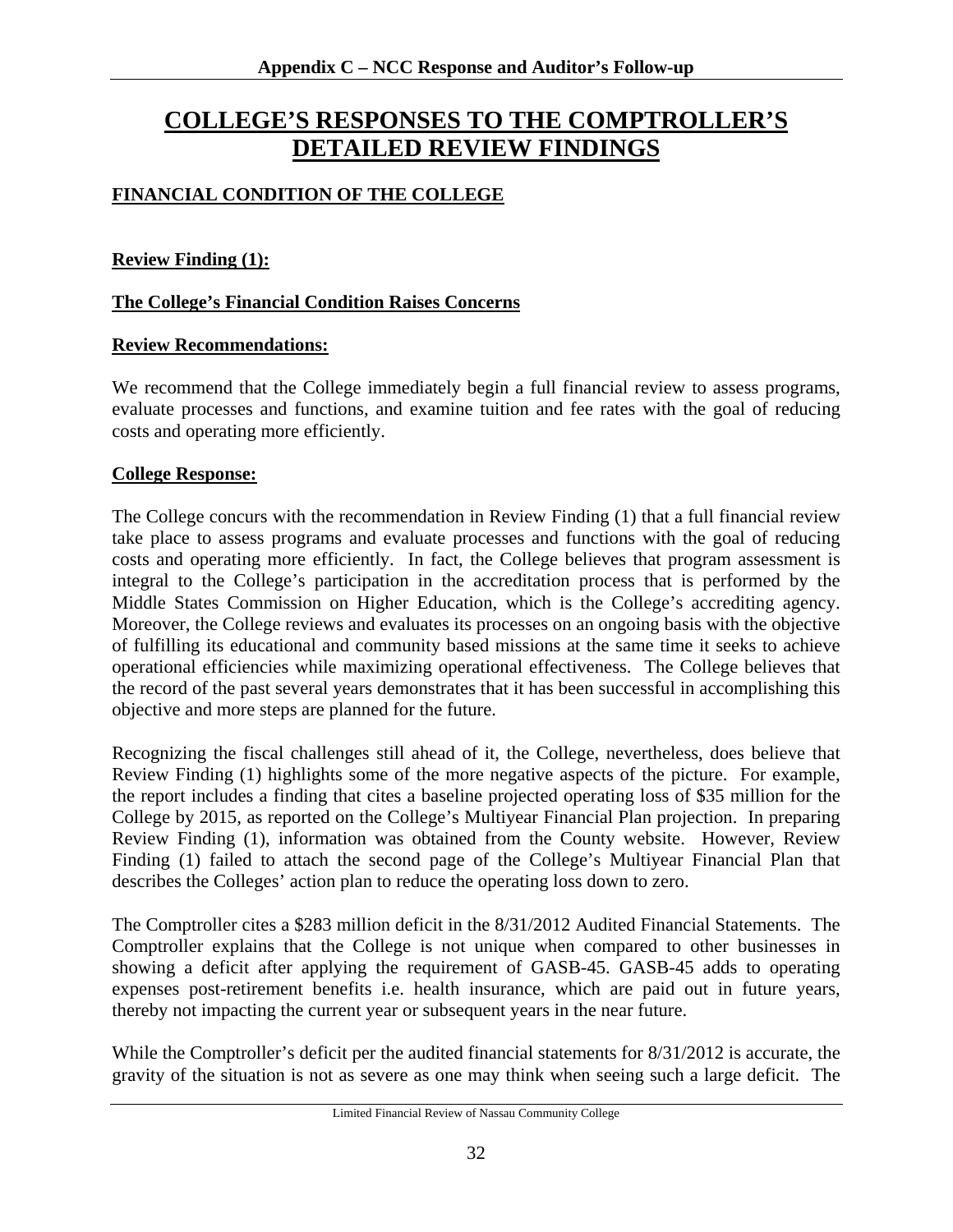audited financials include expenses for future payments (health insurance and accumulated vacation) that do not materialize in the regular budgetary financial accounting operation reporting. On the basis of that accounting used for reporting operations, the College has not had a deficit in over 40 years.

The College has identified future fiscal stability as a concern and as one of its major objectives. It must be emphasized that to achieve that objective requires participation from all three revenue partners—the State, the County and the students, along with increased cost reductions wherever possible through systemization, efficiencies and increased productivity.

In a similar manner, Review Finding (1) states that the College Board of Trustees Fund Balance policy of maintaining a balance of at least 4% of the College's operating budget is below the 5% to 15% recommendation by the GFOA and SUNY. However, a major reason for the College's BOT setting a Fund Balance level below the level cited by the GFOA and SUNY is that the County covers litigation settlements for the College, whereas other community colleges within the SUNY system do not have the same relationship with their sponsor.

# *Auditor's Follow-up:*

*The College states that it concurs with the recommendation and already evaluates its processes on an ongoing basis. We did not see evidence of this.* 

*The College's response does not state whether an evaluation will be performed based on this audit. We reiterate that the College should immediately begin a full financial review with the goal of reducing costs and operating more efficiently.* 

*In response to the College's statement that Finding (1) failed to attach the second page of the College's Multiyear Financial Plan that describes the Colleges' action plan to reduce the operating loss down to zero; the second page is now attached.* 

# **STUDENT ACCOUNTS**

# **Review Finding (2):**

## **Inadequate Billing and Collection Practices Resulted in the Accumulation of \$14 Million of Uncollected Tuition and Fees over a Five-Year Period.**

#### **Review Recommendations:**

We recommend that the College:

a) adhere to its policy that does not permit students with past-due balances to register for new classes to help ensure that students' balances do not accumulate from several semesters;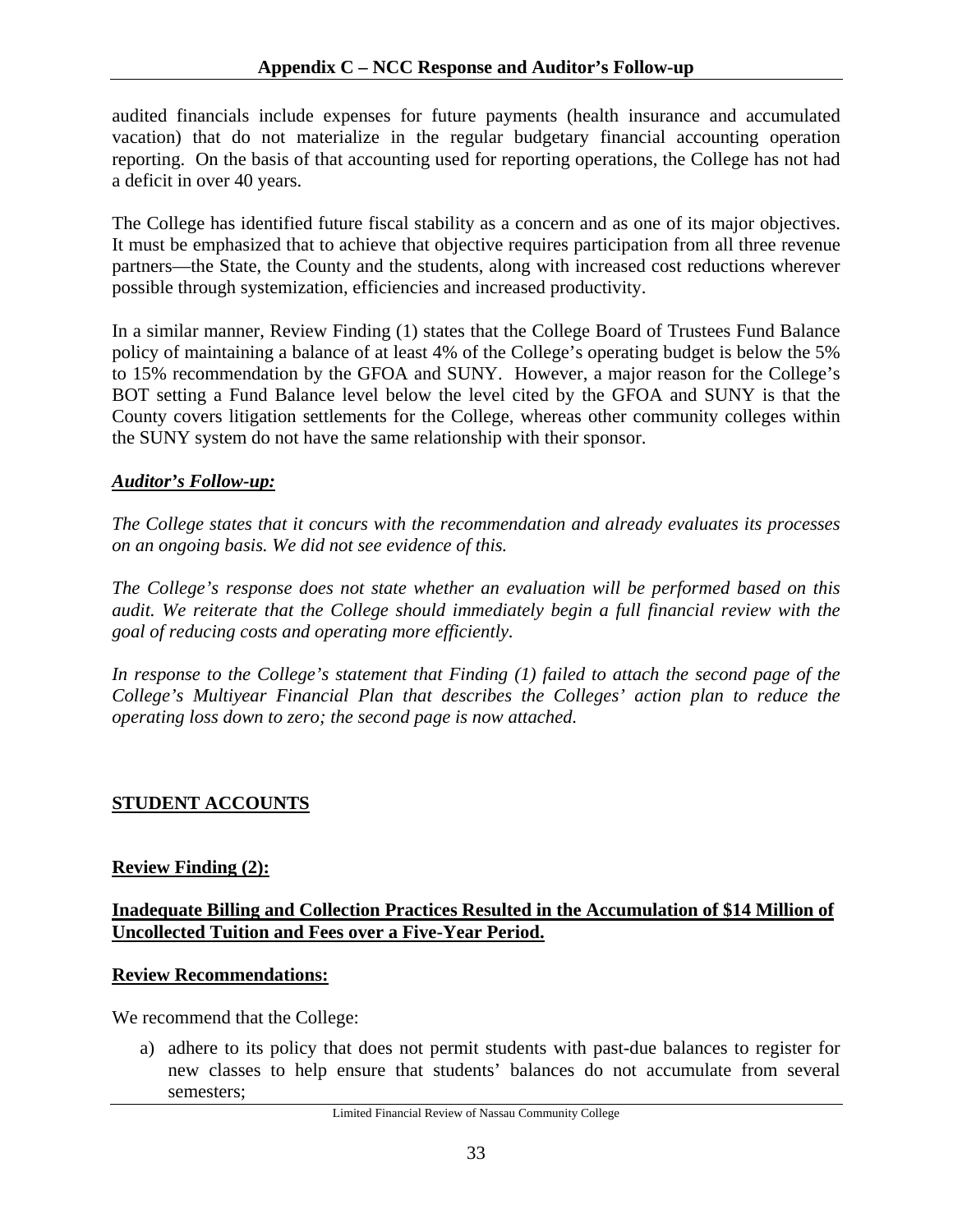- b) modify the in-house collection policy to require that past due letters be sent automatically to all students with outstanding balances, on a regularly scheduled basis and the recordkeeping of such be improved;
- c) review and analyze reports provided by the collection agencies, develop collection statistics and evaluate performance and trends. The status of all collection efforts should be formally reviewed by the executive level finance manager on a periodic basis; and
- d) change the mode of payment used by the collection agencies from check to wire transfer and until then, require that all checks be sent directly to the Bursar; only the list of student accounts to be updated in Banner should be sent directly to SFA.

## **College Response:**

It is necessary to put this finding in the proper context in several respects, and, in doing so, it is clear that the College has already taken *specific and sustained* steps to substantially ameliorate the concerns raised by Review Finding 2.

First, due to corrective actions *already* taken by the College, the past due accounts situation has improved substantially since the time of the audit review. These actions have collected approximately \$4 million or 28% of the amount cited in the finding. During the time period of the audit review, the College collected approximately \$500 million in tuition and fee revenues, of which \$14 million is less than 3%.

Second, NCC's bad debt expense compared to the total collected in tuition and fees is lower than the average of the 30 SUNY community colleges.

Third, during a portion of the audit review time period, the College was in the process of transitioning from its "Legacy" computer system, which was on the verge of collapse and wholly inadequate for effective College operations, to the Banner system, which is employed by approximately two-thirds of the schools in the SUNY system. That transition, which has now been completed, drained staff resources due to the need for training, which diverted staff resources from other projects, including collections.

Fourth, reference to "collection agencies" has to be viewed in light of the fact that by waiting two years to send past due accounts to outside collection agencies subsequent to "inhouse" efforts, the College is seeking to avoid rushing into a situation in which an extra 20% to 25% is added to the students' bills by the collection agencies. The agencies tack on this amount in order to reimburse themselves for their collection efforts. However, the result is to make it more difficult for financially strapped students to pay the balance due.

Fifth, the corrective actions that the College has already taken to deal with this issue have been *specific and sustained*. They include:

 Improvements have *already* been made by the College in conjunction with the Banner system that have allowed the College to enhance the billing system and improve in-house

Limited Financial Review of Nassau Community College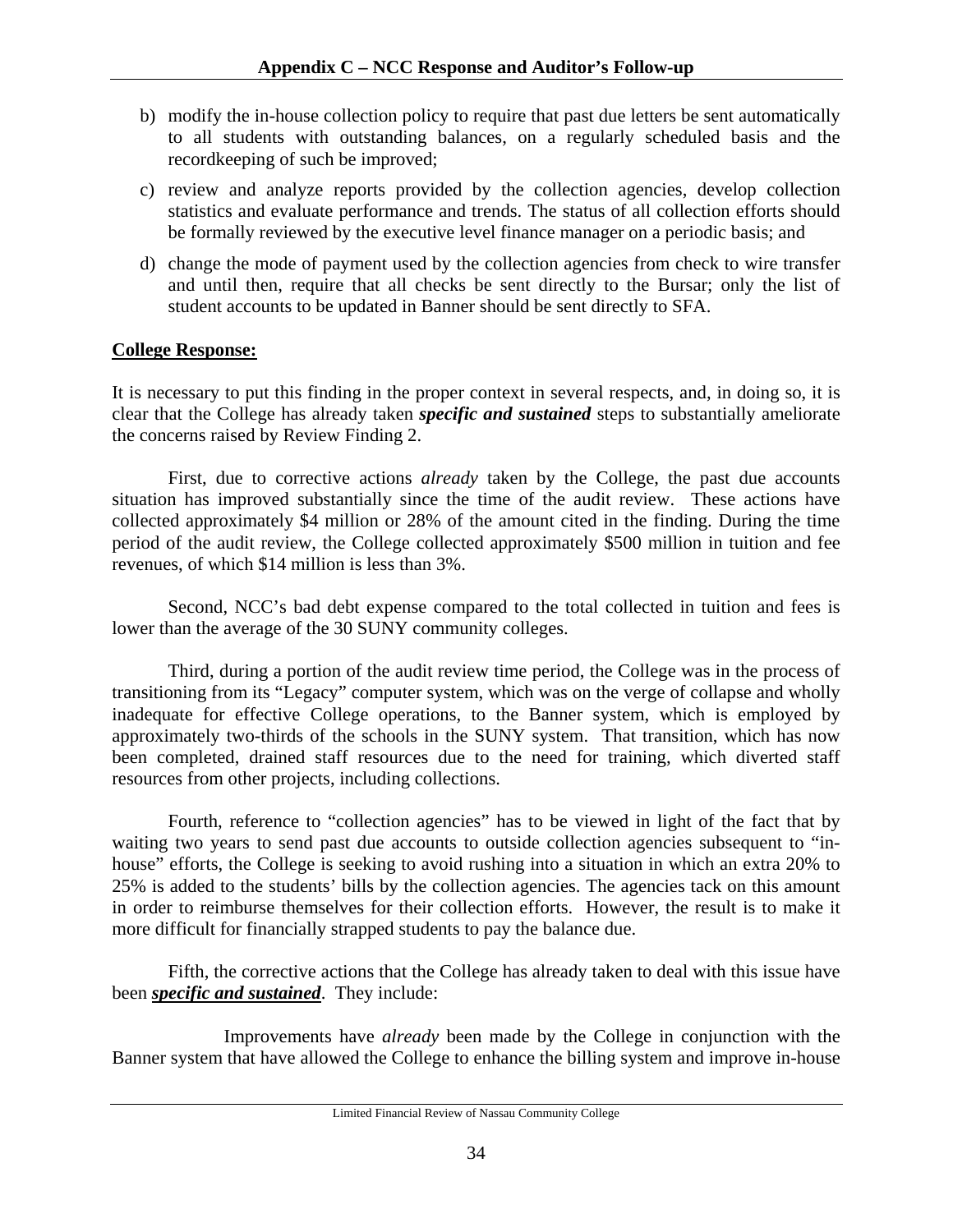collections of past due accounts. These efforts are among the reasons that approximately \$4 million in past due accounts have been collected since the audit review time period.

 Restructuring of the Financial Aid Office in 2010 has improved processing of student aid applications and helped to avoid situations (such as missing documentation or the students' not meeting a state or federal student aid requirement), which, in the past, have resulted in the students' tuition and fees being deferred, but thereby setting the stage for them eventually not to be paid.

 Effective 2011, registration for future semesters does not begin until "holds" are in place on students' accounts that have unpaid balances for the current semester. This process has been coordinated between Student Financial Affairs and the Registrar's office to ensure that students cannot register for future semesters until clearing past due debt.

 The College has worked with Student Information and Campus Administration Systems (SICAS) – a consortium of SUNY colleges to provide computer technology and services relevant to New York State Education Law – to develop a collection module applicable to community colleges. The College then built that collection module (DCM) to interface with NCC's Banner system.

 As a last resort, the College, as of May 2013, has begun to refer past-due accounts to collection agencies. In this situation when continuous billing attempts do not result in full payment, or at the very least, payment arrangements, the College recognizes that it is necessary to rely on outside agencies to attempt collection on behalf of the College.

Sixth, as to the Comptroller's Review Recommendations, we concur with recommendations a), b), c) and d) although as indicated above, we believe the College has already taken *specific and sustained* corrective actions that seek to achieve the same objectives as those recommendations.

# *Auditor's Follow-up:*

*We concur with the corrective actions taken by the College with respect to recommendations* a), b), c) and d) *to improve Banner and the College's billing and collection practices. With respect to the College's new policy to refer past-due accounts to collection agencies when continuous billing attempts do not result in full payment or payment arrangements, we encourage the College to document the protocol that must be adhered to when determining how many continuous billing attempts will be made before a student's past due account is required to be referred to collection agencies. Without such a protocol, future compliance with the new policy would be difficult to audit and/or measure.* 

# **Review Finding (3):**

**Inadequate Segregation of Student Account Functions and the Lack of Audit Trails Resulted in an Unacceptable Internal Control Environment.**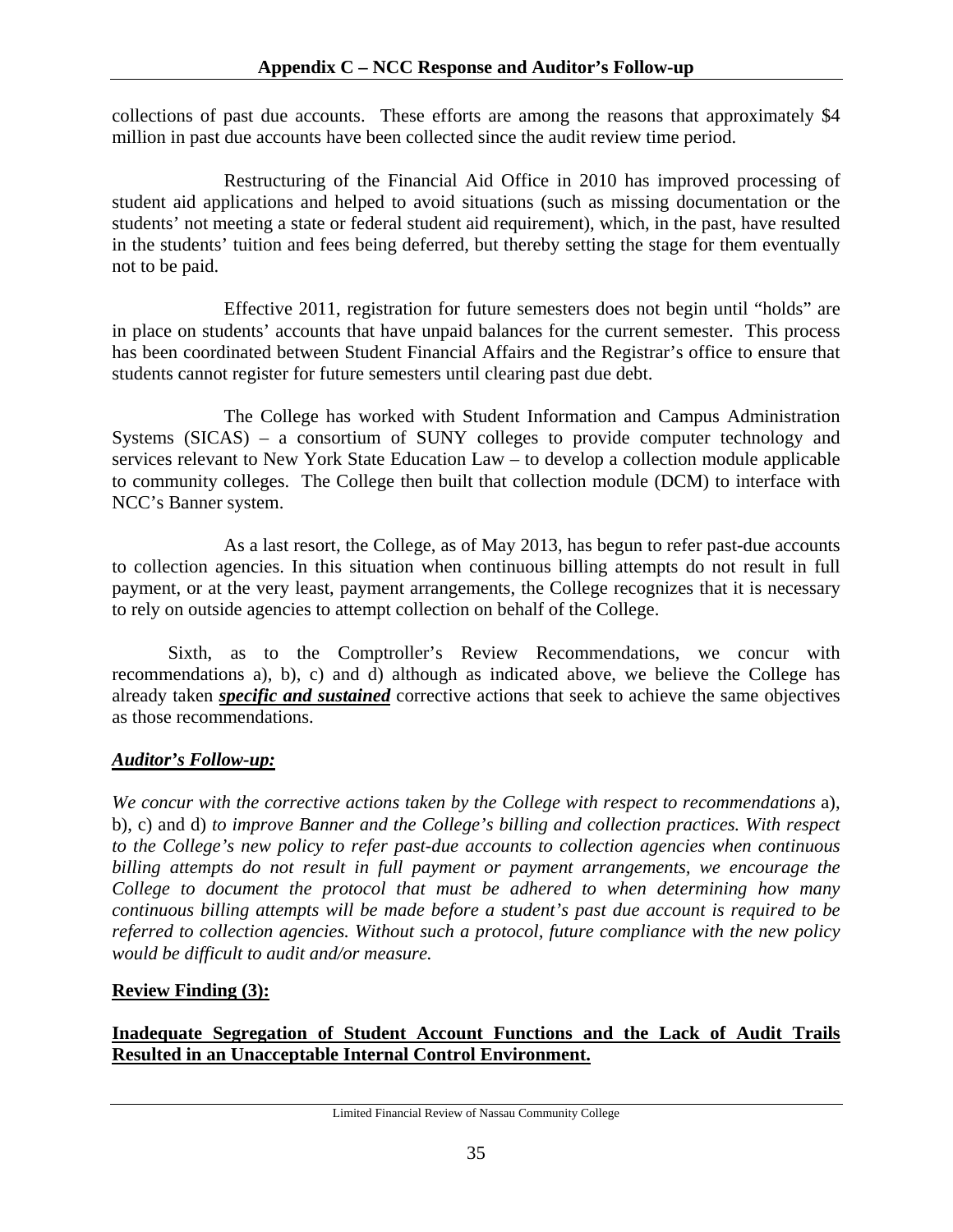# **Review Recommendations**:

We recommend that the College:

- a) reassign roles and responsibilities to ensure incompatible key tasks and functions are segregated. No one person should be in charge of, or have full unsupervised daily control over, the custody of assets, the authorization of transactions affecting those assets and the recording of the related transactions. For example, consideration should be given to:
	- i. moving the Bursar function from SFA to the College Treasurer's Office and requiring that when the College's mail is opened all cash receipts be sent directly to the Bursar, not to the Departments;
	- ii. reassigning the function for the Banner System (i.e. updating or authorizing changes to tables, schedules etc.) to an employee who is independent from the SFA Department;
	- iii. removing the AVP of SFA from the authorized bank signature list on all bank accounts and delegate the function of the backup signatory for the College Treasury to an employee who is independent from the SFA and Bursar Departments; and
	- iv. rescinding the AVP of SFA's super access to Banner. As the senior manager of Banner operations, this individual should only have review access. Further, all other security profiles for Banner should be reviewed to ensure that no one individual within SFA has the authority to do everything without independent managerial oversight.

In addition, the internal auditor should not be involved in performing daily operational functions because it negatively impacts the independence of the internal auditor role, even if the reason is to temporarily fill a vacant position.

- b) hire and/or train employees to obtain/improve the knowledge and skills required to delegate the responsibility for incompatible key functions to more than one individual.
- c) develop audit trail data to improve the oversight of transaction activity in Banner; and
- d) work with Nassau County Civil Service to obtain a College Fiscal Officer title.

# **College Response:**

The College believes that the structure of its Student Financial Services area *already* provides for an adequate segregation of Student Account Functions and notes that the audit did not report any instances in which this current structure resulted in any individual being negatively impacted or any funds being inappropriately used or directed.

With respect to the Review Finding (3)'s specific recommendation ("a") "to reassign roles and responsibilities to ensure incompatible key tasks and functions are segregated" and that "no one person should be in charge of, or have full unsupervised daily control over, the custody

Limited Financial Review of Nassau Community College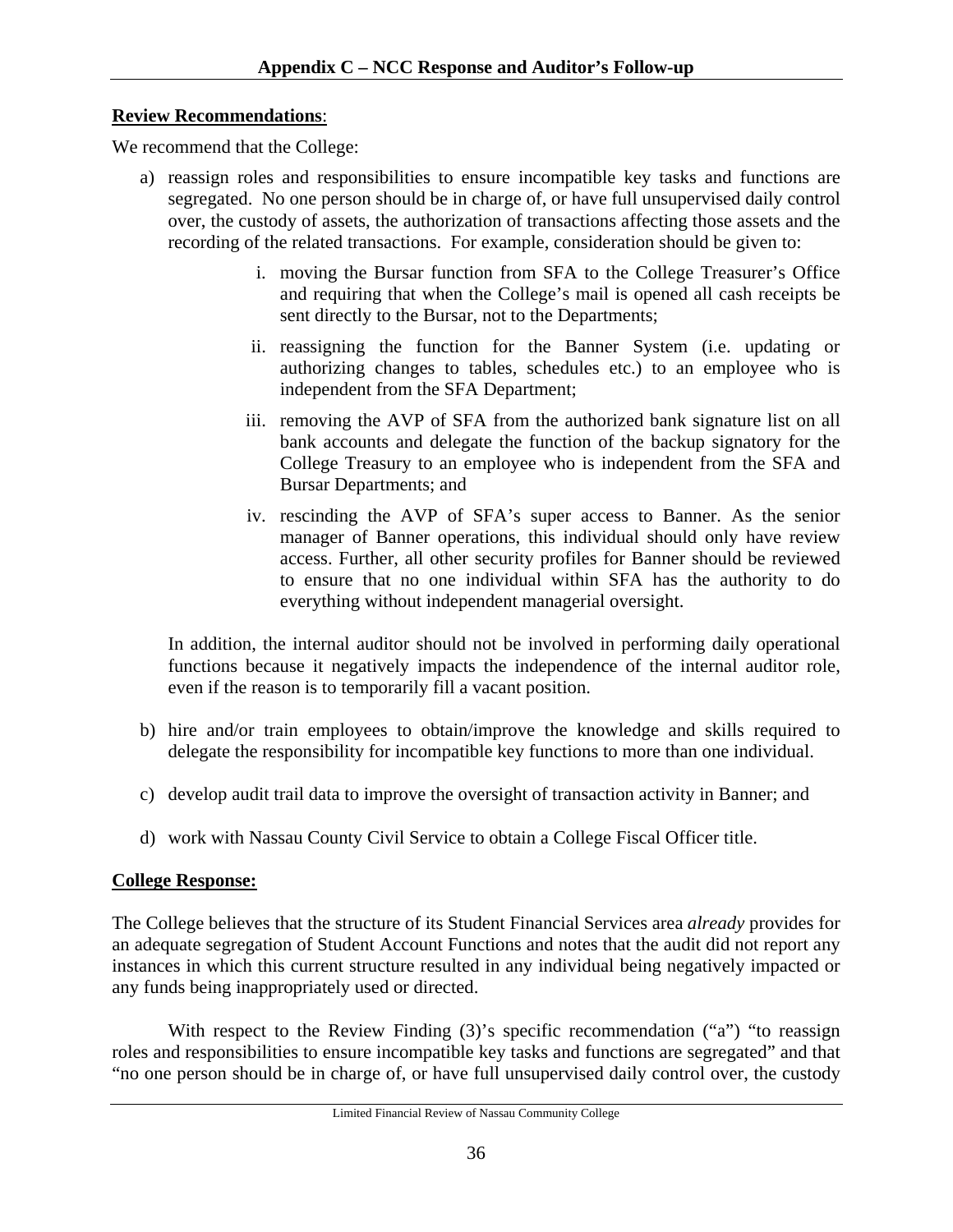of assets, the authorization of transactions affecting those assets and the recording of the related transactions," the College has a structure *already* in place. This structure of the College's Student Financial Services area ensures that all *awarding* of aid is the responsibility of the Financial Aid Office and the *disbursing* of aid is handled by Student Financial Affairs. The Bursar's Office is responsible for the posting of all payments received by the College. *This departmental structure is the accepted practice for higher education institutions.* As an internal control, the Bursar's mail is delivered to Student Financial Services so that cashiers *are not* responsible for both opening mail and posting payments received. Moreover, payments are not mailed to individual campus departments. Controls that are *already* in place that address the risks identified in Review Finding (3) include a Banner daily Cashier report which lists all transactions performed by College staff members. These include the transaction referred to in Review Finding (3)'s that the College's Associate Vice President for Student Financial Affairs may have posted to a student's account. This daily report is *already* reviewed by the College Comptroller's department as part of the daily reconciliation process.

 Regarding Review Finding (3)'s reference to "super access" to the Banner system, Banner "super users" were set up during the implementation phase of Banner, and are no longer needed. In addition, the College's ITS department conducts an annual review of Banner access rights in order to ensure that there is adequate security in place for all Banner forms.

 Review Finding (3)'s recommendation "(a)" also notes that the College's internal auditor should not be involved in performing daily operational functions because doing so negatively impacts the independence of the internal auditor's role. The College agrees that ideally the internal auditor should not be involved in performing operation functions. However, because of the fiscal constraints the College is under, it has limited back up for essential roles, such as occurred in this situation when the College's internal auditor was "double tasked" in order to fill a temporarily vacant position, the functions of which are operationally necessary for the College.

 Review Finding (3)'s "(b)" calls upon the College to hire and/or train employees to obtain/improve the knowledge and skills required so that the responsibility for incompatible key functions can be delegated to more than one individual. The College concurs in this recommendation, although the funds necessary to implement it are currently not available. The College will continue to review and implement additional compensating controls to address this concern, such as checklists and documented reviews where applicable.

 Review Finding (3)'s recommendation "(c)" is to develop audit trail data in order to improve the oversight of transaction activity in Banner. The College strongly disagrees with the assessment in Review Finding (3) that such an audit trail needs to be developed. Banner *already* maintains an unalterable audit trail for each transaction entered into Banner. The audit trail includes the transaction date, time and user ID of the person who made the transaction. Transactions cannot be deleted or overwritten. A new transaction must be entered to reverse a transaction previously made. Daily reports are printed and utilized for daily reconciliation purposes. Nevertheless, the College agrees to explore the development of further reporting tools in order to find ways to further enhance the current daily review process.

Limited Financial Review of Nassau Community College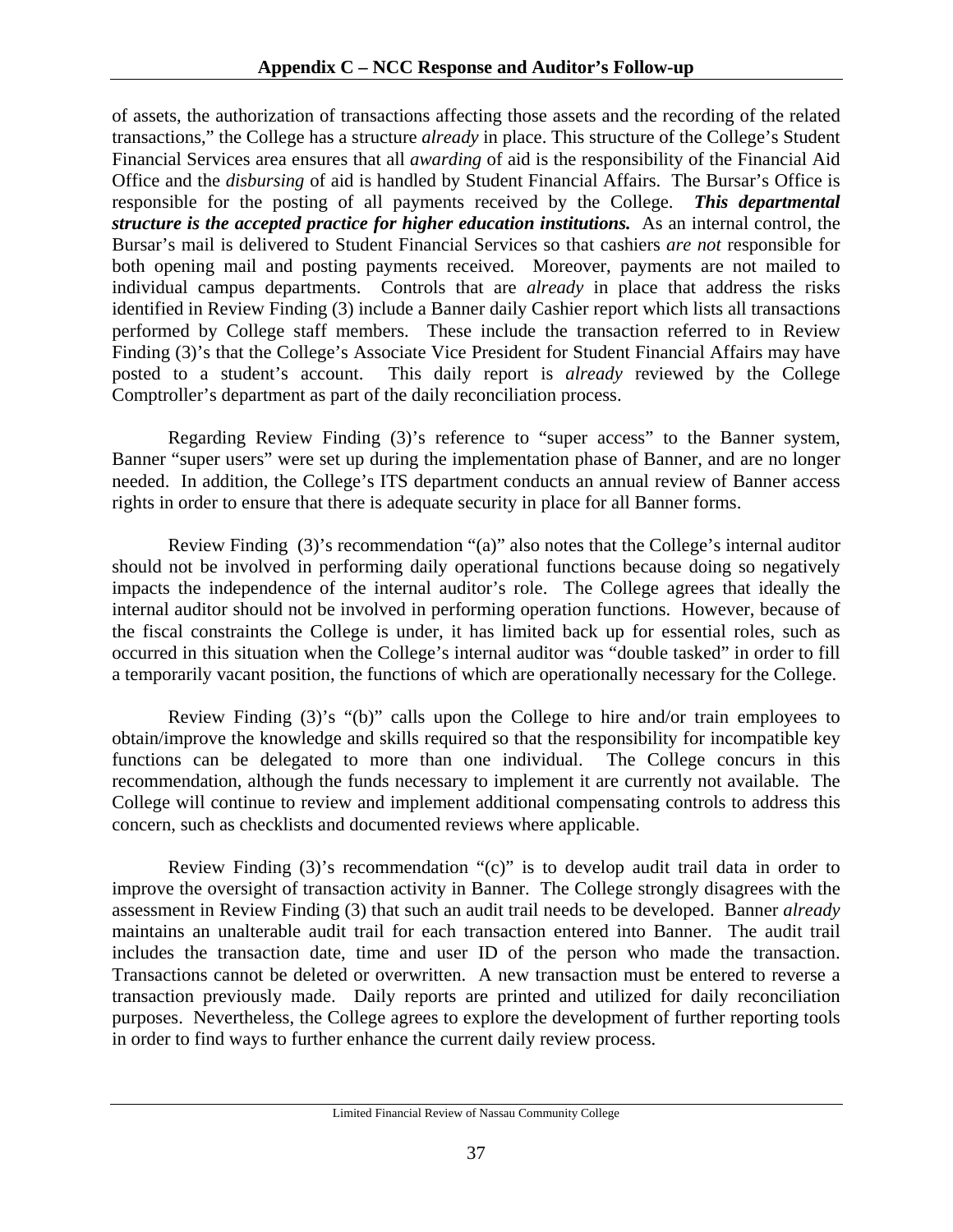Review Finding (3)'s recommendation "(d)" is to work with Nassau County Civil Service to obtain a College Fiscal Officer title. The College made this request of Civil Service, but was denied. In order to meet the College's operational needs as best possible under these circumstances, the College has hired an administrative part time position.

# *Auditor's Follow-up:*

*The Comptroller's Office stands by its findings and recommendations and:* 

- *a) We reiterate our recommendations and suggestions to reassign roles and responsibilities to ensure incompatible key tasks and functions are segregated. We still maintain that the AVP performed too detailed a role in the daily operations and was relied on too heavily by staff and senior management. Our evaluation of the adequacy of internal controls relating to Student Financial Services concluded that there is a risk that fraud or unintentional errors may occur and not be detected; we do not agree that the College has adequately addressed this risk.* 
	- We do not agree that the generation and review of the daily Cash Report *addresses the risks identified because this report does not note all adjustments/changes that have been made to a student account that do not immediately affect cash (e.g. the placing or lifting of a hold on a student account). As such, we concur with the College's intent to explore the development of further reporting tools to enhance the current daily review process.*
	- *The College's response provides no support for its claim that the current departmental structure is the accepted practice for higher education institutions.*
	- With respect to the College's comment that the audit did not report any *instances in which this current structure resulted in any individual being negatively impacted or any funds being inappropriately used or directed, we did*  not perform a forensic examination of Student Financial Services and one is not *necessary to point out the existence of this internal control weakness and its associated risk.*
	- *An internal auditor's independence and objectivity is critical to the integrity of the function. It becomes difficult for the internal auditor to adequately evaluate and perform an independent review of College operations when he/she is involved in or performs operational functions.*
- *b) We encourage the College to pursue hiring and/or training employees as soon as the funds are available. We strongly believe this is necessary to obtain/improve the knowledge and skills required to delegate the responsibility for incompatible key functions to more than one individual.*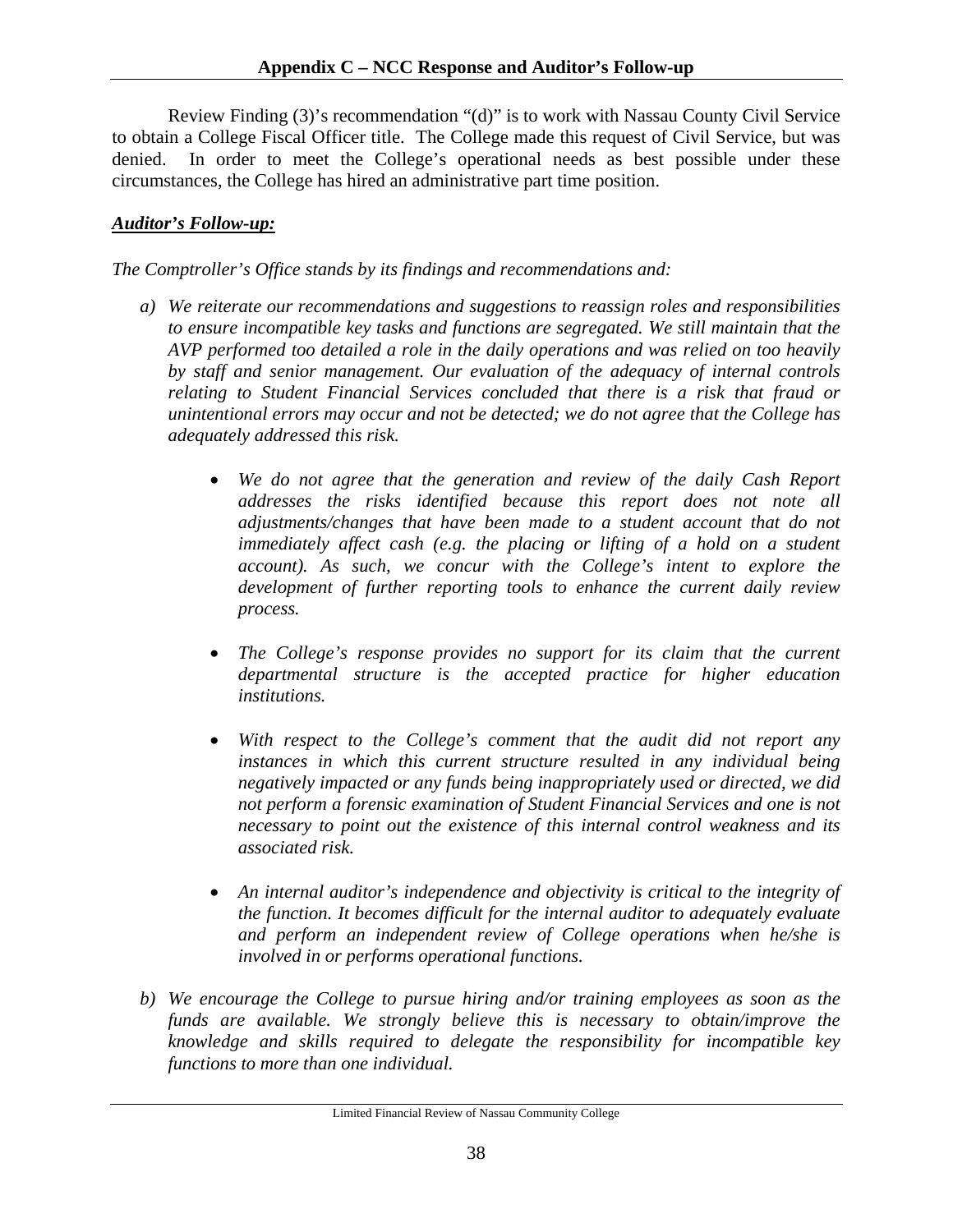- *c) We concur with the College's intent to explore the development of further reporting tools in order to improve the oversight of transaction activity in Banner.*
- *d) We acknowledged in the report that the College's request for a Fiscal Officer position was denied by Civil Service. We encourage the College to communicate the weaknesses cited in the report to Civil Service and try again. We do not believe the full responsibilities of a Fiscal Officer can be adequately met with an administrative part time position.*

# **Review Finding (4)**

## **Weaknesses and Errors in Course Registration Allowed Students with Past Due Balances to Register for New Classes and Accumulate More Debt.**

## **Review Recommendations:**

We recommend that the College develop written Deregistration and Bursar Hold policies and procedures to:

- a) define the criteria that must be met and the approval that must be obtained before a student is exempted from the deregistration process and/or the Bursar Hold or before a Bursar Hold can be removed;
- b) require the retention of the supporting documentation and approvals for all exemptions and releases;
- c) require that the current system access controls be changed so that unique user IDs and passwords are established for each employee who is granted access to apply and/or release Bursar Holds. The College should ensure that transaction level audit trail data is generated when employees enter Bursar Hold transactions;
- d) generate control reports to review potential error situations such as student accounts with outstanding balances, but no Bursar Hold and student accounts where the Bursar Holds were released, to ensure the releases were authorized. Such reports should be reviewed and signed off by the appropriate level manager and retained for audit trail purposes; and
- e) consider expanding the College's policy with respect to when payment by check is no longer permitted, to situations where outstanding balances are paid after the semester has ended. For example, when a student submits payment of tuition after the semester has ended, the student should only be allowed to pay and register for the next semester with a money order or by credit card.

# **College Response:**

The College has *already* implemented *specific and sustained* actions to address the concerns raised in Review Finding (4) with the goal of eliminating, to the greatest extent possible, the inadequacies of the system that had allowed students with past due balances to register for classes. The College will explore the feasibility of implementing additional steps consistent with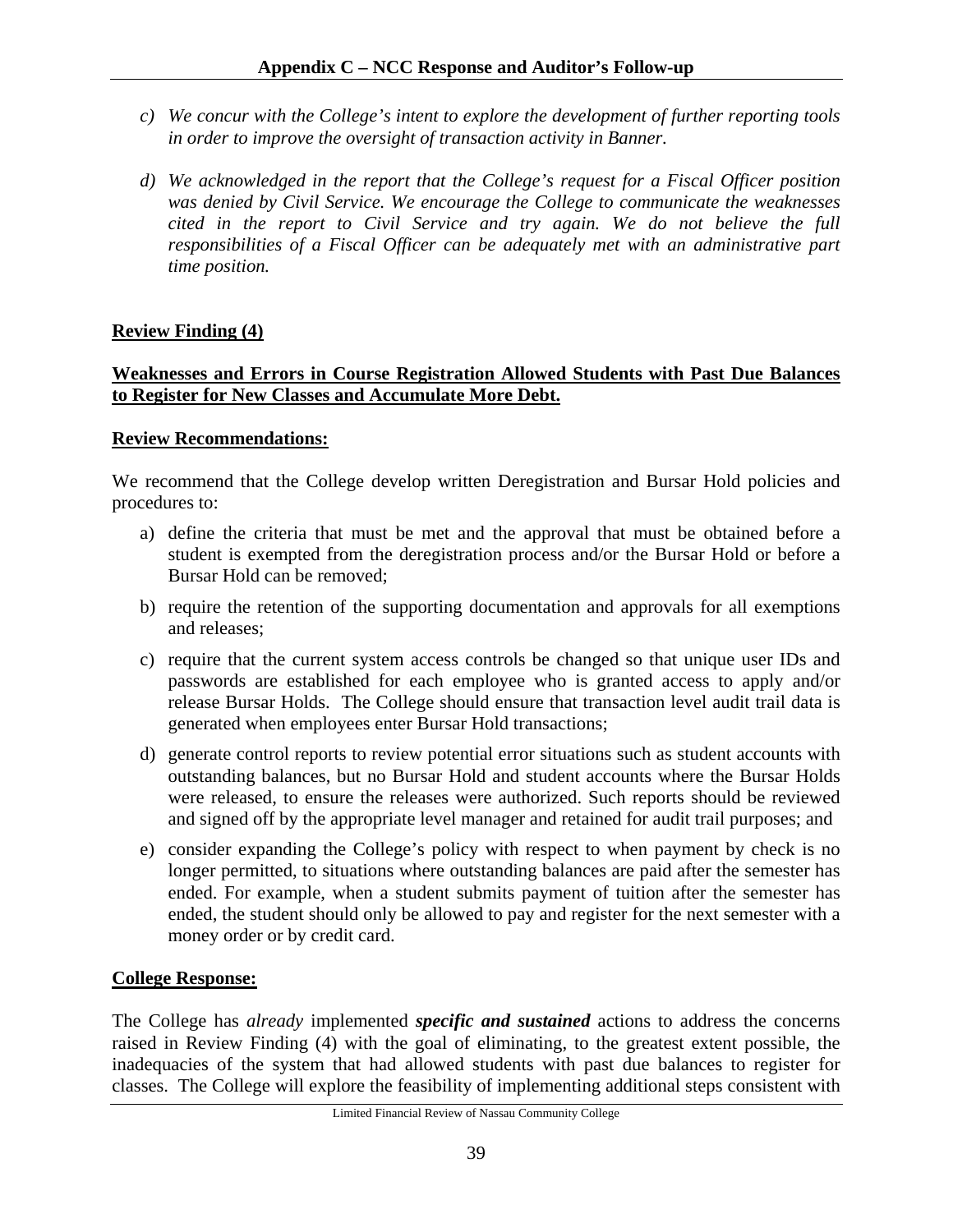the objectives of the recommendations in Review Finding (4). In particular, Review Finding (4) recommended a number of steps that the College develop regarding Deregistration and Bursar Hold policies. They include:

a) Defining the criteria that must be met and the approval that must be obtained before a student is exempted from the deregistration process and/or the Bursar Hold or before the Bursar Hold can be removed. In response, the College notes that it *already* has definite criteria and procedures for Deregistration and Bursar Holds, although it agrees with Review Finding (4) that these procedures need to be formally documented and periodically reviewed. Currently, an automated system generated "job" is run which assigns a "hold" on a student's account prior to the start of registration for a subsequent semester. As part of this process, the user ID of the staff member requesting the assignment of the holds is entered on the "hold" screen. Any holds placed manually by an individual are, thus, *already* recorded in the system with a user ID and date. Unfortunately, the Banner system does not, currently, record the name of the user that removes the hold. However, the College has expressed the need for this feature to the Banner representatives and is hopeful that a system upgrade will include this essential improvement in the near future.

 In order to put this process into the proper context, it is important to note that the deregistration process is a Banner delivered function and is run on a predetermined schedule through the ITS department. The schedule is established by the Associate Vice President of Student Financial Affairs in conjunction with other key areas, such as Registrar and Advisement, within the registration process. Occasionally, an exception is made for a student with special circumstances, perhaps to allow a few extra days for payment or completion of the financial aid process. In allowing this, the College seeks to blend "business necessities" into its mission of "student accessibility." Nevertheless, all students who have not paid or made payment arrangements (as per the College's "payment plan") prior to the start of the semester *are* deregistered.

- b) Requiring the retention of the supporting documentation and approvals for all exemptions and releases. In response, the College notes that Banner functionality *already* includes a "Comments Form" that is intended to document student account information as per this recommendation. Unfortunately, during the initial implementation stage of Banner, this form was not fully utilized. This flaw was self-identified by the College in 2011, and, at that time, the staff was reminded to utilize this Form. Nevertheless, in light of the recommendation in Review Finding (4), the College will emphasize with all staff members the requirement to use this form in order to record the information that Review Finding (4)'s recommendation has highlighted. The College will also investigate the feasibility of using BDMS (a document management system) in order to associate backup documents with a specific student account.
- c) Requiring that the current system access controls be changed so that user IDs and passwords are established for each employee who is granted access to apply and/or release Bursar Holds. Review Finding (4) recommends that the College should ensure that transaction level audit trail data is generated when employees enter Bursar Hold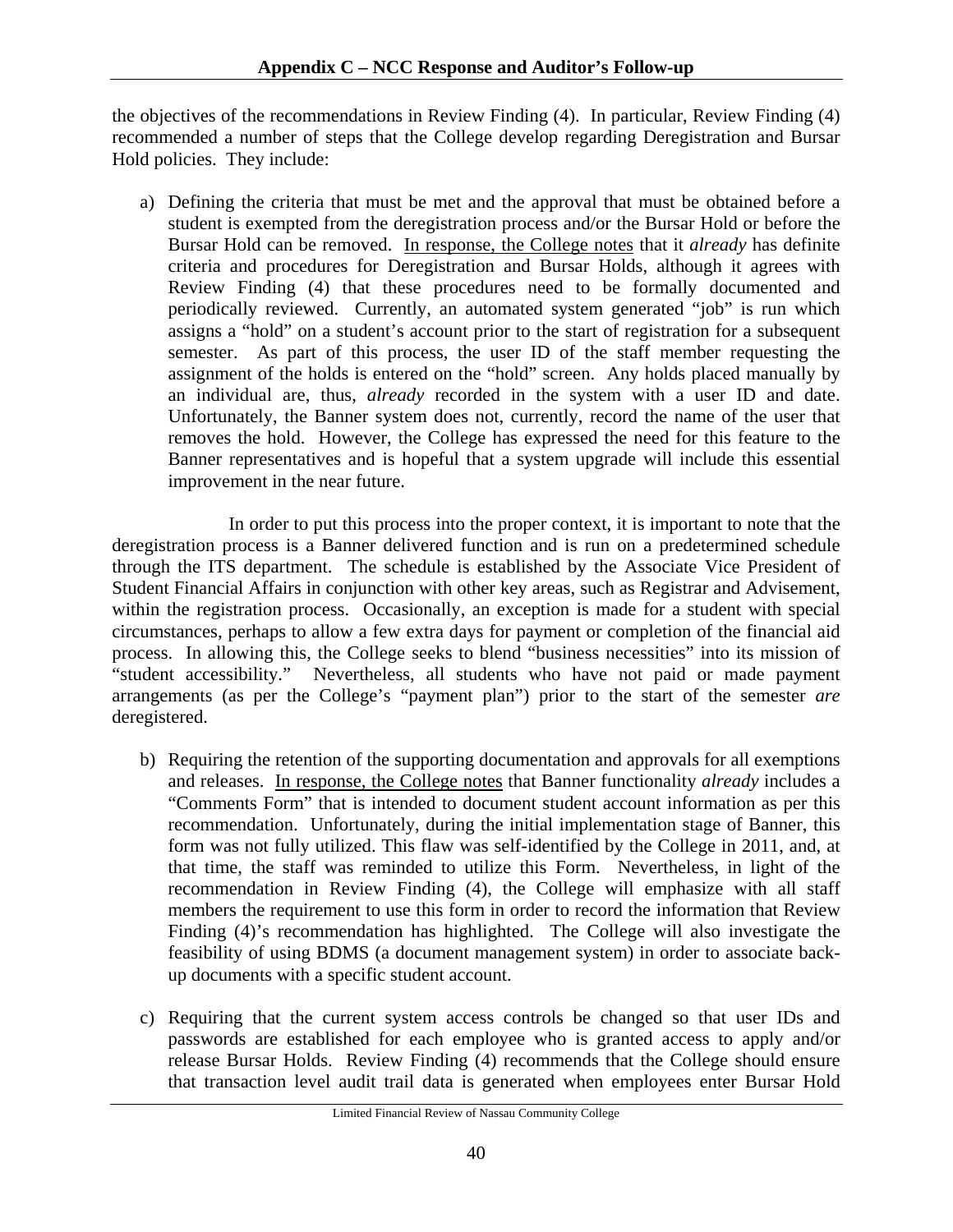transactions. In response, the College notes that the unique user ID and password for placing holds was identified as a need and was *already* established by the department in February 2010. Unfortunately, Banner does not currently have the capacity to do the same for the release of the holds. However, the College has requested that the software vendor create an update to add this capability. Nevertheless, as indicated elsewhere in the College's response, daily audit trail data is *already* available for all transactions.

- d) Generating control reports in order to review potential error situations (such as where there are student accounts with outstanding balances but where there are no Bursar Holds, or where there are student accounts where the Bursar Holds may have been released) in order to ensure the releases were, in fact, authorized. Such reports should be reviewed and signed off on by the appropriate level manager and retained for audit trail purposes. In response, the College notes that it is true that prior to fall 2011, students on the College's Payment Plan (which is a deferred tuition plan that is payable in three installments) were able to register for the next semester's classes prior to the receipt of the last payment in the plan. However, this process has since been adjusted so that registration dates *now* occur after the final payment plan dates. *Now*, all students who are delinquent on their final payment have a hold placed on their account prior to the start of registration. In a related matter, the reversal of expected financial aid is something the College cannot anticipate and may occur after the student has already completed a semester. However, stricter policies for deferring tuition based on expected aid were *already* implemented when the College's financial aid office was restructured in the 2011-2012 academic year in order to reduce further this kind of situation from occurring.
- e) Considering expanding the College's policy with respect to when payment by check is no longer permitted, so that it would also not be permitted in situations where outstanding balances are paid after the semester had ended. Review Finding (4) provides the following example: when a student submits payment of tuition after the semester has ended, then the student should be allowed to pay and register for the next semester only with a money order or by credit card. In response, the College notes that it will explore this recommendation, although it is necessary to be aware that many of its students do not have credit cards, and, therefore, would need to purchase a money order, which entails an associated fee.

# *Auditor's Follow-up:*

- *a) We concur with the College's actions to upgrade the Banner system to include a feature that records the User ID of a staff member who removes a Bursar Hold from a student's account.*
- *b) We concur with the College's corrective action to explore using a document management system which will provide the ability to associate backup documents with a specific student account. Although the Banner functionality already includes a "Comments Form" to document student account information, it is not the same as actual supporting documentation for the removal of a Bursar Hold.*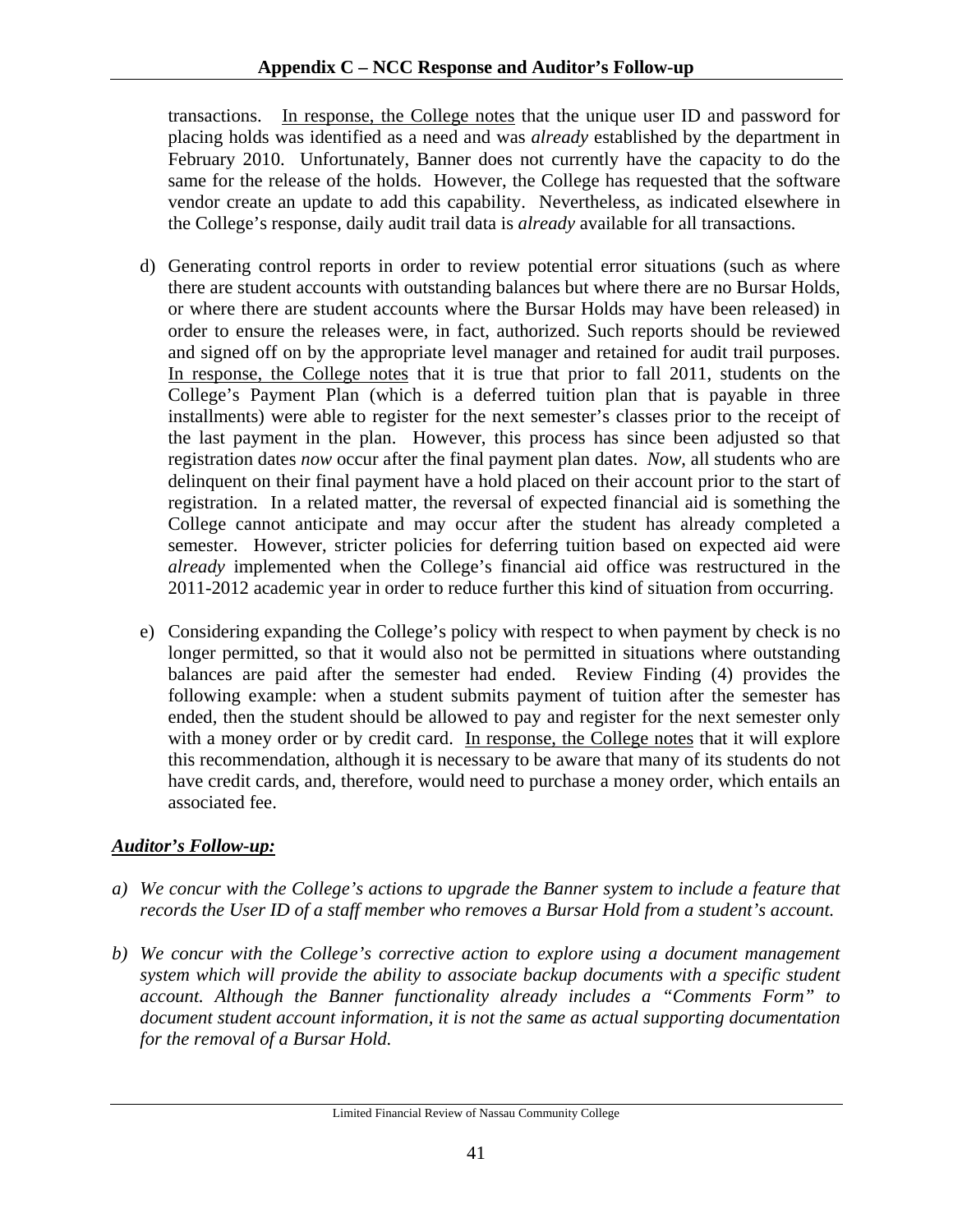- *c) Although daily audit trail data may already be available for all Banner transactions, it does*  not identify the staff member who releases a Bursar Hold. Thus, accountability for the *transaction cannot be determined. We concur with the College's corrective action plan to request that the software vendor create an update which will add the Bursar Hold release identification capability.*
- *d) The College's response addresses only those students on payment plans. It does not address the students who had outstanding balances, but were not on payment plans and were still allowed to register. We reiterate our recommendation to generate control reports to review potential error situations for students who are not on payment plans.*
- *e) We concur with the College's intent to explore implementing a policy that would require students with outstanding balances to use a reliable form of payment when settling their past due balances. While it may be true that many of its students do not have credit cards, and, therefore, would need to purchase a money order and pay an additional fee, these students should still be held accountable and required to act responsibly; having to pay an additional fee would provide an incentive to improve their behavior.*

# **Review Finding (5):**

# **Non-Collection of Application Fees During the Admission Process Resulted in the Loss of \$237,000 in Revenue**

# **Review Recommendations:**

We recommend that the College develop an online application process that will allow applicants to complete and submit the application and pay the application fee at the time of processing.

Until the College develops the online application, we recommend that the College revise its admissions practices and instructions and develop controls to ensure that:

- a) student applications are only processed after the application fee has been received. Applications submitted without the fee should be set aside and returned to the applicant;
- b) application fees are only assessed by the Office of Admissions; and
- c) the manual assessment of the application fee is performed correctly. Consideration should be given to developing a control report which displays student accounts charged with more than one application fee for review and follow-up.

# **College Response:**

The College agrees with the recommendation in Review Finding (5) that this problem be addressed by developing an online application process. However, in light of the College's previous negative experience with respect to the recommendation, on an interim basis, the College is currently pursuing an alternative approach. This alternate approach was implemented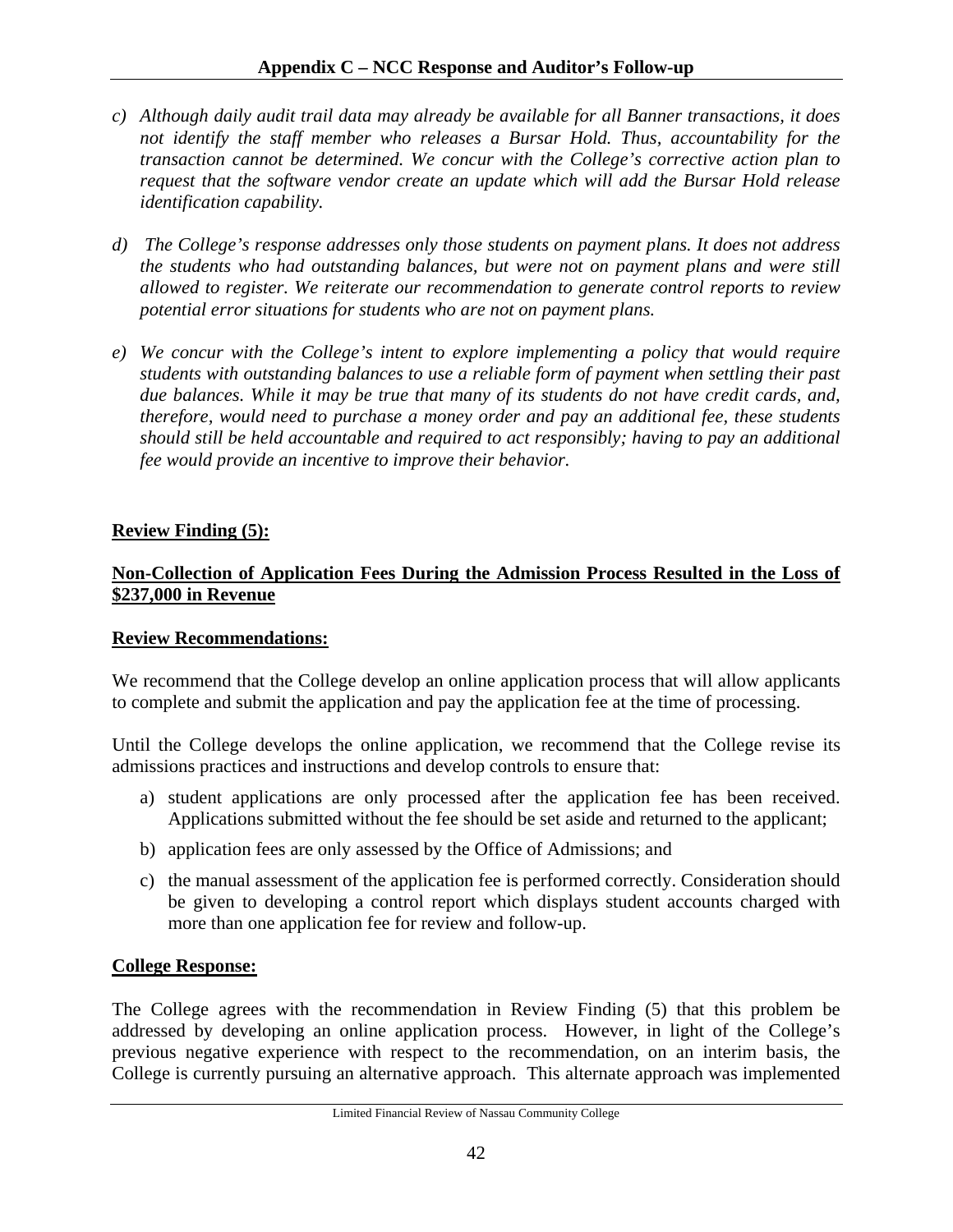in the fall of 2011, which was subsequent to the timeframe of the audit review, and it has *already* resulted in a significant increase in the collection of application fees. More specifically:

 Review Finding (5) recommended that the College develop an online application process that will allow applicants to complete and submit the application and pay the application fee at the time of processing. In response, the College notes that it has already identified this proposed solution and has been working on the development of an online application process that will interface with the Banner system while, at the same time, incorporating all admission information that is unique to Nassau Community College. This online application process will completely eliminate the problem.

 In the interim, the Review Finding (5) recommended that the College revise its admissions practices and instructions and develop controls to ensure that: a) student applications are processed only after the application fee has been received, so that applications submitted without the fee should be set aside and returned to the applicant, b) application fees are assessed only by the Office of Admissions, and c) the manual assessment of the application fee is performed correctly. With respect to "c)", Review Finding (5) recommends that consideration should be given to developing a control report which displays student accounts charged with more than one application fee for review and follow-up. In response, the College notes that although recommendations "a)" and "b)" have surface appeal, the College has *already* tried this approach and found that implementation was unmanageable and would be dysfunctional because it would greatly stress the admissions office during peak times. Nevertheless, the College implemented a process in fall 2011 that is a less drastic approach and that has resulted in a significant increase in the collection of application fees. This involves beginning the processing of applications that are submitted without a fee, but not completing that process until the application fee has been paid. However, before placement testing, which is required for admission, can take place each student must have submitted the application fee to the Bursar's Office. This process allows the Admissions Office to continue processing applications without creating a back-log of unprocessed applications waiting for payment. With respect to the manual assessment of the application fee, the College runs reports to identify and make corrections where appropriate. The College will utilize the in-house reports until the online application process is in place, which will eliminate the manual errors that occur.

# *Auditor's Follow-up:*

# *The Comptroller's Office stands by its findings and recommendations.*

*We concur with the College's corrective action plan to develop an online application process. We reiterate our recommendations with respect to revising its admissions practices and instructions until the online process is implemented. The newly implemented application processing approach discussed in its response is designed to capture applicants who will take the placement test and ultimately attend the College. The approach should also take into consideration the use of limited employee resources to process applications for those applicants who do not pay the application fee and will never take the placement test.*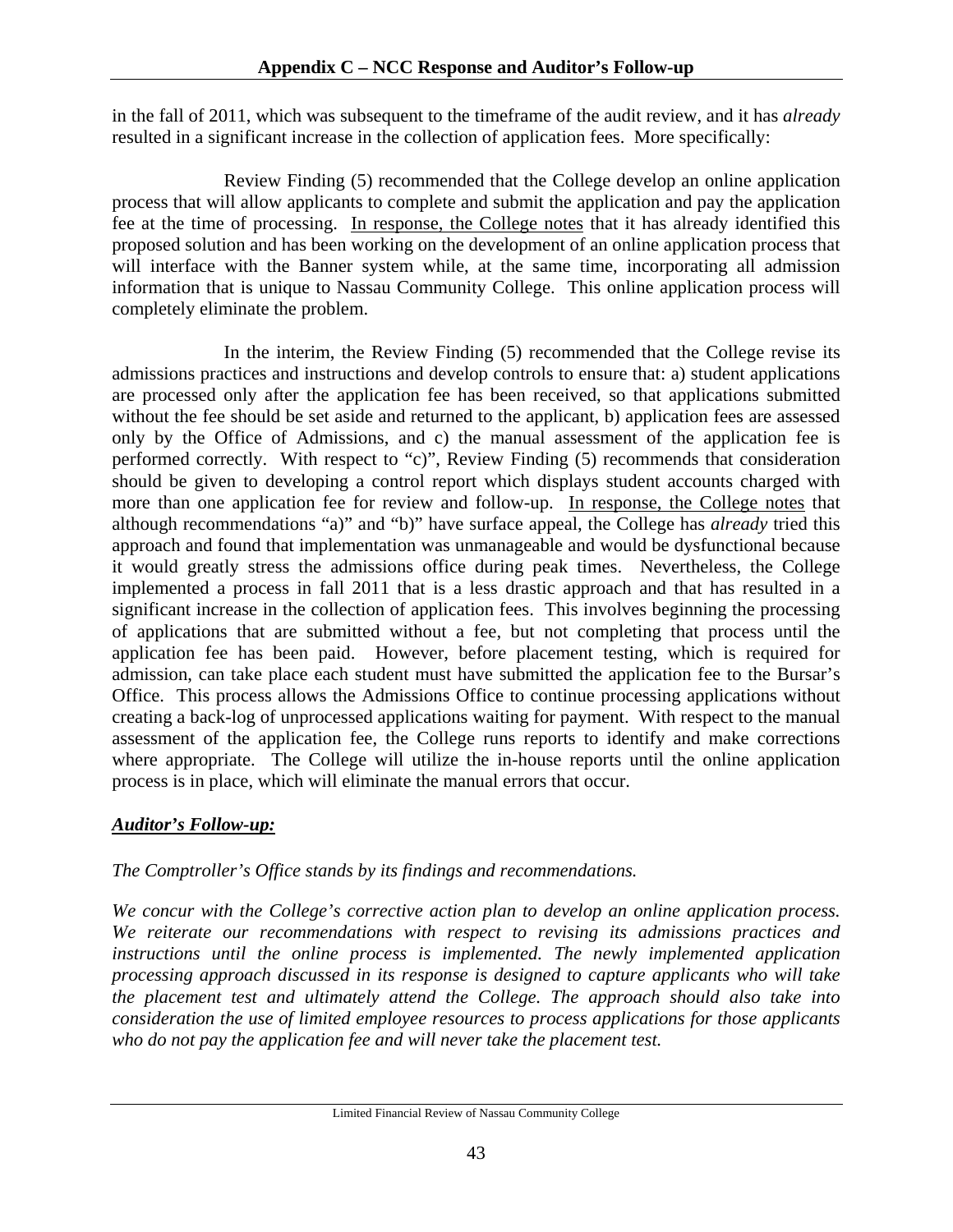## **Review Finding (6):**

## **Inaccurate Assessment of Course Fees Was Uncovered**

## **Review Recommendations:**

We recommend that:

- a) a review of Banner's fee assessment process be performed to determine why the charges identified during the audit were not assessed properly by Banner and corrective action be taken; and
- b) a control report should be designed to identify when student accounts are missing fee charges.

# **College Response:**

Although there were minor errors in the assessment of course fees when the Banner system was begun, these problems have been corrected and internal controls have *already* been established. More specifically, Review Finding (6) recommended that:

- a) a review of Banner's fee assessment process be performed in order to determine why the charges identified during the audit period were not assessed properly by Banner and corrective action taken. In response, the College notes that in light of the errors that it identified at the time of the start up of Banner, it was able to correct those errors. In addition, a report has *already* been developed to ensure that courses that have fees associated with them are set up properly each semester.
- b) a control report should be designed to identify when student accounts are missing fee charges. In response, the College notes that such a report has already been developed to ensure that courses that have fees associated with them are set up properly each semester.

# *Auditor's Follow-up:*

*The Comptroller's Office stands by its findings and recommendations.* 

- *a) At the time of the audit we noted the inaccurate assessment of course fees on some student accounts and believe that the "already" corrected Banner problems and established process and controls noted in the College's response should be looked at again to determine why the errors noted in the audit were not detected by the College.*
- *b) We concur with the College's corrective action plan to develop control reports to help ensure that courses and the required fees are set up properly each semester.*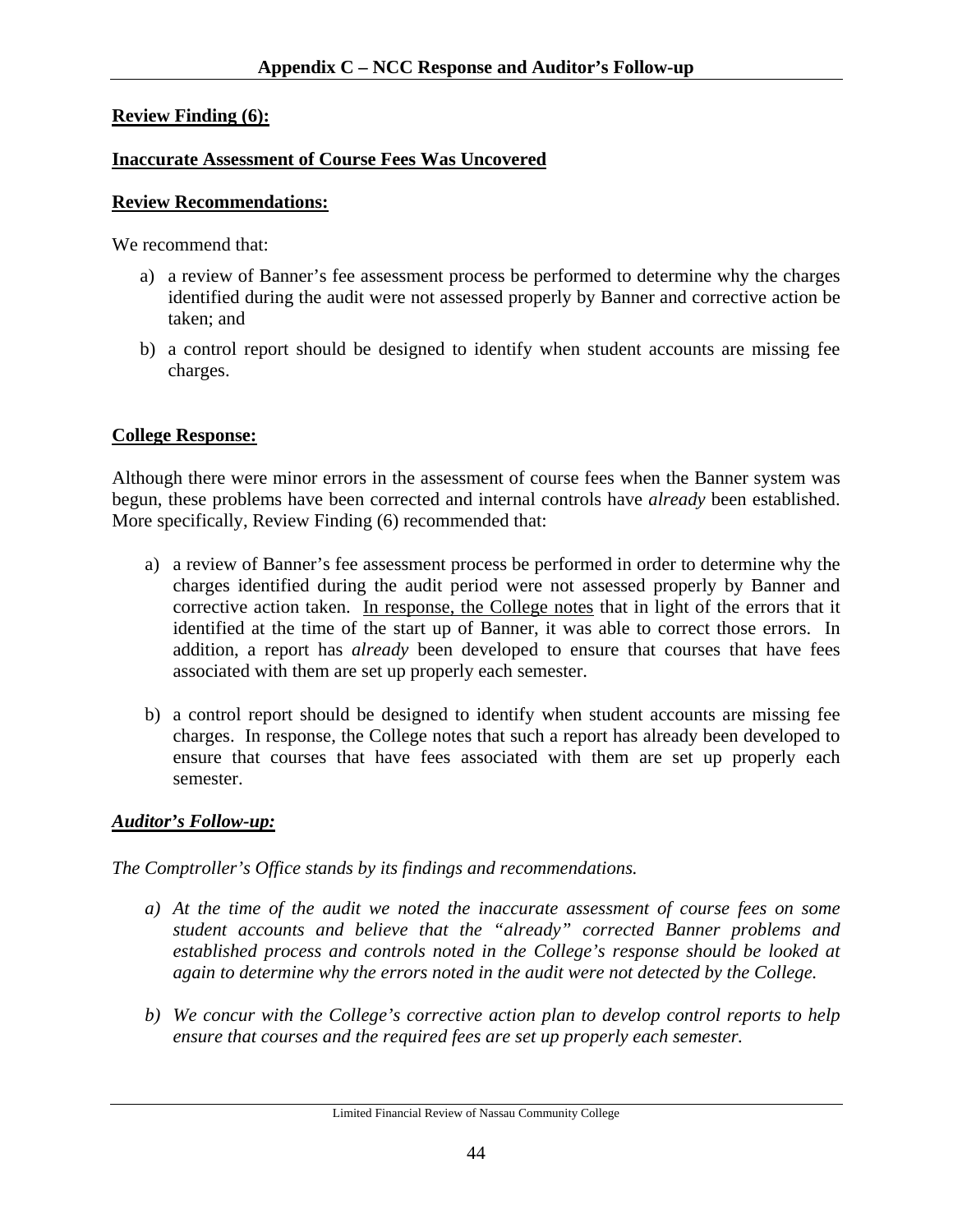## **Review Finding (7):**

## **Untimely Chargeback Billing to Other Counties Totaled \$9.4 Million**

#### **Review Recommendations:**

We recommend that the College review and revise its chargeback procedures to ensure that:

- a) outside counties are charged for the non-resident tuition fees within 45 days of the start of the semester;
- b) the capital portion of the non-resident tuition fees received by the College is remitted to the County upon receipt; and

The College should not unilaterally hold back County revenue pending receipt of unrelated revenue due from the County.

#### **College's Response:**

Although there may have been some instances of delayed initial billings of other counties for "chargeback" payments (which are payments that other counties make to NCC for students that attend NCC but are residents of those other counties) during the implementation of Banner, the College is *now* able to adhere to the 45 day requirement for "initial" billing of other counties for the chargeback payments. While the college acknowledges the untimely chargeback billing, it must be emphasized that the full amount of the billings were collected and we did not lose any revenue or cash. However, the College disagrees with the Review Finding as it relates to issues with respect to the remitting to Nassau County the capital portion of the chargeback payments.

More specifically, the Review Finding (7) recommended that the College review and revise its chargeback procedures to ensure that:

- a) outside counties are charged for the non-resident tuition fees within 45 days of the start of the semester. In response, the College notes that billing other counties for chargeback payments falls into two categories: "initial" billing and "supplemental" billing. Moreover, the College is now able to adhere to the requirement that the initial billing take place within 45 days of the beginning of the semester, and this process includes all Certificates of Residence submitted by students up to that date. However, there is supplemental billing of counties that takes place outside of the 45 day window if students do not supply the College with the Certificate of Residence within the initial 45 day window. Often the students' submission of this additional documentation occurs when tuition bills for the non-resident portion of their tuition are sent to them and they realize that they have neglected to submit their Certificate of Residence to the College, in spite of multiple reminders from the College. Failure to submit this Certificate would place the obligation to pay non-resident tuition on the student and not the other county.
- b) the capital portion of the non-resident tuition fees received by the Colleges is remitted to the County upon receipt. In response, the College notes that it deems this recommendation to be extremely unproductive and impractical. The College believes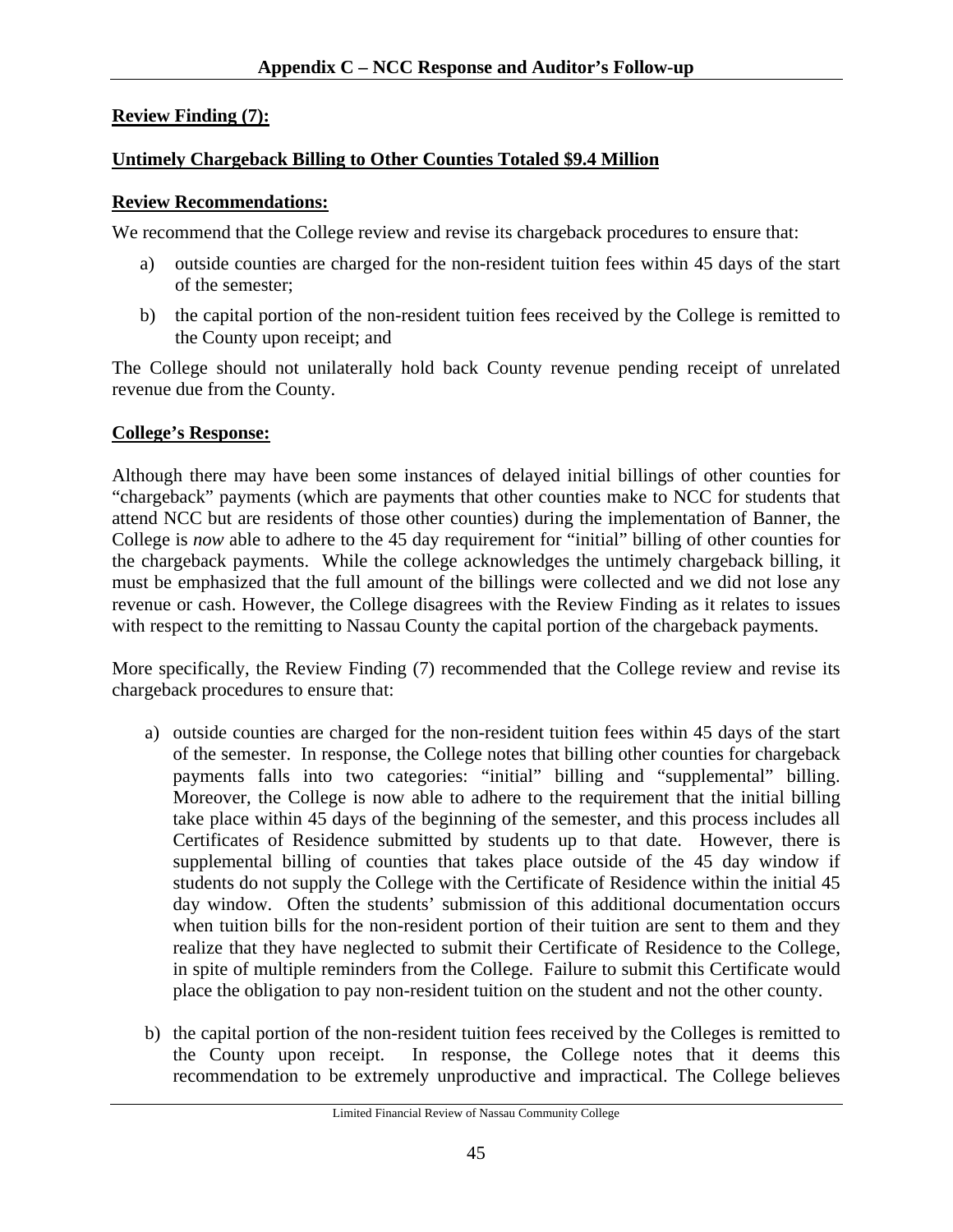that a consequence of this recommendation would be an unnecessary increase in the amount of time that College Accounting as well the County Comptroller and County Treasurer's offices would have to spend on recording these frequent and often nominal transfers. Such transfers could have the effect of imposing on the parties involved additional banking fees associated with these multiple transfers.

Moreover, the College was established by New York State and it is subject to regulations of the State University of the New York. These regulations dictate the proper procedure in relation to capital chargebacks as it pertains to the charging, recording, remitting and use of capital chargebacks. These regulations specifically address the proper use of these monies as follows: a) to meet the sponsor's share of the costs of acquisition of land and the acquisition, construction or rehabilitation of buildings; b) to reduce the indebtedness of the sponsor incurred for capital costs of a community college; c) to pay the sponsor's costs of financing such indebtedness; and d) for the sponsor's share of such other purposes as are normally permitted within an approved capital construction budget. Nassau County has accumulated chargeback transfers in the Capital Project Fund # 97112 in excess of \$5 million. These funds are available to the County use only for the purposes "a)" through "d)" described above. It should be noted that there has been no use of any of these funds by the County in the last three years and that the County should not comingle these funds or use them for purposes other than "a)" through "d)." Therefore, as a practical matter making these funds available to the County as per recommendation in Review Finding (7) would not have any benefit to the County since the funds can be used for only very limited purposes and the County has not availed itself of the funds in any case.

# *Auditor's Follow-up:*

*Although the College acknowledges that there was untimely chargeback billing, it states that "we did not lose any revenue or cash". Untimely billing leads to the non-maximization of the College's resources and also affects cash flow. It is important to note that our audit sampled only one of the counties that the College receives chargebacks from and found \$9.4 million in untimely billing. Further, New York State Education law§ 6305 (4) states "The amount billed to the chief fiscal officer of each county by the president of such community college as a charge for the allocable portion of the operating costs and a further sum on account of capital costs of such college for nonresident students shall be paid to the chief fiscal officer of such college by the billed county no later than sixty days after the county receives said billing".* 

*a) We concur with the College's intention to adhere to the 45 day requirement for all initial chargeback billings. With respect to the College's inclusion of the supplemental billing of counties that takes place outside of the 45 day window as part of the explanation for late billing, the Comptroller's office was aware of this process and did not include supplemental billings in the audit finding. As stated above the \$9.4 million noted in the testing related to only initial billings and related to only one county.*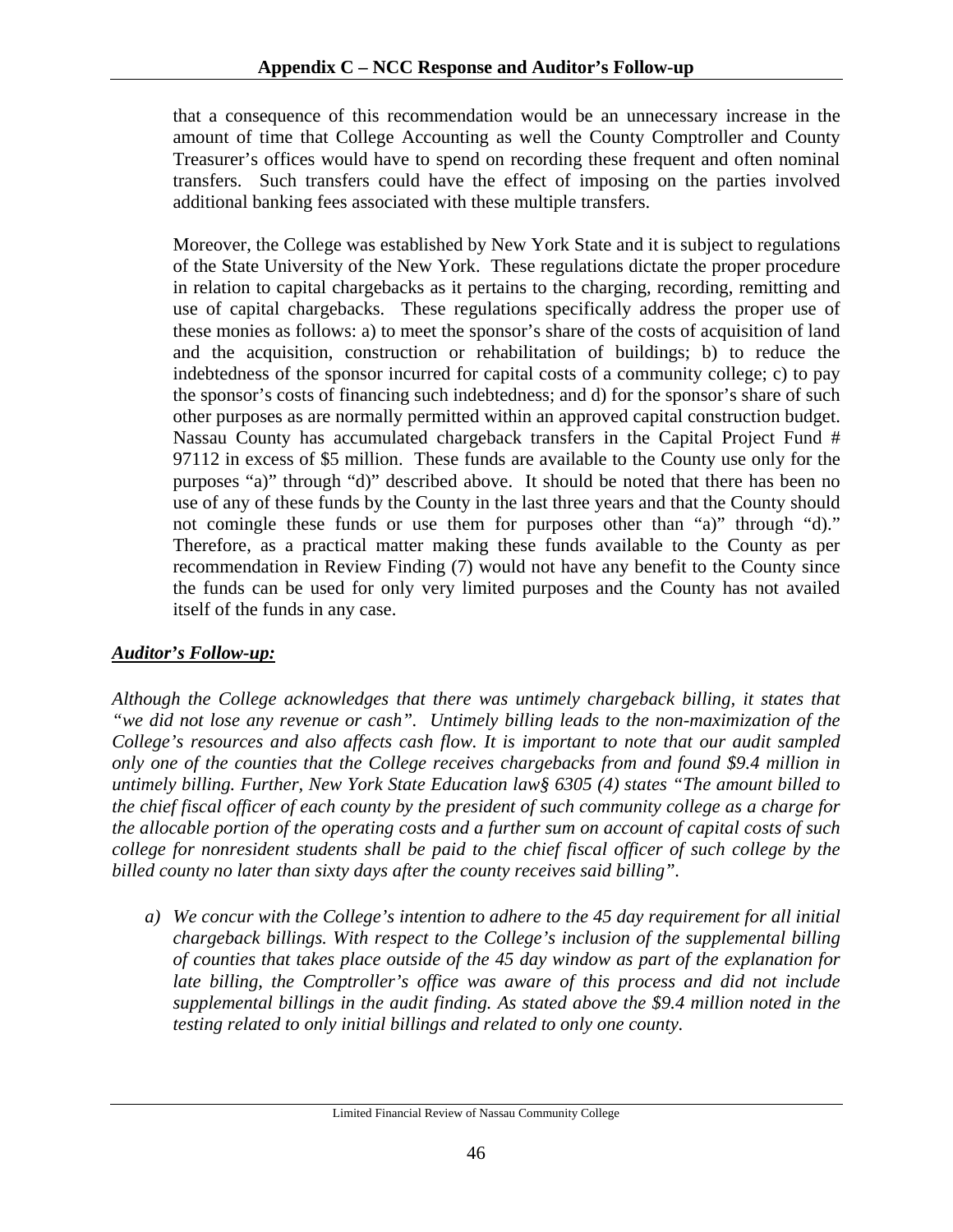*The amounts noted by the College as "nominal" totaled \$540,000, of which there were two payments of over \$200,000 remitted after 100 days of the College's receipt from one sampled outside County.* 

*b) The College notes that there has been no use of funds in the Capital Project account in the last three years, but does not mention that the County contributed \$23 million towards the purchases of the College's capital and construction assets in 2012.* 

# **PAYROLL**

## **Review Finding (8):**

# **Inadequate Controls Over Faculty Scheduling Led to Overlapping and Unauthorized Work Hours**

#### **Review Recommendations:**

We recommend that the College:

- a) consider revising its current practice so that the Dean of Academic Affairs is required to approve the Faculty Program Schedule and the approval is evidenced by a signature;
- b) develop an effective procedure to ensure employees with multiple positions are not scheduled or paid for the same hours in different departments;
- c) develop an effective procedure to detect employees who work outside of their scheduled contract hours and revise the employees' contracts and the schedules entered in Banner accordingly; and
- d) review class scheduling practices to ensure time is built in for instructors to get from one class to another when both classes are taught by the same instructional employee.

#### **College Response:**

Having identified in fiscal year 2008 the problem highlighted in Review Finding (8) and having *already* implemented steps to remedy the situation, the College concurs with the actions recommended by the Comptroller. However, full implementation of Review Finding (8)'s recommendations is circumscribed by the nature of institutions of higher education. More specifically, Review Finding (8) recommended that the College:

- a) consider revising its current practice so that the Dean of Academic Affairs is required to approve the Faculty Program Schedule and the approval is evidenced by his signature;
- b) develop an effective procedure to ensure employees with multiple positions are not scheduled or paid for the same hours in different departments;

Limited Financial Review of Nassau Community College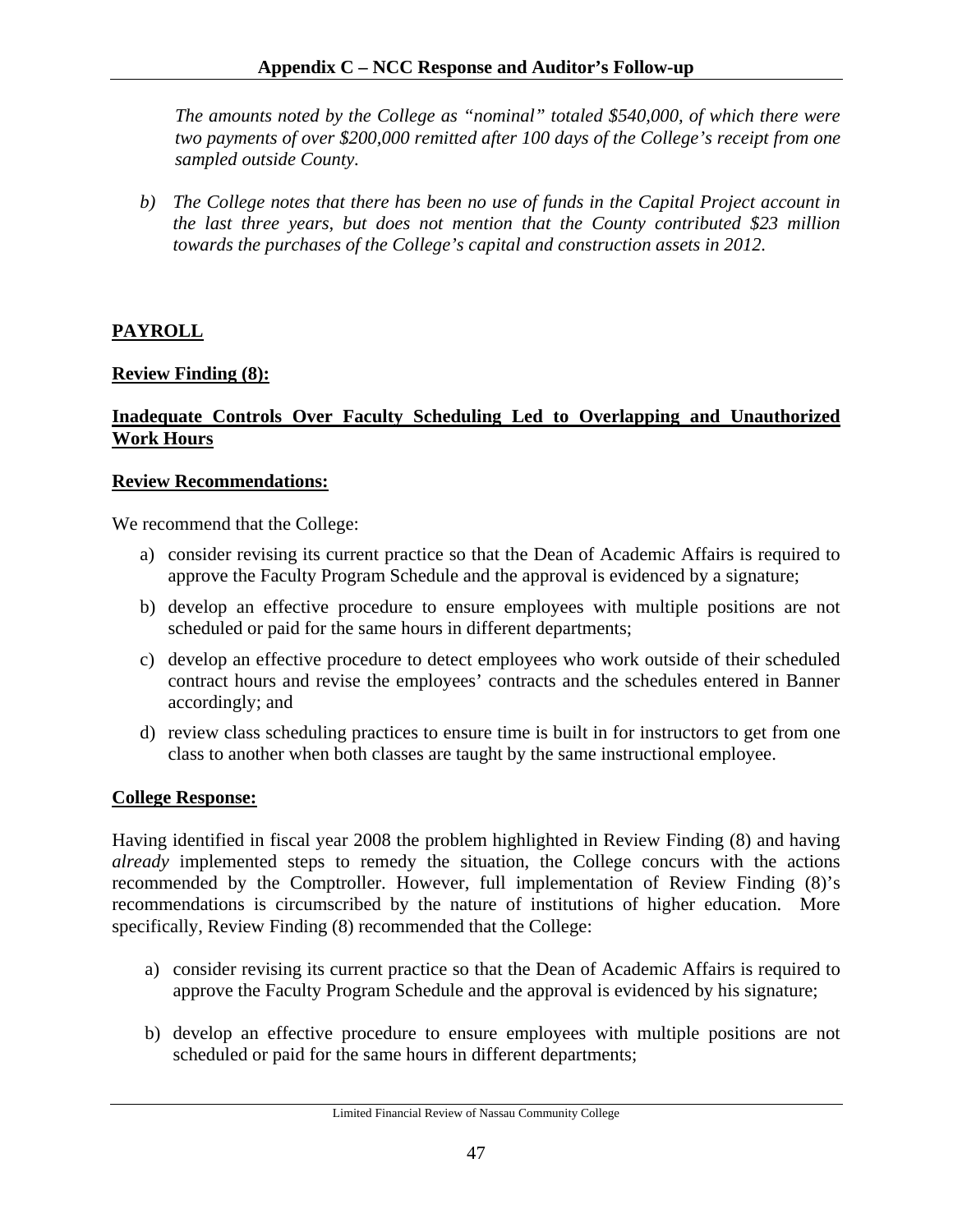- c) develop an effective procedure to detect employees who work outside of their scheduled contract hours and revise the employees' contracts and the schedules entered into Banner accordingly; and
- d) review class scheduling practices to ensure that time is built in for instructors to get from one class to another when both classes are taught by the same instructional employee.

 The College concurs with these actions recommended by Review Finding (8) and has *already* implemented corrective action plans, which included steps to reduce the number of employees who work in two or more positions. However, it is necessary to note that individuals working in more than one position is inherent to institutions of higher education. For example, a professor substituting for a colleague in teaching a class would be listed as an employee occupying multiple positions. Also inherent in higher education is that faculty do not work in a traditional 9-5 schedule and office hours and advisement functions may be rescheduled consistent with the parameters laid out in the union contract. Nevertheless, the College is, within these practical and contractual constraints, in the process of implementing a web based time entry system that will provide the College with an automated system of time keeping. This system will improve the input, review and reporting capabilities. The College deems the implementation of automated controls as the most efficient way of addressing the deficiency. In fact, the College was originally pursuing the implementation of the Nassau County "in time" time management system. However, the system was not installed at the College as per a decision made by the County IT department. The College believes that upon the implementation of an alternative new web based time entry system, scheduled for calendar year 2014, the possibility of human error in the areas of entering conflicting times for contracts as well as for time cards will be appropriately addressed.

# *Auditor's Follow-up:*

*We concur with the corrective actions to be taken by the College.* 

# **Review Finding (9):**

# **Coding Error Resulted in a \$10,743 Erroneous Payment to an Associated Professor**

# **Review Recommendations:**

We recommend that the College Payroll Department revise its procedures to ensure that all educational contracts are verified and errors are corrected before authorization for payment is made. For example, the results of the verification should be properly communicated to all employees involved in the payment process so that all the appropriate corrective actions are taken when necessary. In addition, all errors should be reviewed to ensure the corrections were processed timely and accurately.

Limited Financial Review of Nassau Community College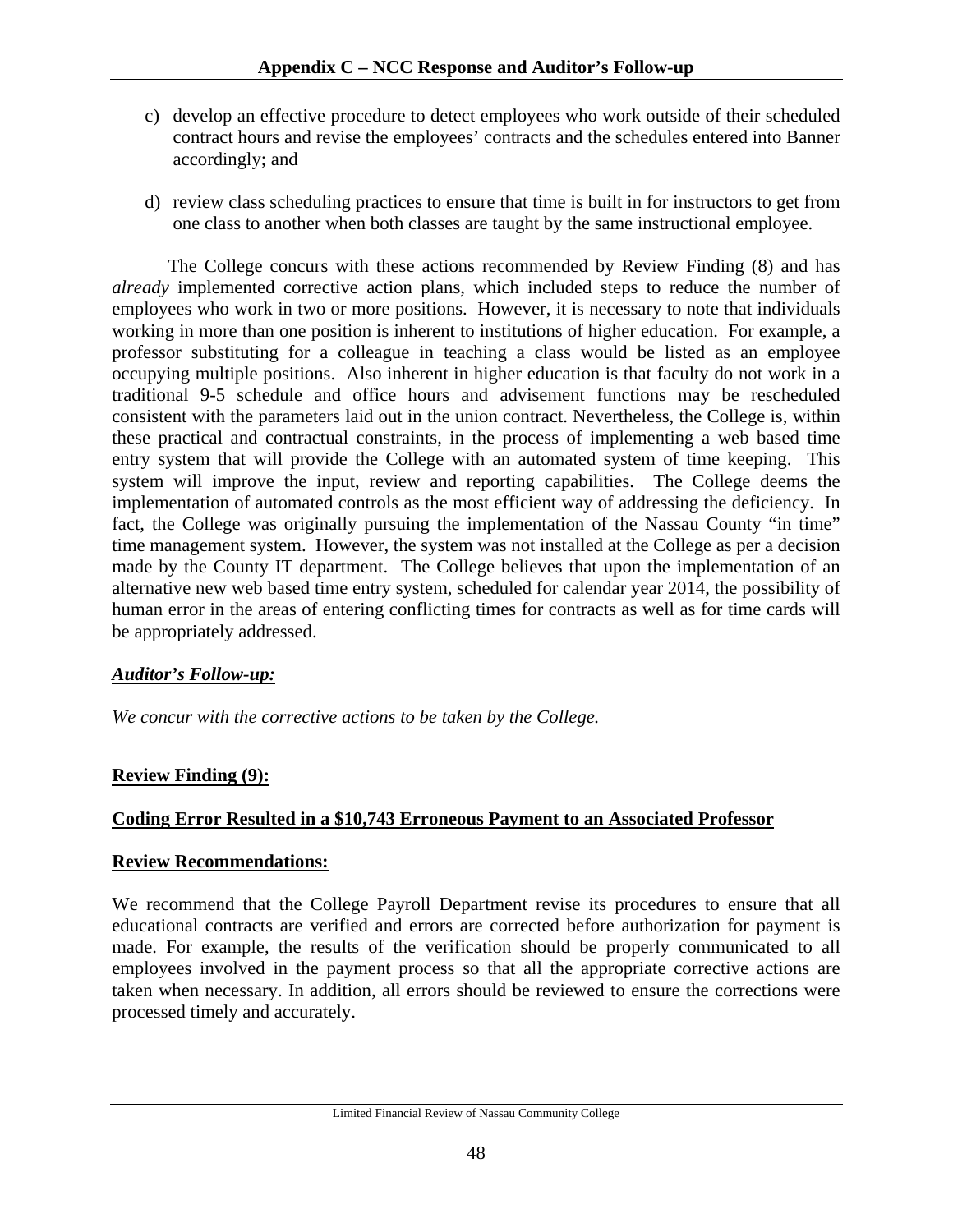## **College Response:**

The College concurs with the recommendation in Review Finding (9). Actions are being taken to reinforce internal controls associated with this finding.

More specifically, Review Finding (9) recommended that the College Payroll department revise its procedures to ensure that all educational contracts are verified and errors are corrected before authorization for payment is made. For example, the results of the verification should be properly communicated to all employees involved in the payment process so that all the appropriate corrective actions are taken when necessary.

 In addition, Review Finding (9) recommended that all errors should be reviewed to ensure the corrections are processed timely and accurately. In response, the College notes that we responded by insuring that Academic Affairs departments get a preliminary review of the data entered in Banner. They review all entries that they have made and make corrections before the adjunct payroll is run. Additionally, we are in the process of hiring personnel to provide an appropriate level of oversight function in the Payroll department. The College is also in the process of implementing a web based time entry system that will provide the College with an automated system of time keeping. This system will improve the input, review and reporting capabilities. The College deems the implementation of automated controls as the most efficient way of addressing the deficiency. In fact, the College was originally pursuing the implementation of the Nassau County "in time" time management system. However, the system was not installed at the College as per a decision made by the County IT department.

# *Auditor's Follow-up:*

*The Comptroller's Office concurs with the corrective actions to be taken by the College.* 

# **Review Finding (10):**

#### **The County's InTime System was Not Implemented: Manual Time and Leave Practices Require Improvement Review Recommendations:**

We recommend that the College automate its time and leave process by implementing the InTime System. Until the College implements the InTime System, we recommend that corrective action be taken to ensure that:

- a) timesheets are prepared and signed by employees, initialed by the timekeepers and approved by their supervisors;
- b) employees in the Plant Department record the time in and out daily;
- c) leave request forms are used properly to record leave usage and its approval;
- d) charges against employees' leave accrual records are accurately recorded in NUHRS;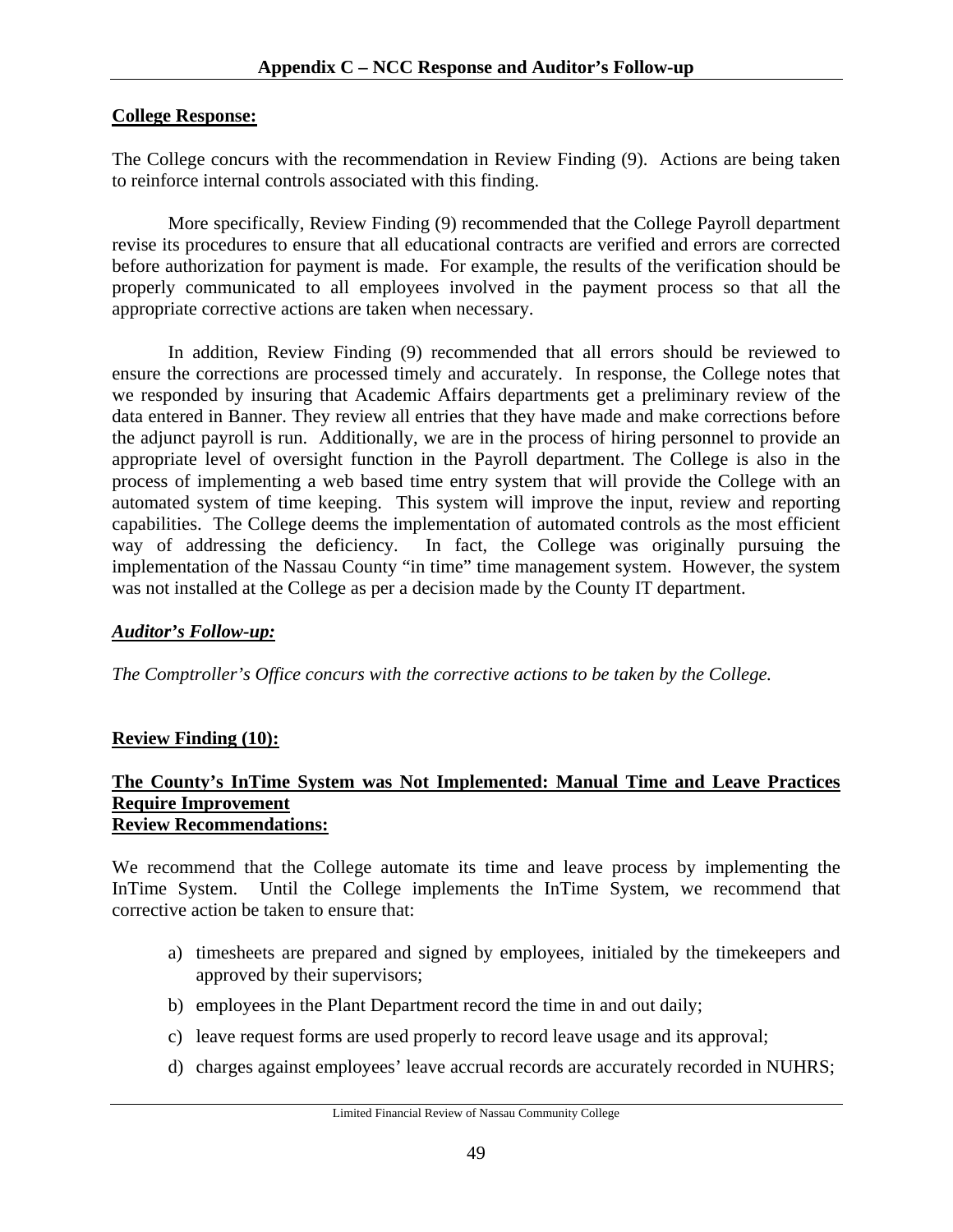- e) tardiness is first charged against an employee's vacation leave entitlements when it accumulates to ¼ of a day; and
- f) documentation and approvals are obtained and retained as required for sick leave and sick leave half pay.

# **College Response:**

The College concurs in the recommendation of Review Finding (10), but would note that the Nassau County InTime time management system was not installed at the College as per a decision made by the Nassau County IT department, that system would provide automated computer controls and would mitigate the risks associated with the condition noted. In addition, the College has *already* taken corrective actions to address the situations noted in the Review Finding and appropriate procedures are in place.

 More specifically, the Review Finding (10) recommended that the College automate its time and leave process by implementing the InTime System. However, until the College implements the InTime system, the Review Finding (10) recommended that corrective action be taken to ensure the following: a) time sheets are prepared and signed by employees, initialed by timekeepers and approved by their supervisors, b) employees in the Physical Plant department record the time in and out daily, c) leave request forms are used properly to record leave usage and its approval, d) charges against employees' leave accrual records are accurately recorded in NUHRS, d) tardiness is first charged against an employee's vacation leave entitlements when it accumulates to ¼ of a day, and f) documentation and approvals are obtained and retained as required for sick leave and sick leave half pay. In response, the College notes that the Nassau County InTime management system was not installed at the College as per a decision made by the Nassau County IT department and that corrective action has *already* been taken to address the situations noted in the Review Finding and appropriate procedures are in place. For example, the College's Human Resources department has created procedures covering all employees to follow up on their extended absences. Such procedures include providing Family and Medical Leave (FMLA) information to employees, requesting medical documentation for extended absences and retaining all medical documentation in separate files. In addition, Human Resources has developed and implemented standard procedures for employees requesting donated time or sick leave half pay. Representatives of Human Resources have also met with the US Department of Labor to review compliance procedures.

# *Auditor's Follow-up:*

*We concur with the corrective actions being taken by the College.*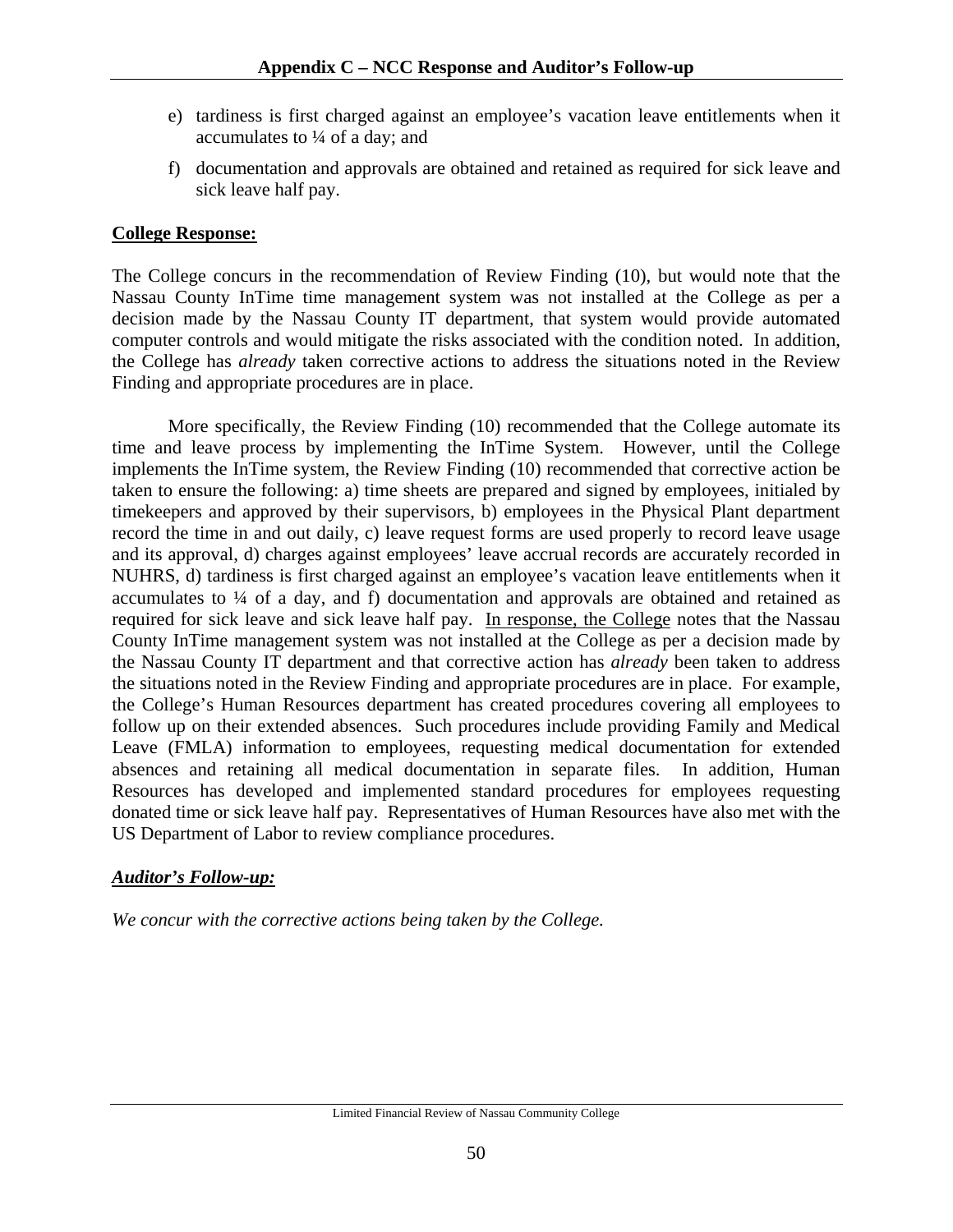#### **Review Finding (11):**

#### **Overtime Controls Need Improvement**

## **Review Recommendations:**

We recommend that:

- a) all employee overtime be pre-approved in writing by management; and
- b) the start and end times be recorded to substantiate the hours worked.

# **College Response:**

Because it believes that it *already* has overtime controls in place and because it believes that the recommendation in Review Finding (11) does not fully recognize the practical limitations on having all employee overtime pre-approved, the College disagrees with Review Finding (11)'s recommendation regarding overtime controls.

 More specifically, Review Finding (11) recommended that all employee overtime be preapproved in writing by management, and that start and end times be recorded to substantiate the hours worked. In response, the College notes that it *already* employs procedures to ensure that all employee overtime is pre-approved in writing, where possible. But in certain instances it is impossible to avoid approving overtime after the fact as a result of the short notice given employees of the need to do emergency or time sensitive work or when the regular personnel scheduled to do the work is not available due to illness. In addition, the estimation of the duration of overtime in advance may be impossible in light of the unpredictable nature of the circumstances which could have given rise to the need for overtime in the first place. Moreover, the College monitors overall overtime expenses closely, thereby ensuring to the greatest extent possible that total overtime expenses stay within the available budget.

# *Auditor's Follow-up:*

# *The Comptroller's Office stands by its findings and recommendations.*

*We acknowledge there may be situations such as emergency work or time sensitive material which would make it impossible to preapprove overtime. However, we reiterate that the College should strengthen overtime controls so that all overtime situations will not be "deemed" or construed as time sensitive or emergency in nature.*